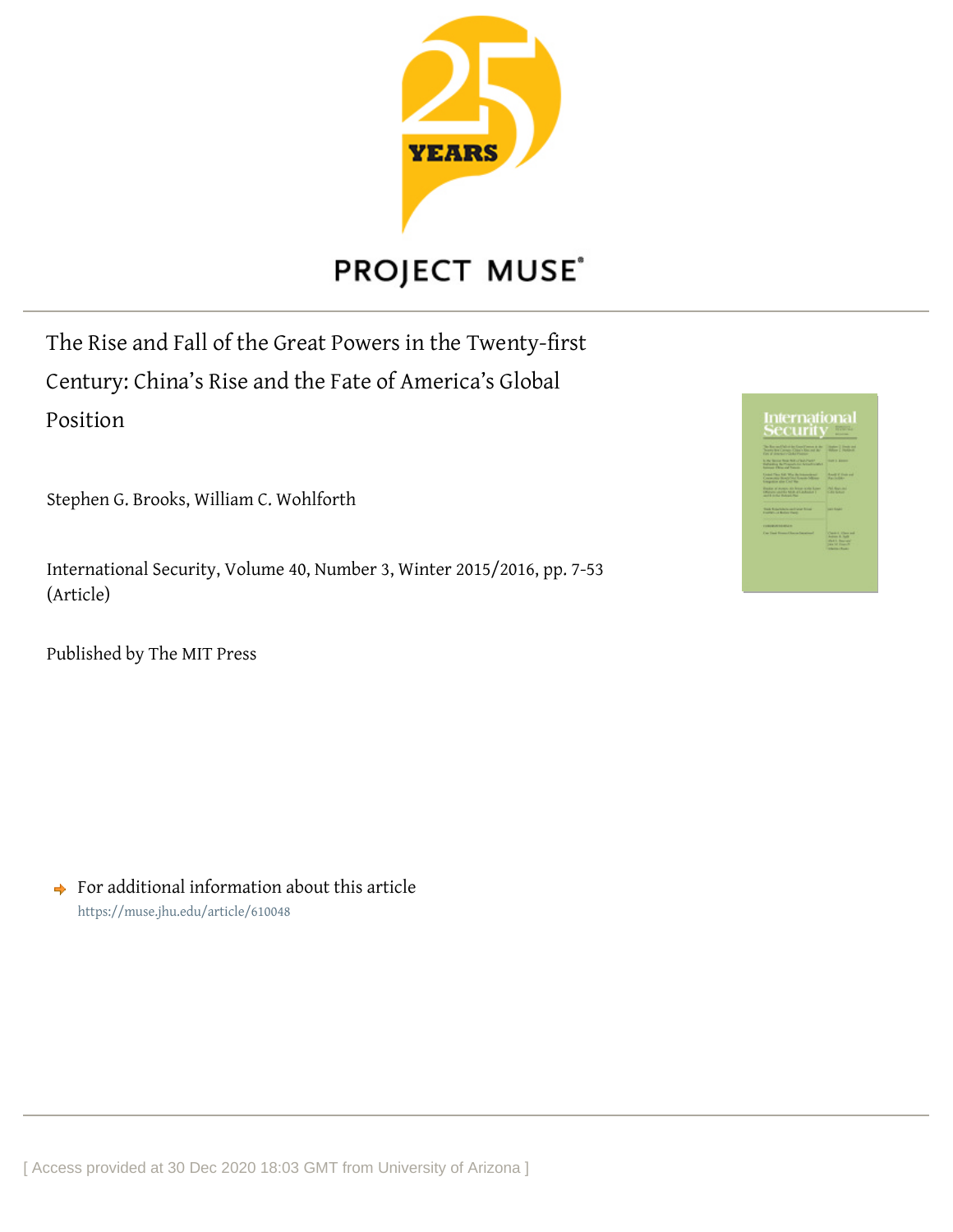## **The Rise and Fall of** *Stephen G. Brooks* **the Great Powers in** the Twenty-first **Century**

*and William C. Wohlforth*

China's Rise and the Fate of America's Global Position

**U**nipolarity is arguably the most popular concept analysts use to assess the U.S. position in the international system that emerged in the wake of the demise of the Soviet Union in 1991.<sup>1</sup> The concept's origins lie in a major academic literature devoted to explaining large-scale patterns of behavior in international systems. The basic insight is that the number of powerful states or "poles" at the top significantly influences how international politics works. In recent years, however, the concept has been more likely to serve a rather different purpose: to gauge change in today's international system. In response to the financial crisis of 2008 and the continued economic ascent of China, pundits, policymakers, government analysts, and scholars frequently and prominently argue that the United States has tumbled from its dominant position and that a fundamental, system-altering power shift away from unipolarity is occurring. "Unipolarity is ending, has ended, or will soon end," goes the gist of much commentary, "and the system is reverting to multipolarity or bipolarity or apolarity" or whatever neologism the analyst wishes to propound.<sup>2</sup>

*Stephen G. Brooks is Associate Professor of Government at Dartmouth College. William C. Wohlforth is Daniel Webster Professor of Government also at Dartmouth. This article draws upon their forthcoming book* America Abroad: The United States' Global Role in the 21st Century *(Oxford: Oxford University Press).*

The authors acknowledge with thanks written comments from Jeff Friedman, Andrea Gilli, Mauro Gilli, Gardiner Kreglow, Alexander Lanoszka, Jonathan Markowitz, Joseph Singh, and the anonymous reviewers, as well as feedback from participants in seminars at Aberystwyth University, the Brookings Institution, Brown University, the Cato Institute, Columbia University, Dartmouth College, George Washington University, Georgetown University, Johns Hopkins Applied Physics Laboratory, the London School of Economics, Moscow State Institute of International Relations, the Massachusetts Institute of Technology's Lincoln Laboratory, Northeastern University, Ohio State University, the Tobin Project, the University of Cambridge, the University of Ottawa, the University of Oxford, and the U.S. Naval War College. They are also grateful to Michael Beckley, Tai Ming Cheung, Thomas Culora, Allan Dafoe, Andrew Erickson, Taylor Fravel, Eugene Gholz, Charles Glaser, Lyle Goldstein, Jim Holmes, Adam Liff, Jon Lindsay, Austin Long, Stephen Macekura, Michael Mastanduno, James Mattis, Evan Montgomery, William Murray, Keshav Poddar, Barry Posen, Daryl Press, Jeremy Shapiro, Andrew Winner, Thomas Wright, and Riqiang Wu for their help at various stages of this project, and to Joanne Hyun, Holly Jeong, Ming Koh, Gardiner Kreglow, Yerin Yang, and Yannick Yu for their excellent research assistance.

1. Notable initial contributions include Charles Krauthammer, "The Unipolar Moment," *Foreign Affairs*, Vol. 70, No. 1 (Winter 1990/91), pp. 23–33; Ethan B. Kapstein and Michael Mastanduno, eds., *Unipolar Politics* (New York: Columbia University Press, 1999); and William C. Wohlforth, "The Stability of a Unipolar World," *International Security*, Vol. 24, No. 1 (Summer 1999), pp. 5–41. 2. The approach of a post-U.S., multipolar world is envisioned in best-sellers by the likes of

*International Security,* Vol. 40, No. 3 (Winter 2015/16), pp. 7–53, doi:10.1162/ISEC\_a\_00225 © 2016 by the President and Fellows of Harvard College and the Massachusetts Institute of Technology.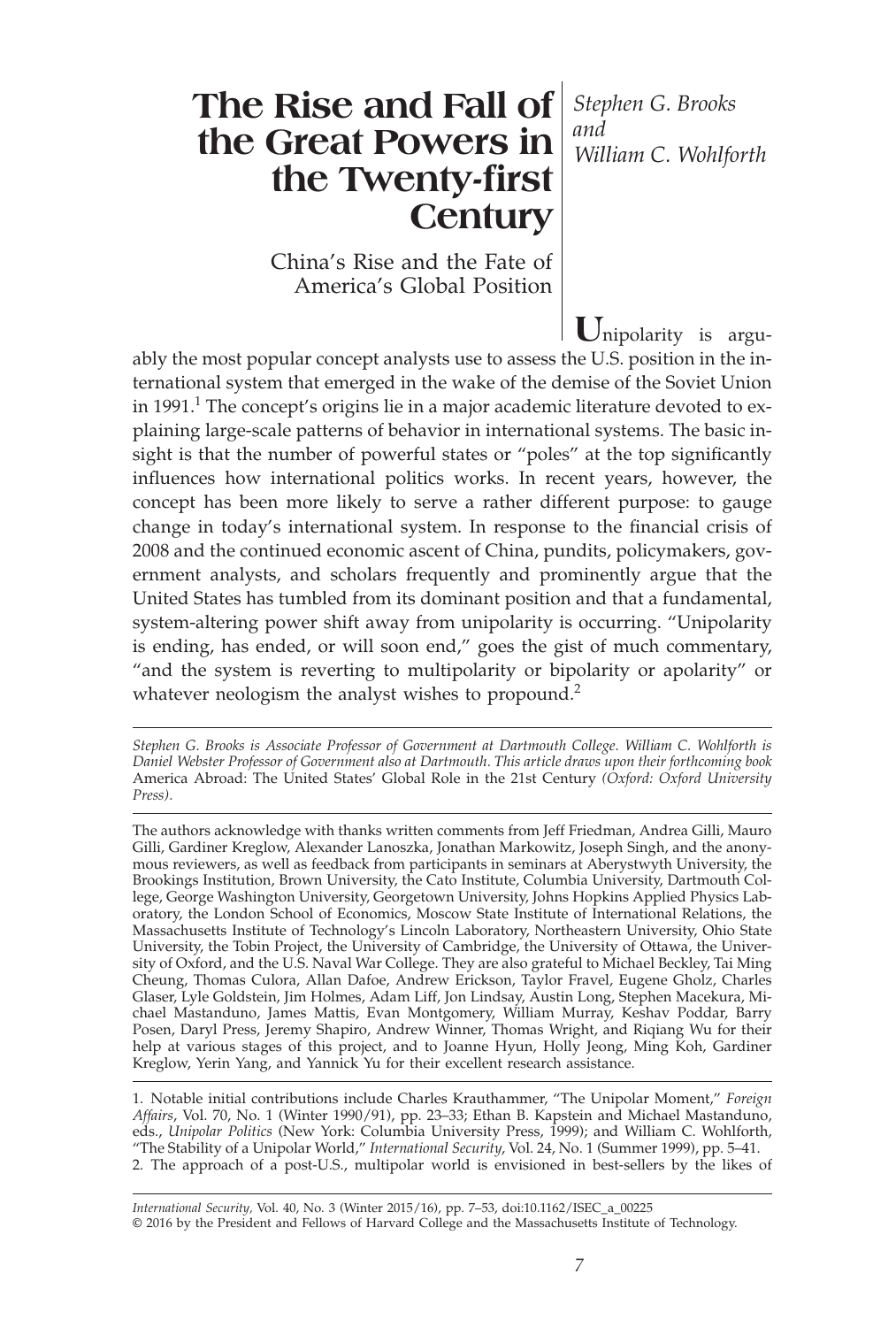In this article, we show that this approach to assessing changing power relations in today's international system is irreparably flawed, and we develop an alternative. The very qualities that make the concept of polarity helpful for capturing some key differences in how international systems work render it unhelpful for assessing changes within a given system. Use of the concept helps analysts understand why a world with one superpower is different in important ways from one with two superpowers or none, but it is too blunt an instrument to track change from one kind of system to another. On glaring display as the Cold War neared its end in the late 1980s, this pitfall of polarity is an even bigger problem today. Because China is unlike past rising powers and because the world in which it is ascending is also different in important ways from previous eras, careful thinking about how today's one-superpower world might change into something else is at a premium. Using a set of concepts and measures geared precisely to this challenge, we show that the United States will long remain the only state with the capability to be a superpower. Still, China's rise is real and change is afoot, and the arguments we develop herein will help analysts assess and classify this change without either downplaying or exaggerating its systemic significance.

We begin by demonstrating the ways in which the concept of unipolarity leads analysts astray when assessing changes in the distribution of capabilities in the international system. Three analytical pitfalls stand out: (1) use of the concept of polarity encourages dichotomous thinking—the world is either unipolar or multipolar (or bipolar)—and thereby feeds an artificial debate about whether everything is changing or nothing is changing;<sup>3</sup> (2) it demands

Fareed Zakaria and Parag Khanna, as well as in forecasts by the National Intelligence Council and numerous prominent private sector analysts from Goldman Sachs to the Eurasia Group. See Zakaria, *The Post-American World* (New York: W.W. Norton, 2009); Khanna, *The Second World: How Emerging Powers Are Redefining Global Competition in the Twenty-First Century* (New York: Random House, 2009); National Intelligence Council, *Global Trends 2025: A Transformed World* (Washington, D.C.: Government Printing Office, 2008); and Ian Bremmer, *Every Nation for Itself: Winners and Losers in a G-Zero World* (New York: Penguin, 2012). Prominent scholarly treatments include Christopher Layne, "This Time It's Real: The End of Unipolarity and the Pax Americana," *International Studies Quarterly*, Vol. 56, No. 1 (March 2012), pp. 203–213; Amitav Acharya, *The End of American World Order* (New York: Polity, 2014); and Barry R. Posen, "From Unipolarity to Multipolarity: Transition in Sight?" in G. John Ikenberry, Michael Mastanduno, and William C. Wohlforth, eds., *International Relations Theory and the Consequences of Unipolarity* (New York: Cambridge University Press, 2012), pp. 317–341.

<sup>3.</sup> For studies that come closest to adopting the contrarian "nothing is changing" position, see Michael Beckley, "China's Century? Why America's Edge Will Endure," *International Security*, Vol. 36, No. 3 (Winter 2011/12), pp. 41–78; Michael Beckley, "The Unipolar Era: Why American Power Persists and China's Rise Is Limited," Ph.D. dissertation, Columbia University, 2012; Stephen G. Brooks and William C. Wohlforth, *World Out of Balance: International Relations and the Challenge of American Primacy* (Princeton, N.J.: Princeton University Press, 2008); Stephen G. Brooks and William C. Wohlforth, "Assessing the Balance," *Cambridge Review of International Affairs*, Vol. 20, No. 2 (June 2011), pp. 201–219; Robert J. Lieber, *Power and Willpower in the American Future: Why the United States Is Not Destined to Decline* (Cambridge: Cambridge University Press, 2012); Robert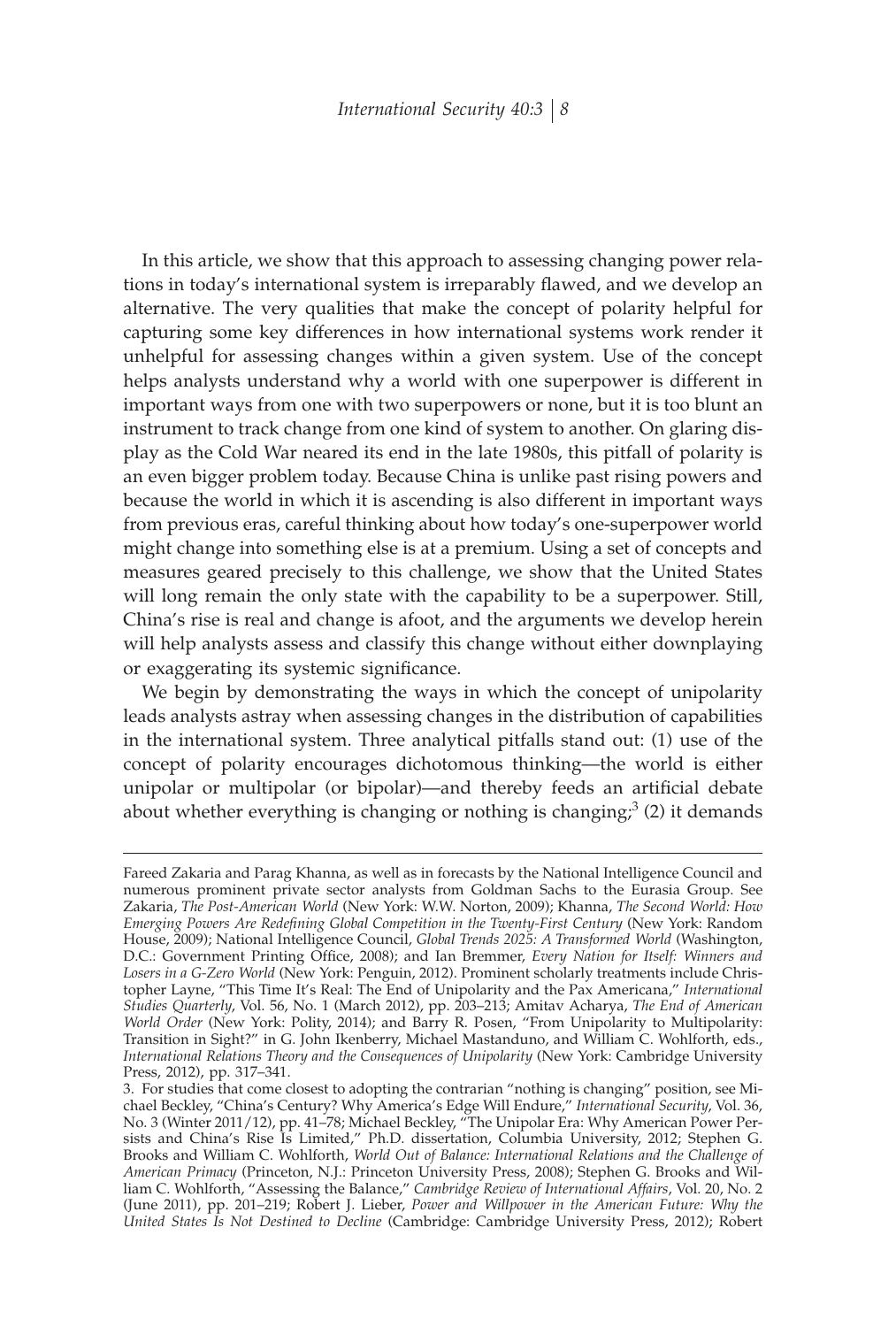broad, transhistorical measures of the distribution of capabilities that inevitably fail to capture crucial shifts in the wellsprings of state power across time; and (3) the concept is ill equipped to capture the relationship between structure and agency—namely, how likely it is that state action can alter the system.

The second section presents a systematic examination of the distribution of capabilities tailored to twenty-first-century global politics and the requisites of superpower status. We find that the United States will long remain the world's sole superpower, but that China's economic ascent is a major change that deserves the intense focus it has attracted. It has put China in a class by itself, one that the polarity concept cannot capture: greater than other major powers such as Germany, Japan, and Russia but nowhere near a peer of the United States.

Third, we assess the speed with which China might transform the current one-superpower system into a different kind of system. We delineate three key differences from previous eras that invalidate analogies to the power transitions chronicled in Paul Kennedy's classic *The Rise and Fall of the Great Powers*. 4 First, unlike past rising powers, China is at a much lower technological level than the leading state. Second, the distance China must travel is extraordinarily large because the size of the U.S. military advantage is much bigger than the analogous gaps in previous eras. Third, the very nature of power has changed: the greatly enhanced difficulty of converting economic capacity into military capacity makes the transition from a great power to a superpower much harder now than it was in the past. This analysis yields a new framework for categorizing and assessing the stages China must traverse to rise from a great power to a superpower. The final section extracts the most important implications of our argument for international relations theory, debates on U.S. grand strategy, and the United States' military options for adjusting to China's rise.

## *How (Not) to Think About the Changing U.S. Global Position*

For millennia, observers and practitioners have thought of states as occupying different positions or ranks in the international system.<sup>5</sup> By far the most attention has been directed toward the highest ranks: Which actors are at the

Kagan, *The World America Made* (New York: Vintage, 2012); and Josef Joffe, *The Myth of America's Decline: Politics, Economics, and a Half Century of False Prophecies* (New York: Liveright, 2014).

<sup>4.</sup> Paul Kennedy, *The Rise and Fall of the Great Powers* (New York: Vintage, 1989).

<sup>5.</sup> Adam Watson, *The Evolution of International Society: A Comparative Historical Analysis* (New York: Routledge, 1992); and Stuart J. Kaufman, Richard Little, and William C. Wohlforth, eds., *The Balance of Power in World History* (New York: Palgrave Macmillan, 2007).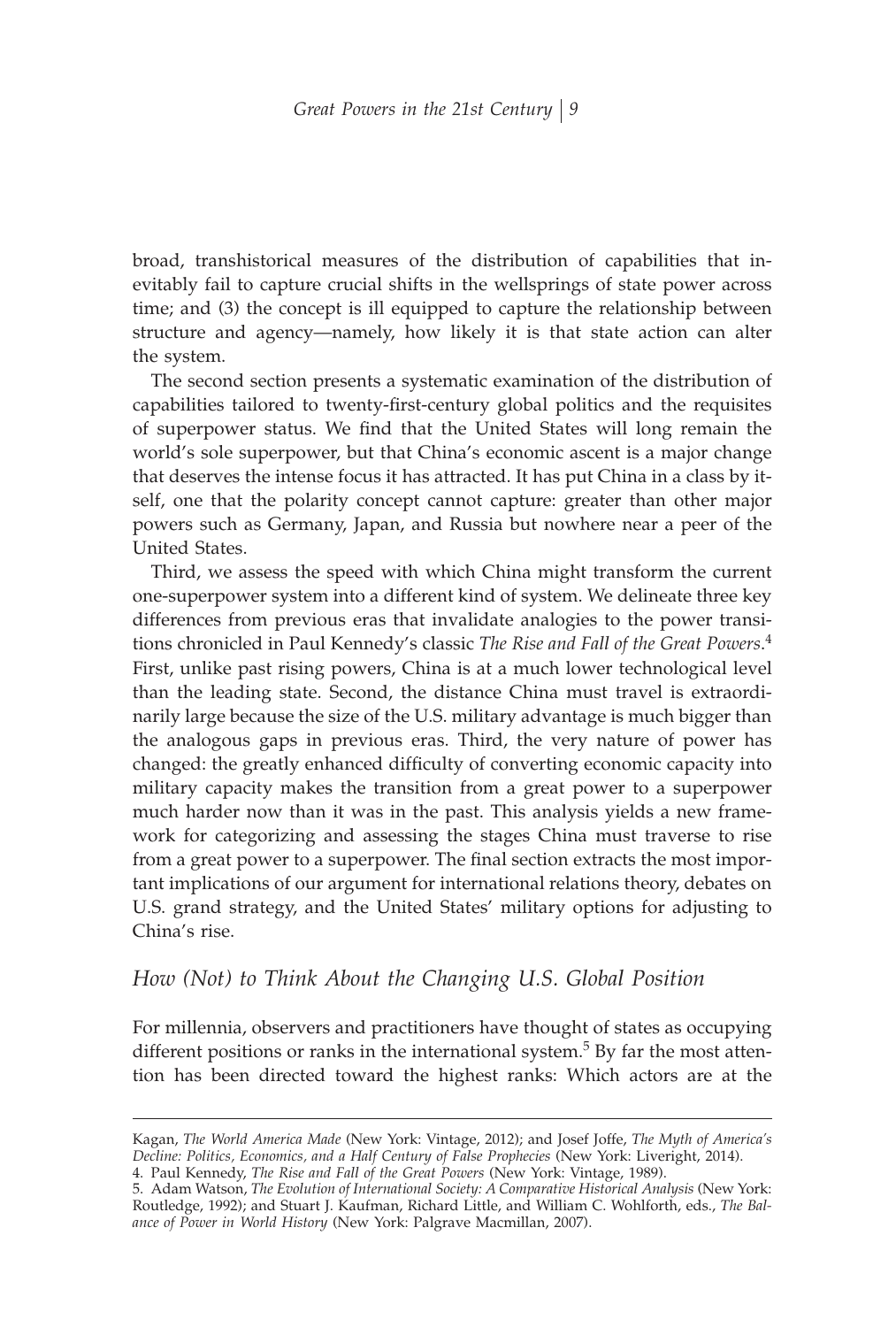top and how many states are close to them? In the mid-twentieth century, this line of thought led to the concept of polarity, best exemplified by Kenneth Waltz's influential *Theory of International Politics*. For polarity scholars, the key to analyzing any international system is determining how many poles there are.<sup>6</sup> Does one state stand alone at the top (unipolarity)? Do two roughly comparable states stand significantly above all of the others (bipolarity)? Or do three or more roughly comparable states occupy the highest rung in the system (multipolarity)?

Notwithstanding the oft-lamented disdain that practitioners are said to have for political science concepts and decades of intense scholarly criticism of the real explanatory power of polarity, the concept has never been more popular both in academe and beyond.<sup>7</sup> Since 1990, articles about unipolarity have appeared at four times the rate that papers written on bipolarity during the Cold War era did. And although there are at least nine books wholly devoted to unipolarity, none has been written solely about bipolarity.<sup>8</sup> Pundits and government analysts routinely advance assertions about polarity, such as the National Intelligence Council's widely noted 2012 assessment that the "'unipolar moment' is over."<sup>9</sup> And unlike their Cold War predecessors, the highestlevel policymakers in some of the world's most important countries do so as well. Chinese President Xi Jinping and Russian President Vladimir Putin are just two leaders who periodically put forward assessments about the polarity of the system: In May 2014, Putin argued flatly that "[t]he model of a unipolar

<sup>6.</sup> In addition to Kenneth N. Waltz, *Theory of International Politics* (Reading, Mass.: Addison-Wesley, 1979), see especially Morton A. Kaplan, *System and Process in International Politics* (New York: ECPR, 1957); Karl W. Deutsch and J. David Singer, "Multipolar Power Systems and International Stability," *World Politics*, Vol. 16, No. 3 (April 1964), pp. 390–406; Randall L. Schweller, "Tripolarity and the Second World War," *International Studies Quarterly*, Vol. 37, No. 1 (March 1993), pp. 73–103; Edward D. Mansfield, "Concentration, Polarity, and the Distribution of Power," *International Studies Quarterly*, Vol. 37, No.1 (March 1993), pp. 105–128; and Ted Hopf, "Polarity, the Offense Defense Balance, and War," *American Political Science Review*, Vol. 85, No. 2 (June 1991), pp. 475–493. For a comprehensive discussion of the polarity literature, see Barry Buzan, *The United States and the Great Powers: World Politics in the Twenty-First Century* (Cambridge: Polity, 2004).

<sup>7.</sup> Related theories of hegemony, power transition, and systemic leadership as applied to China's rise and the problem of systemic change have been critiqued and developed elsewhere. They avoid some, but not all, of the pitfalls of the polarity framework. See, for example, William R. Thompson and David P. Rapkin, *Transition Scenarios: China and the United States in the Twenty-First Century* (Chicago: University of Chicago Press, 2013); Steve Chan, *China, the U.S., and the Power-Transition Theory: A Critique* (New York: Routledge, 2008); and William C. Wohlforth, "Gilpinian Realism and International Relations," *International Relations*, Vol. 25, No. 4 (December 2011), pp. 499–511.

<sup>8.</sup> Article data are taken from Thomson Reuters Web of Science, http://wokinfo.com/; book count is authors' estimate.

<sup>9.</sup> National Intelligence Council, *Global Trends 2030: Alternate Worlds* (Washington, D.C.: Office of the Director of National Intelligence, 2012), p. x, http://globaltrends2030.files.wordpress.com/ 2012/11/global-trends-2030-november2012.pdf.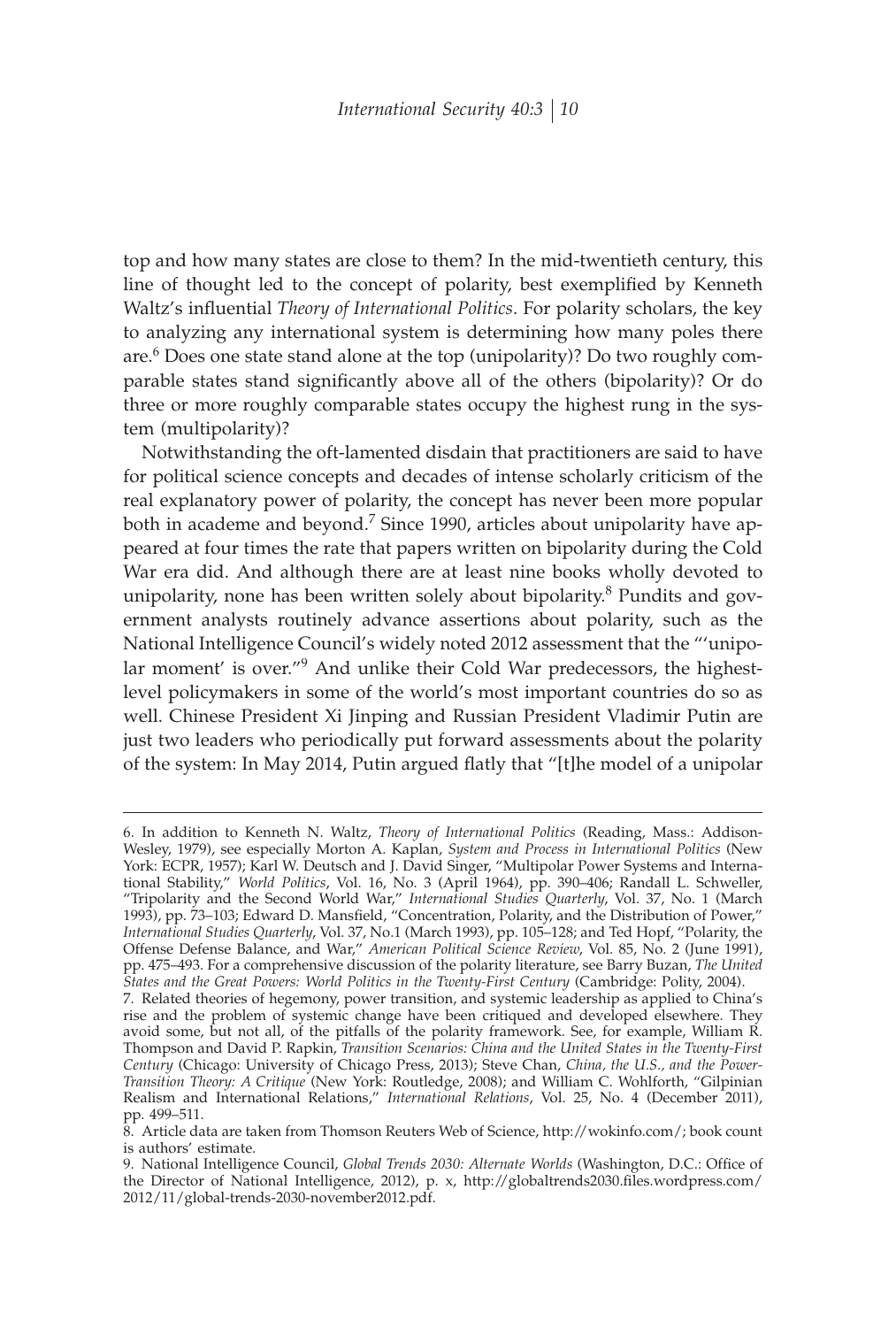world has failed. . . . The world is multipolar."<sup>10</sup> And in November 2014, Xi noted that there is a "growing trend toward a multipolar world."<sup>11</sup>

Barry Buzan's observation that the concept of "[p]olarity has been hugely influential in public debates about international relations" thus applies much more strongly to the era of unipolarity than to bipolarity's heyday.<sup>12</sup> Yet, in an ironic twist, the concept is routinely used to discuss the very subject for which it is particularly ill suited: change in the international system. Indeed, Waltz himself could not have been clearer on this point: "[R]ealist theory is better at saying what will happen than in saying when it will happen."<sup>13</sup> That statement followed the embarrassing experience of the 1980s, when no one seemed to grasp that the bipolar era was drawing to a close. The concept of polarity could not substitute for—and indeed often drew analysts away from—the fine-grained analysis of the distribution of power needed to estimate how close the system was to structural change.<sup>14</sup> Few engaged in today's debate about whether unipolarity is about to end think back to the latter Cold War and ask whether scholars might be making the same mistakes again. Then the issue was Soviet decline: How far did the Soviet Union have to fall for the system to cease being bipolar? Now the issue is China's rise: How high does China need to climb before the system changes?

#### what's wrong with (uni)polarity?

The context is new, but three interrelated analytical perils of polarity on display in the latter Cold War persist today. First is the bluntness of measures. The concept of polarity invites an exercise in comparative statics: measuring how capabilities are distributed in multipolar versus bipolar versus unipolar settings. That kind of analysis requires metrics that can be used over long spans of time, such as economic size, military spending or personnel, or composite indicators that aggregate a number of different measures. Use of these metrics

<sup>10. &</sup>quot;Vladimir Putin Warns Sanctions on Russia Will Backfire on West," *Telegraph*, May 23, 2014, http://www.telegraph.co.uk/news/worldnews/europe/russia/10851908/Vladimir-Putin-warnssanctions-on-Russia-will-backfire-on-West.html.

<sup>11.</sup> Jane Perlez, "Leader Asserts China's Growing Importance on Global Stage," *New York Times*, November 30, 2014, http://www.nytimes.com/2014/12/01/world/asia/leader-asserts-chinasgrowing-role-on-global-stage.html?\_r-0.

<sup>12.</sup> Buzan, *The United States and the Great Powers*, p. 45.

<sup>13.</sup> Kenneth N. Waltz, "Structural Realism after the Cold War," *International Security*, Vol. 25, No. 1 (Summer 2000), p. 27. See also Kenneth N. Waltz, "Reflections on *Theory of International Politics*: A Response to My Critics," in Robert O. Keohane, ed., *Neorealism and Its Critics* (New York: Columbia University Press, 1986), p. 343.

<sup>14.</sup> Stephen G. Brooks and William C. Wohlforth, "Power, Globalization, and the End of the Cold War: Reevaluating a Landmark Case for Ideas," *International Security*, Vol. 25, No. 3 (Winter 2000/ 01), pp. 5–53.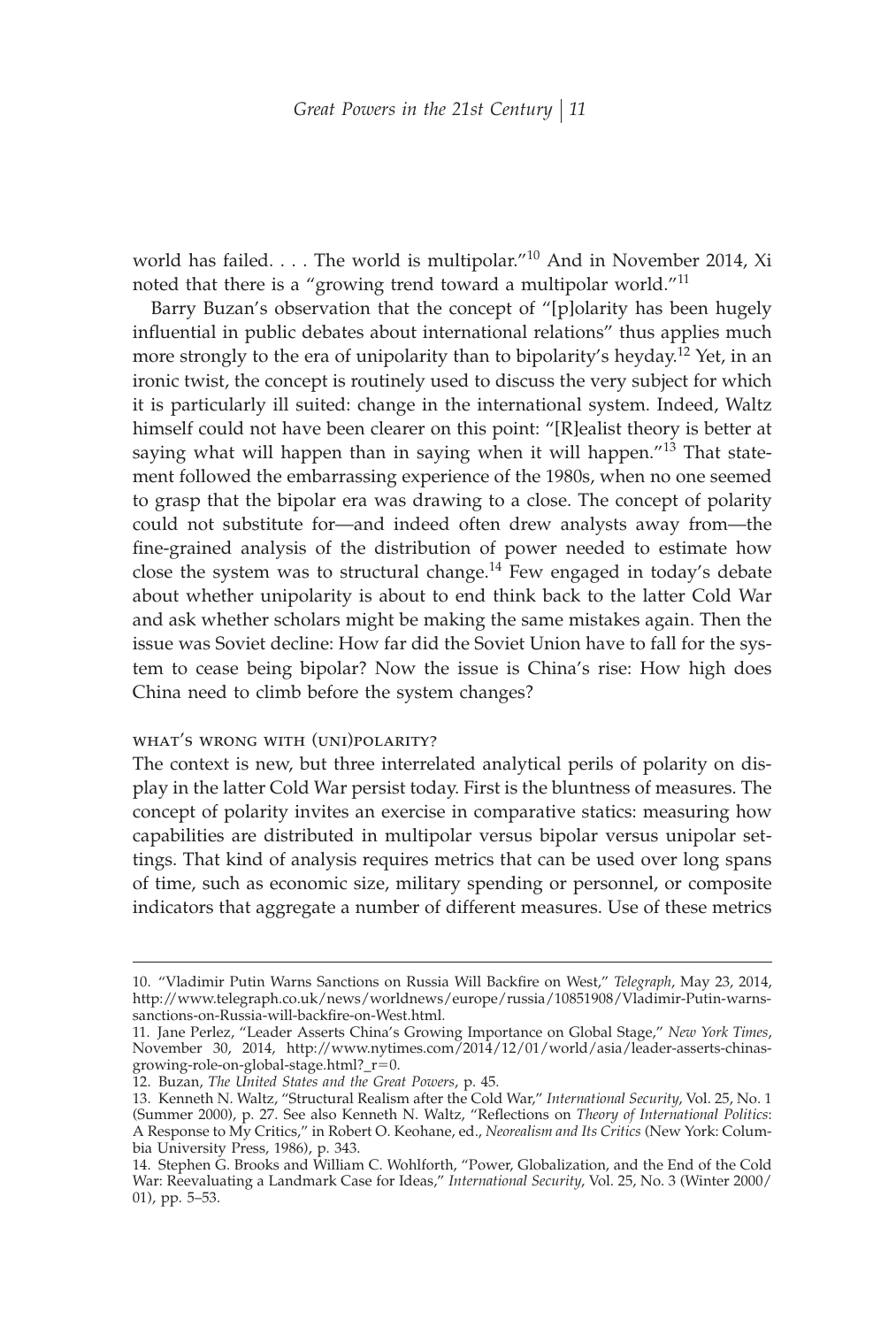requires making strong "all else being equal" assumptions. The wellsprings of national power change over time, however, complicating the use of such measures for any but the most broadly conceived inquiry.<sup>15</sup> Although it is possible to address such objections by adding measures that account for historical context, as long as one is thinking in terms of polarity there are limits to how much one can fine-tune the measures to the military, technological, and geopolitical realities of a given setting. As we demonstrate in detail elsewhere, in the latter Cold War widely used capabilities indexes did not take into account the rising importance and complexity of technology in military capabilities as well as implications of economic globalization for state power. As a result, they overlooked crucial changes that were undermining Soviet power and thus bipolarity.<sup>16</sup>

The second analytical problem concerns the interaction between structure and agency. As Waltz stressed, polarity theory "cannot say when 'tomorrow' will come because international political theory deals with the pressures of structure on states and not with how states will respond to the pressures."<sup>17</sup> Yet as the 1980s experience clearly showed, assessing the robustness or longevity of any structure demands answers to questions about how sensitive that structure is to policy choice.<sup>18</sup> Determining the likely longevity of bipolarity in the latter Cold War required an assessment of the nature and scale of the systemic challenge the Soviet Union faced. The polarity concept was of little help because it could not distinguish between the challenges of the mid-twentieth century, which could be met with massive increases in raw industrial inputs, and those of the century's end, which could not.<sup>19</sup> To be sure, no international relations theory could be expected to predict the brittleness of the Soviet system and thus the dramatic effects of Mikhail Gorbachev's agency, but the fact that Gorbachev did not have readily available policy options to sustain the Soviet Union's global position was hugely important.<sup>20</sup> Similarly, international relations theory cannot answer questions about the robustness of the Chinese political or economic system. But to assess the longevity of a one-superpower world, we need know whether the Chinese leadership is now or is likely soon

<sup>15.</sup> Ashley J. Tellis et al., *Measuring National Power in the Postindustrial Age* (Santa Monica, Calif.: RAND Corporation, 2000).

<sup>16.</sup> Brooks and Wohlforth, "Power, Globalization, and the End of the Cold War"; and Stephen G. Brooks, *Producing Security: Multinational Corporations, Globalization, and the Changing Calculus of Conflict* (Princeton, N.J.: Princeton University Press, 2005).

<sup>17.</sup> Waltz, "Structural Realism after the Cold War," p. 27.

<sup>18.</sup> Robert Jervis, *System Effects: Complexity in Political and Social Life* (Princeton, N.J.: Princeton University Press, 1999).

<sup>19.</sup> See the analysis in Brooks and Wohlforth, "Power, Globalization, and the End of the Cold War"; and Brooks, *Producing Security*, pp. 112–125.

<sup>20.</sup> Brooks and Wohlforth, "Power, Globalization, and the End of the Cold War."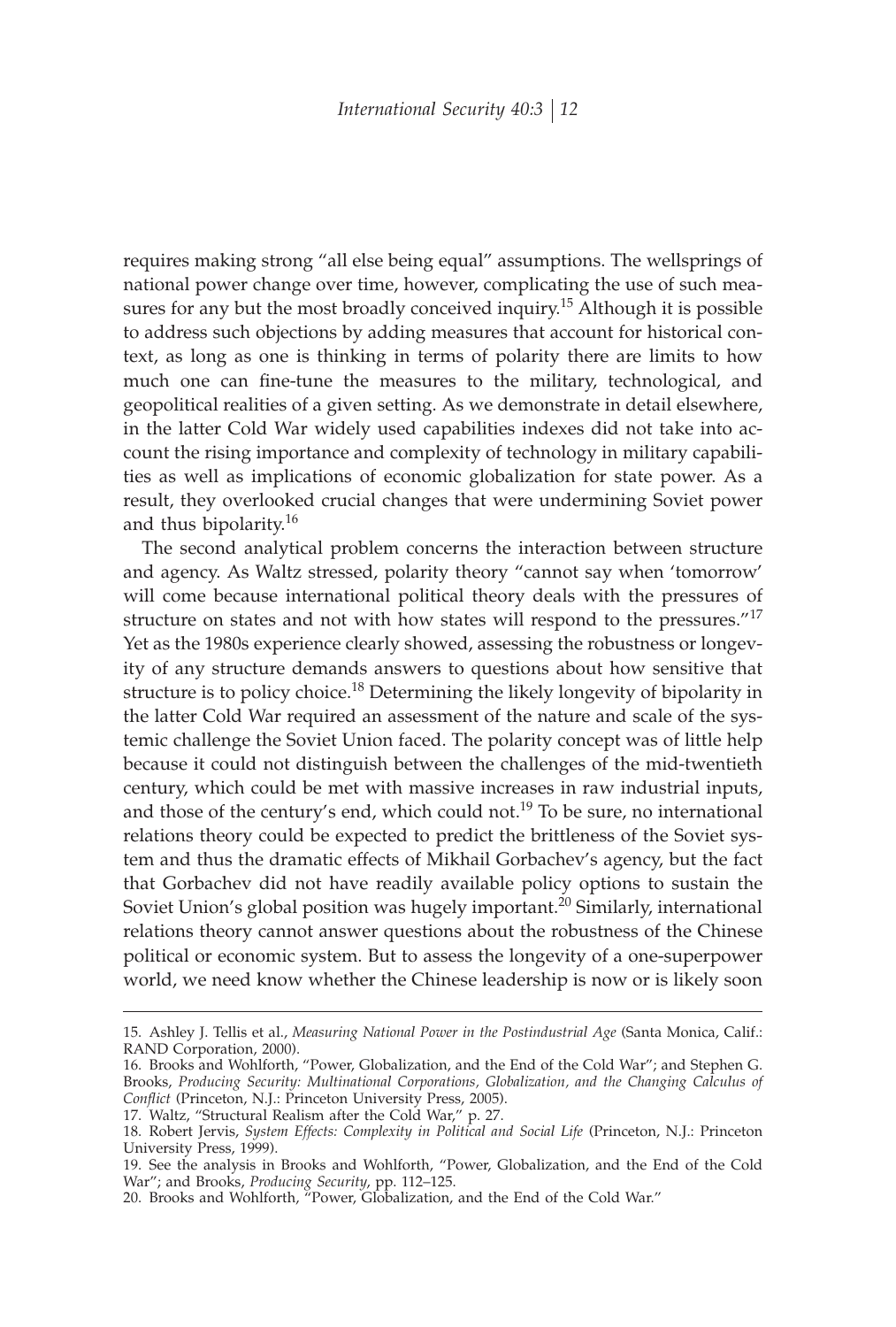to be in a position to match or negate the United States' global power position simply by allocating more resources to the generation of global power capabilities.<sup>21</sup> The polarity concept is not equipped to make this assessment.

Third, polarity focuses the mind on the major thresholds that define different system structures and so fosters dichotomous thinking. In 1989 Waltz insisted that "the Cold War is rooted in the postwar structure of international politics and will last as long as that structure endures." $22$  The system was either bipolar or multipolar. In *Theory of International Politics*, Waltz grappled with the issue of Soviet decline, but the concepts he developed provided no guidelines for determining the stages states must traverse to become—or cease being—poles. The problem is even more salient now. Much has changed since the mid-1990s as a result of the increase in China's power. So is the current system bipolar? Almost no one thinks so. Is it multipolar? Most scholars, at least, are not ready to affirm that. So, is everything the same as it was in 1995 or 2000? The answer is also clearly no. It follows that any conceptual framework for addressing change in an international system dominated by one state should not force dichotomous thinking.

As we show in greater detail elsewhere, contemporary conceptualizations of unipolarity are little better at overcoming these analytical perils than their predecessors of thirty years ago. $^{23}$  Approaches to unipolarity are now legion, and they often lead to radically different answers to the question of whether the world still is (or ever was) unipolar. But if they hew to the structural premises of the theory, they all suffer from all or most of the three analytical perils we have identified. Nuno Monteiro defines unipolarity as a system with only one great power that can "engage unaided in sustained politico-military opera-

<sup>21.</sup> We focus on China's agency because implicit assumptions about how rapidly Beijing might transform latent into actual capabilities are widespread. The next most significant potential agency effect arguably might be a U.S. choice to cease maintaining the capabilities of a superpower. Yet this is a remote possibility: even the most ardent proponents of grand strategic retrenchment do not advocate such a course. For example, Benjamin H. Friedman, Brendan Rittenhouse Green, and Justin Logan describe a U.S. post-retrenchment defense posture as sustaining "a U.S. military with global reach far exceeding any rival." See Friedman, Green, and Logan, "Debating American Engagement: The Future of U.S. Grand Strategy," *International Security*, Vol. 38, No. 2 (Fall 2013), p. 189. Barry R. Posen's preferred grand strategy calls for a military posture that preserves U.S. global "command of the commons," and "retains the capability to reengage on the Eurasian landmass in a timely fashion and to organize coalitions against expansionist states" if need be, as well as to "retaliate quickly and effectively against direct attacks on the United States." See Posen, *Restraint: A New Foundation for U.S. Grand Strategy* (Ithaca, N.Y.: Cornell University Press, 2014), p. 162.

<sup>22.</sup> Kenneth N. Waltz, "The Origins of War in Neorealist Theory," in Robert I. Rotberg and Theodore K. Rabb, eds., *The Origin and Prevention of Major Wars* (Cambridge: Cambridge University Press, 1989), p. 52.

<sup>23.</sup> See Stephen G. Brooks and William C. Wohlforth, *America Abroad: The United States' Global Role in the 21st Century* (Oxford: Oxford University Press, forthcoming), chap. 3.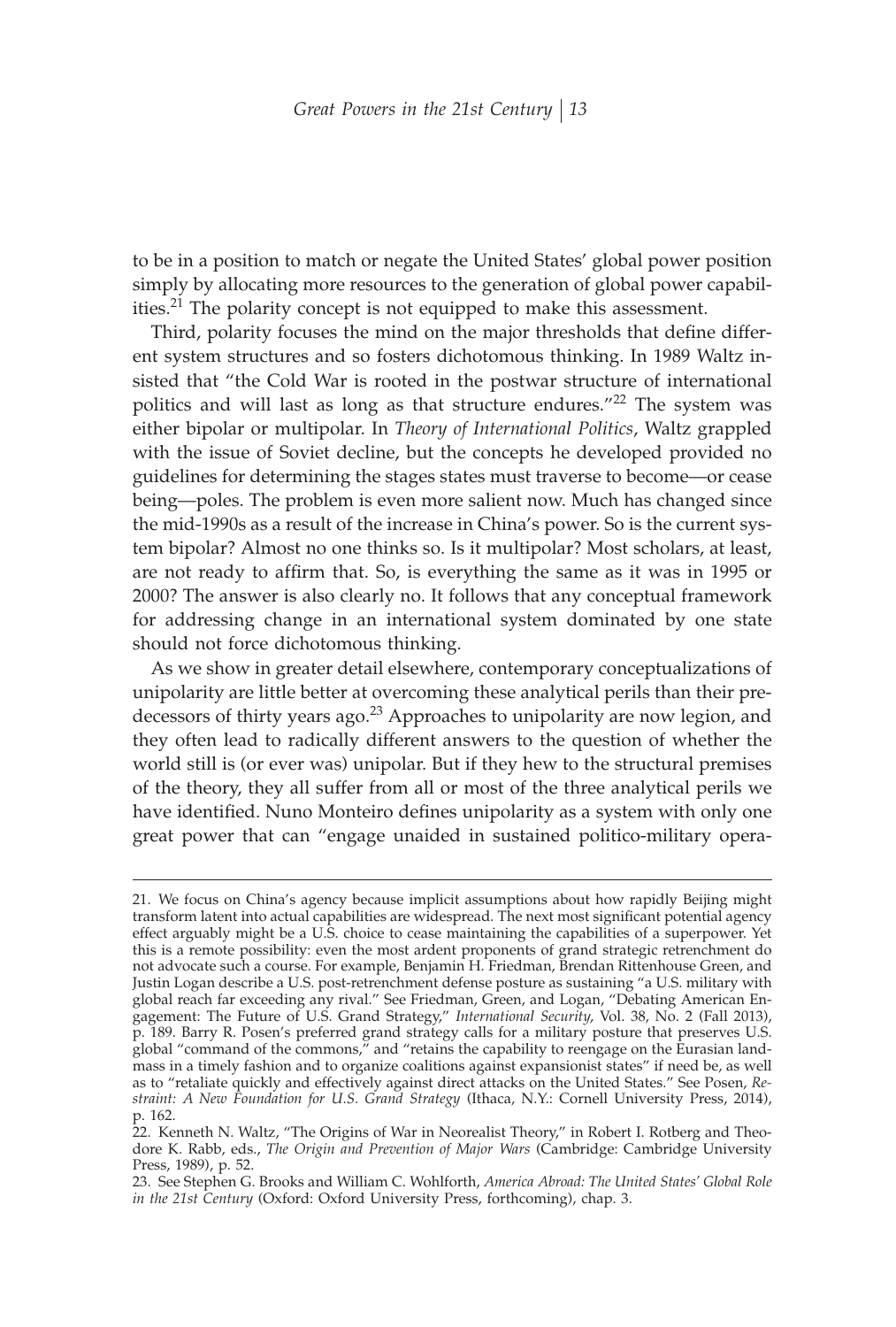tions in at least one region of the globe beyond its own."<sup>24</sup> John Mearsheimer agrees that unipolarity is a system with only one great power, but he argues that to be a great power a state need only be able to put up a "serious fight" against the leading state. $25$  Other scholars treat unipolarity as a system with one great power that has amassed more than half of the system's capabilities and therefore is impossible to counterbalance.<sup>26</sup> In previous work, we argued that "an international system is unipolar if it contains one state whose share of capabilities places it in a class by itself compared to all other states."<sup>27</sup>

These (and other) approaches have utility for answering some questions, but when used to assess change in and robustness of the system, they hamstring today's analysts in the same ways as bipolarity led their predecessors astray in the 1980s. Their broad sweep tends to compel the use of blunt measures of power, and they lack the conceptual apparatus to distinguish a structure easily affected by agency from one resistant to such influence. Of necessity, they set thresholds, have little to say about changes within the bounds of those thresholds, and therefore induce dichotomous thinking. By Monteiro's conceptualization, the system will remain unipolar so long as the United States remains the only state with very substantial global power projection capacity. China could grow to have an economy twice the size of the United States'—or even five or ten times as large—and possess a comparable scientific-technological capacity, but as long as Beijing chooses not to use those resources to develop a superpower's military capability, the world will remain unipolar. Monteiro's theory thus cannot capture the difference between a world in which no state has a realistic chance of matching or negating U.S. global power and a world in which a rising state could potentially be in a position to bring about structural change. For Mearsheimer, the threshold for being a great power is so low that the polarity concept can shed no light on any question having to do with changes in international politics since 1991: the world was multipolar then, in his view, and remains so today. The same is true for the 50-percent-ofcapabilities threshold: given that no state has ever achieved this, uniplolarity

<sup>24.</sup> Nuno P. Monteiro, *Theory of Unipolar Politics* (Cambridge: Cambridge University Press, 2014), p. 48.

<sup>25.</sup> John J. Mearsheimer, *The Tragedy of Great Power Politics* (New York: W.W. Norton, 2001), pp. 4, 404.

<sup>26.</sup> See the discussion in James Lebovic, "The Unipolar Elusion: The Neglected Limits to U.S. Global Military Capability," paper presented at the annual meeting of the International Studies Association, San Francisco, California, March 26–29, 2008. For related arguments, see also R. Harrison Wagner, "What Was Bipolarity?" *International Organization*, Vol. 47, No. 1 (Winter 1993), pp. 77–106; and David P. Rapkin, William R. Thompson, and Jon A. Christopherson, "Bipolarity and Bipolarization in the Cold War Era: Conceptualization, Measurement, and Validation," *Journal of Conºict Resolution*, Vol. 23, No. 2 (June 1979), pp. 261–295.

<sup>27.</sup> Brooks and Wohlforth, *World Out of Balance*, p. 13.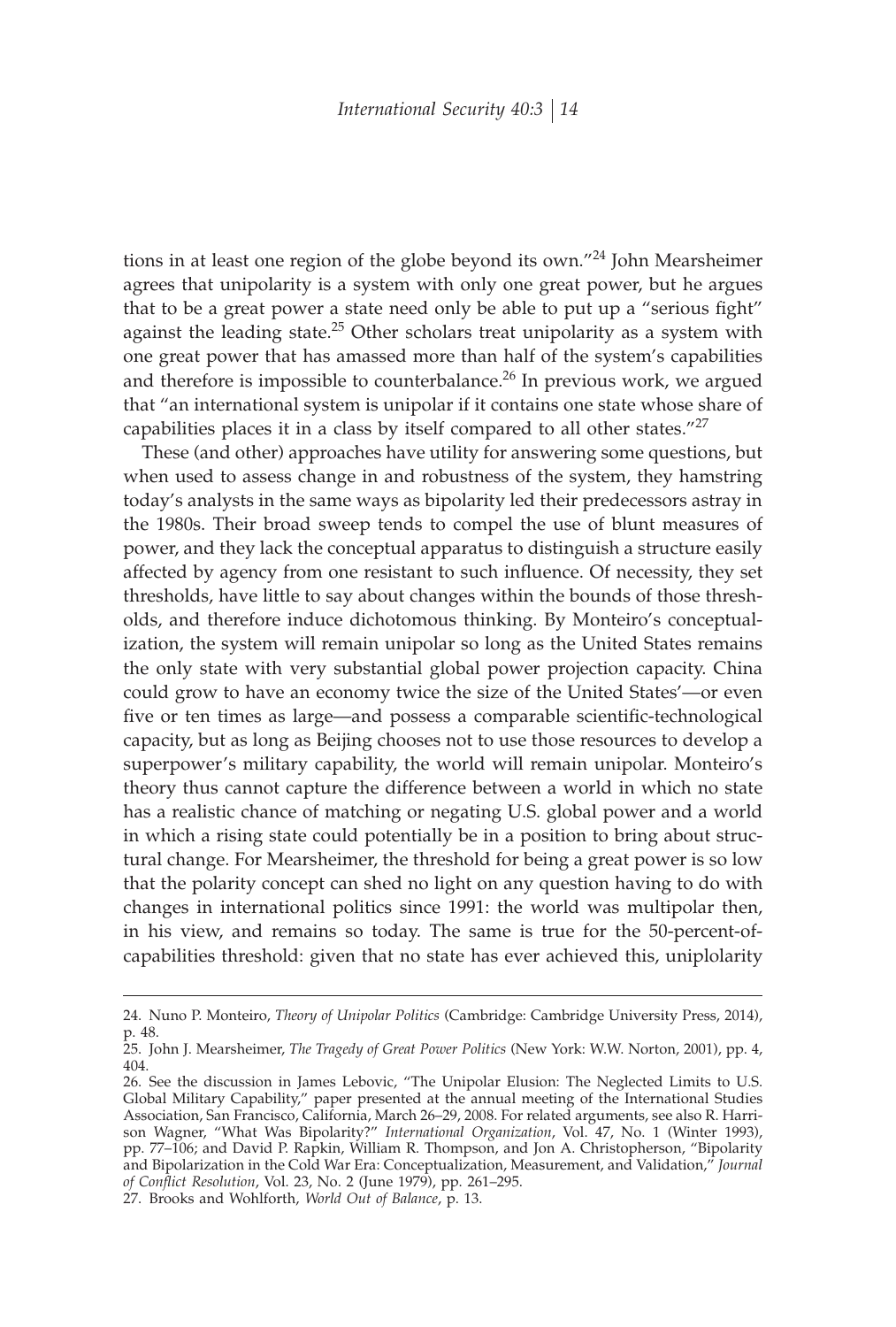remains irrelevant to ongoing changes in international politics. China's rise reveals the main shortcoming of our previous approach: it does not specify how much of a shift away from a lopsided concentration of power must occur before it is no longer reasonable to view the system as unipolar.

#### THE SOLUTION:  $1 + Y + X$

We seek to capture the structural nature of debates about the current international system. At the same time, however, we want to avoid the three pitfalls of polarity for assessing change.

Barry Buzan's " $1 + X$ " terminology for describing system structure helps in this regard. On the basis of his formulation, his conclusion (as of 2004) was that the United States was the "only superpower and there are no other plausible candidates on the horizon for that status for at least a couple of decades" and that there were four great powers.<sup>28</sup> Key for Buzan, as for us, is the distinction between superpowers and great powers, which reduces to the formers' "broad-spectrum capabilities exercised across the whole of the international system." $^{29}$  Great powers, by contrast, lack such capabilities, although they may aspire to achieve them. The very notion of an "X" term for the great powers means that the specific number does not alter the system's basic properties. The rise of, say, India to great power status could increase the X term, and the decline of an existing great power could decrease it—without altering the fundamental nature of the system. To do that, the number of superpowers has to change.

The  $1+X$  framework needs modification, however. In part because the gap in capabilities between great power and superpower is so large in today's system, it is necessary to carefully differentiate between great powers that are not in a position to bid for superpower status and those that are. We need to be open to the possibility of a  $1+Y+X$  system, in which one or more Y powers

<sup>28.</sup> Buzan, *The United States and the Great Powers*, p. 69. Buzan coded Russia, China, Japan, and the European Union (EU) as great powers. Although there are understandable reasons to take issue with his coding, the overall usefulness of his  $1 + X$  framework does not depend on it.

<sup>29.</sup> Buzan, *The United States and the Great Powers*, p. 69. We borrow the term but not the other parts of Buzan's framework, which melds behavior and capabilities and also adopts an overly blunt approach to measuring capabilities. Attempts to eschew the superpower category create a number of conundrums. Thus, Monteiro's superpower-like definition of a great power compels him to lump states such as Russia, India, Israel, Pakistan, and North Korea into an unwieldy "major power" category. In turn, Mearsheimer's low bar for achieving great power status places, for example, Cold War–era Britain and Belize in the same rank. Mearsheimer also recognizes that the United States today is no normal great power. According to the terms of his theory, the difference is that the United States is the one great power that has attained regional hegemony, has the capability to project power into other key regions, and pursues a grand strategy of preventing any other great power from following suit. We prefer the term "superpower."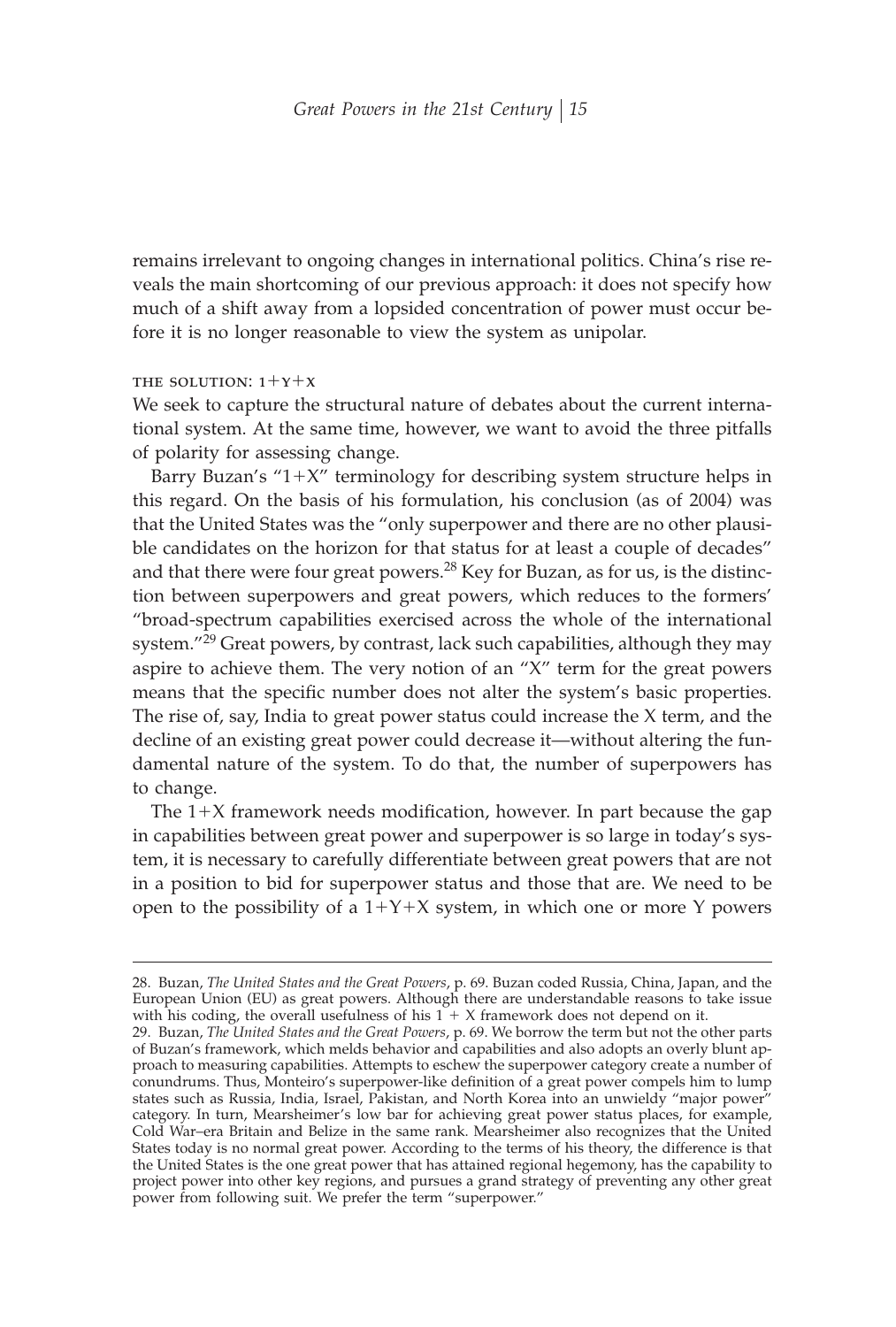have the potential to rise to superpower status or are moving in this direction and thus need to be differentiated from the other great powers. Again, this distinction is crucial because the main question is not the size of the X term, but whether the superpower term is  $1, >1$ , or <1. With alarmist rhetoric about unipolarity's end, observers are saying that China has risen and is no longer just another X power. Missing thus far is a proper understanding of the more germane questions: What position has China achieved and how quickly can it further ascend the ladder?

## *Measuring the Distribution of Capabilities in the 21st Century*

What capabilities make a state a superpower and, more generally, how should the distribution of power in the system be measured today? We come to these questions after more than a decade of thinking and research in which we have employed a broad-based conception of measurement. Our previous efforts focused on three core elements of material power: (1) military capacity, (2) economic capacity, and (3) technological capacity.<sup>30</sup> Such a broad-based approach is imperative, in part because no single element of power can capture the full array of resources a state may bring to the pursuit of its goals in international politics. States with skewed portfolios of capabilities are less capable of acting in different arenas and more dependent on a limited policy toolkit. Moreover, each of the core elements of power interacts with the others in potent ways. Economic capacity is a necessary condition of military power, but it is insufficient; technological prowess is also vital, especially given the nature of modern weaponry. Technological capacity also magnifies economic capability, and military capability also can have spinoffs in both the economic and technology arenas. Furthermore, military capability can have indirect but important implications for furthering a leading state's economic interests. To highlight any one element at the expense of others is to miss these key interactions.

In the end, assessing change today calls for a Goldilocks approach to measurement: one conducted at a sufficient level of generality to answer enduring

<sup>30.</sup> The literature on state power makes a basic distinction between power as material resources and power as the ability to realize ends. See, in particular, David A. Baldwin, *Paradoxes of Power* (New York: Basil Blackwell, 1989). Following the practice of many scholars, our measurement efforts use the term power in the former sense, to denote the resources on which a government can draw. When discussing power in the latter sense, we bracket undeniably important elements that are hard if not impossible to measure before they are used or tested (e.g., the unity or resolve of a population, or the overall organizational competence of a government). For more on our approach, see Brooks and Wohlforth, *World Out of Balance*, pp. 12–13, 27–35, 40–44; Stephen G. Brooks and William C. Wohlforth, "American Primacy in Perspective," *Foreign Affairs*, Vol. 81, No. 4 (July/ August 2002), pp. 21–23; and Wohlforth, "The Stability of a Unipolar World," pp. 10–18.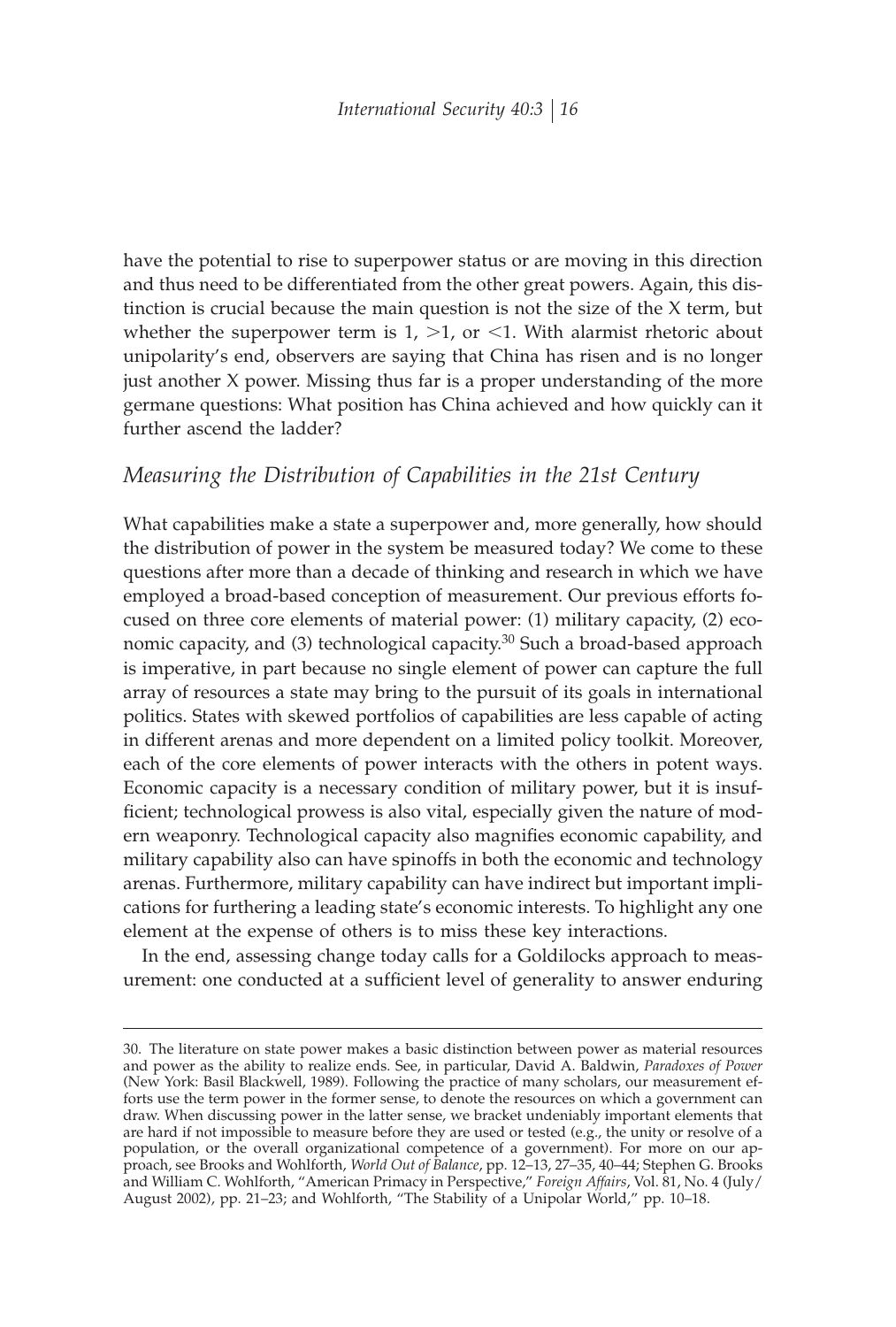|                      | Defense<br>Expenditures<br>(\$billion) | % Great Power<br>Defense<br>Expenditures | % World<br>Defense<br>Expenditures | Defense<br>Expenditures<br>% of GDP | Defense R&D<br>Expenditures<br>(\$billion) |
|----------------------|----------------------------------------|------------------------------------------|------------------------------------|-------------------------------------|--------------------------------------------|
| <b>United States</b> | 610.0                                  | 50.5                                     | 34.0                               | 3.5                                 | 78.6                                       |
| China                | 216.0                                  | 17.9                                     | 12.0                               | 2.1                                 | n.a.                                       |
| Japan                | 45.8                                   | 3.8                                      | 2.6                                | 1.0                                 | 1.0                                        |
| Germany              | 46.5                                   | 3.9                                      | 2.6                                | 1.2                                 | 1.2                                        |
| Russia               | 84.5                                   | 7.0                                      | 4.8                                | 4.5                                 | n.a.                                       |
| France               | 62.3                                   | 5.2                                      | 3.5                                | 2.2                                 | 1.3                                        |
| <b>Britain</b>       | 60.5                                   | 5.0                                      | 3.4                                | 2.2                                 | 2.1                                        |
| India                | 50.0                                   | 4.1                                      | 2.8                                | 2.4                                 | n.a.                                       |
| Brazil               | 31.7                                   | 2.6                                      | 1.8                                | 1.4                                 | n.a.                                       |

Table 1. Defense Expenditures for the Major Powers, 2014

SOURCES: Sam Perlo-Friedman et al., "Trends in World Military Expenditure, 2014" (Stockholm: Stockholm International Peace Research Institute), http://books.sipri.org/files/FS/ SIPRIFS1504.pdf; and Organization for Economic Co-operation and Development, *OECD Main Science and Technology Indicators, 2014* (Paris: OECD, 2014), pp. 76–77.

NOTES: Data are estimated for China's, Germany's, and Russia's defense expenditures for 2014 as well as for their defense expenditures as percentages of their gross domestic product (GDP). Research and development (R&D) expenditures are for 2012.

questions about the nature of the international system, but much more detailed and attuned to the requisites of superpower status in the twenty-first century than popular broad aggregates or single metrics. In particular, our approach to measurement focuses not just on the size of the power gap, but also on the overriding question of the speed with which it might be overcome. In the subsections that follow, we assess the core components of state capability, moving beyond findings and measurements that are standard in the literature to highlight new measures with novel implications.<sup>31</sup>

#### military capacity

The standard approach to measuring the distribution of military power is to compare defense expenditures, as in table  $1<sup>32</sup>$  Studies relying on this approach, however, have thus far failed to address an important objection: the

<sup>31.</sup> This section condenses the analysis in Brooks and Wohlforth, *America Abroad*, chap. 2.

<sup>32.</sup> This is an updated version of the chart in Brooks and Wohlforth, *World Out of Balance*, p. 29. Data on China's military research and development (R&D) expenditures, which have also been rising, are not available. A recent estimate suggests, however, that China's spending may approach \$6 billion per year, which would make China the second-highest-spending state in the world. Nevertheless, this spending would still only be around 7 percent of the United States'. See Richard Bitzinget et al., "Locating China's Place in the Global Defense Economy," in Tai Ming Cheung, ed., *Forging China's Military Might: A New Framework for Assessing Innovation* (Baltimore, Md.: Johns Hopkins University Press, 2014), p. 202.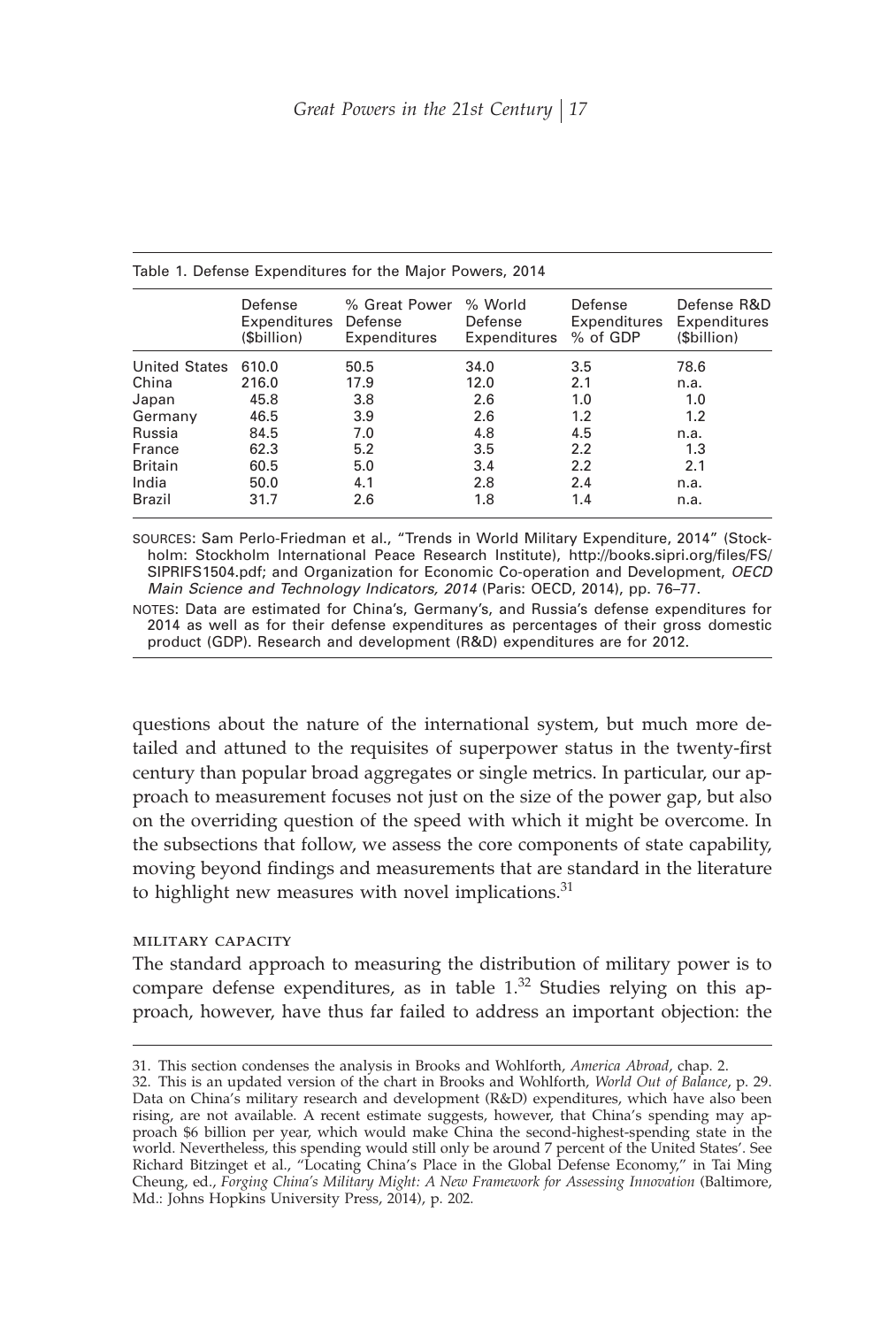amount that a state decides to spend on its military is a choice, and it may be misleading to use such numbers to capture something that is supposed to be a constraint on choice.<sup>33</sup> China's military expenditures have increased rapidly since 2000, and U.S. military spending has taken a sharp downward turn since 2010. Thus, the ease with which states can alter their military spending suggests that using this measure to assess how the international setting shapes states' decisions over time has significant limitations.

The degree to which this is a problem depends on the time frame one is thinking about and the speed with which other resources can be converted into military capabilities. No matter what a state decides, its ability to create new military capabilities in the short term—say, a year or two—is very limited. As the time horizon stretches to decades and generations, more and more elements of military capability become matters of choice as long as the state has the requisite pool of resources from which to draw. The length of that horizon—the gap between a choice to attain some capability and the creation of that capability—is a function of the technology of production. Some goods are intrinsically harder to produce than others. Monteiro makes a useful analogy to Alfred Marshall's theory of production in which, "[i]n the short term, price adjustments depend entirely on demand, because supply is fixed. In the medium term, price adjustments can be made by increasing supply, within the limits of firms' productive capacity. Increases in supply beyond this limit require investments in additional productive assets and can therefore only be achieved in the long term." Monteiro consequently stresses that "we must distinguish between a state's present military capabilities, its ability to convert other elements of power into additional military capabilities, and its ability to generate additional elements of power that can then be converted into military capabilities."<sup>34</sup> The latter two components are not matters of choice but are powerfully constrained. Analysts of international politics can treat military capability just as economists treat supply in some of their models: as a relatively inflexible external constraint in the short term, and even in the medium and longer terms in some sectors.

Military spending therefore does reflect something important: long-term investment in the capacity to generate military power. Cumulated over years and decades, military spending can yield capabilities that are very hard to

<sup>33.</sup> This critique is advanced in Charles L. Glaser, "Why Unipolarity Doesn't Matter (Much)," *Cambridge Review of International Affairs*, Vol. 24, No. 2 (June 2011), p. 135 n. 4; and Posen, "From Unipolarity to Multipolarity," p. 320.

<sup>34.</sup> This quotation is drawn from an early draft of Monteiro, "Theory of Unipolar Politics," Yale University, January 2013, p. 41. Monteiro's analysis of this issue on p. 38 of the published version of *Theory of Unipolar Politics* omits the sentences that discuss Alfred Marshall.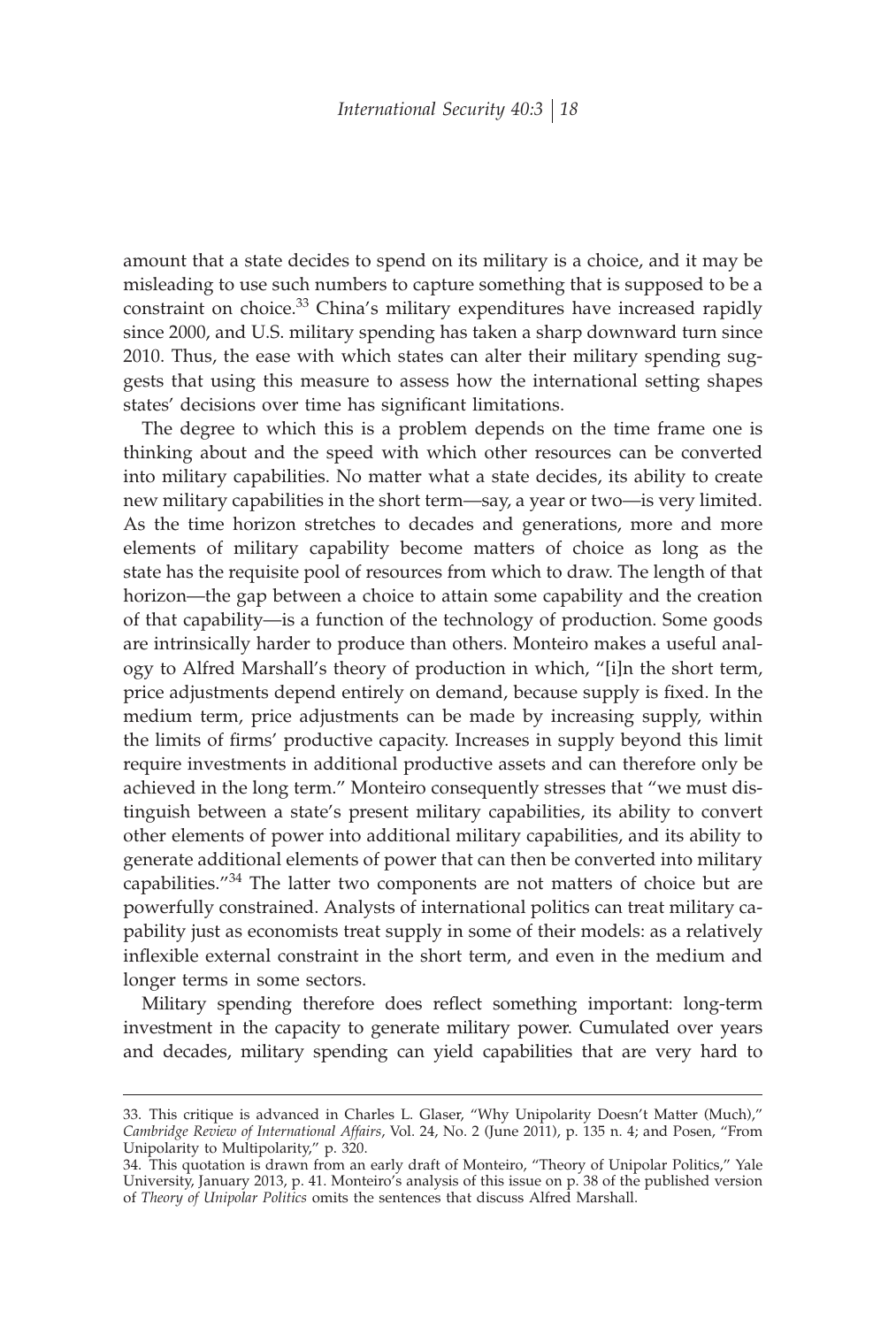match even for a state with a lot of money to spend. This is especially true today, given the dramatically increased complexity and difficulty of both producing and using advanced weaponry. In sum, annual military expenditures measure a flow—but flows over many years produce a stock of military capability.

To capture this dynamic, it is useful to examine the key military capacity that allows the United States to act as a superpower. The ideal place to start is Barry Posen's influential study of the "command of the commons," arguably the best overall guide to understanding the nature of military power among the top tier of states today. The command of the global commons—that is, the sea (outside littoral regions), space, and air (above 15,000 feet)—is "the key military enabler of the U.S. global power position," Posen stresses.<sup>35</sup> He helpfully provides guidelines for measuring the United States' command of the commons, identifying four components—command of the sea, command of space, command of the air, and the infrastructure of command—and notes the main elements of military capacity that are relevant for each. When Posen wrote his article in the early 2000s, U.S. command of the commons was so selfevident that it was essentially unnecessary to measure the different components of this index. Yet the rise of China has since so altered the conversation that it is important to take a close look at how the United States matches up with other states using Posen's criteria.

Figure 1 plots the full range of relevant indicators as a distribution, showing the share of each key component possessed by each of the six major powers. Regarding the United States' command of the sea, in addition to the two indictors that Posen highlights—aircraft carriers and nuclear attack submarines—two other pertinent indicators of power projection capacity are amphibious ships and the number of cruisers and destroyers. Posen cites two indicators on command of the air: drones and military aircraft that allow for the use of precision-guided munitions. Regarding space, Posen zeroes in on civilian and especially military satellites as providing vital sources of information for conducting military operations throughout the world.<sup>36</sup> And regarding the infrastructure of command—a necessary condition of command of the commons—Posen highlights military installations in foreign countries, military transport ships, long-range airlift aircraft, and aerial tankers as basic

<sup>35.</sup> Barry R. Posen, "Command of the Commons: The Military Foundation of U.S. Hegemony," *International Security*, Vol. 28, No. 1 (Summer 2003), p. 8.

<sup>36.</sup> Note that the United States "commands" space in the sense of having a commanding position in exploiting space for military purposes. In space, however, the United States is less able to deny entry to other states' militaries, including Russian and Chinese antisatellite capabilities, than it is in the air and sea commons. U.S. command of the air is restricted to the air over the commons (it excludes airspace over the territory of the few states with top-end air defense).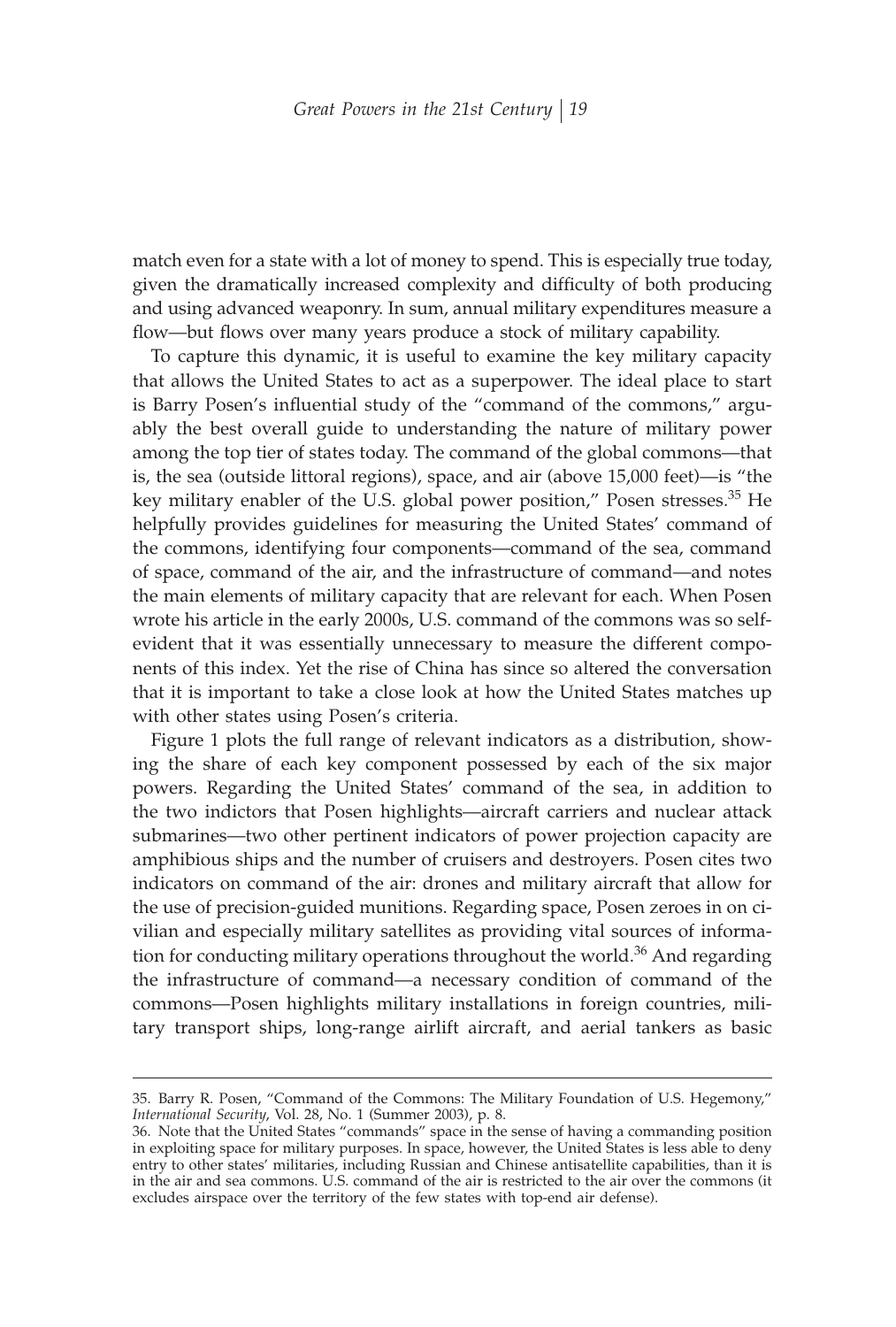

Figure 1. Command of the Commons, Distribution of Six Major Powers

SOURCES: International Institute for Strategic Studies, The Military Balance, Vol. 113, No. 1 (London: IISS, 2013); and Union of Concerned Scientists, UCS Satellite Database, http://www.ucsusa.org/nuclear\_weapons\_and\_global\_security/solutions/space-weapons/ ucs-satellite-database.html (consulted on March 22, 2014).

space 1

air 4

NOTES: Data for nuclear-powered submarines and cruisers and destroyers are from 2013. Aircraft carriers and principal amphibious ships are from 2014. Data for heavy unmanned aerial vehicles and attack helicopters are from 2014. Data on fourth- and fifth-generation tactical aircraft are from 2013. Satellite data include launches through January 31, 2014.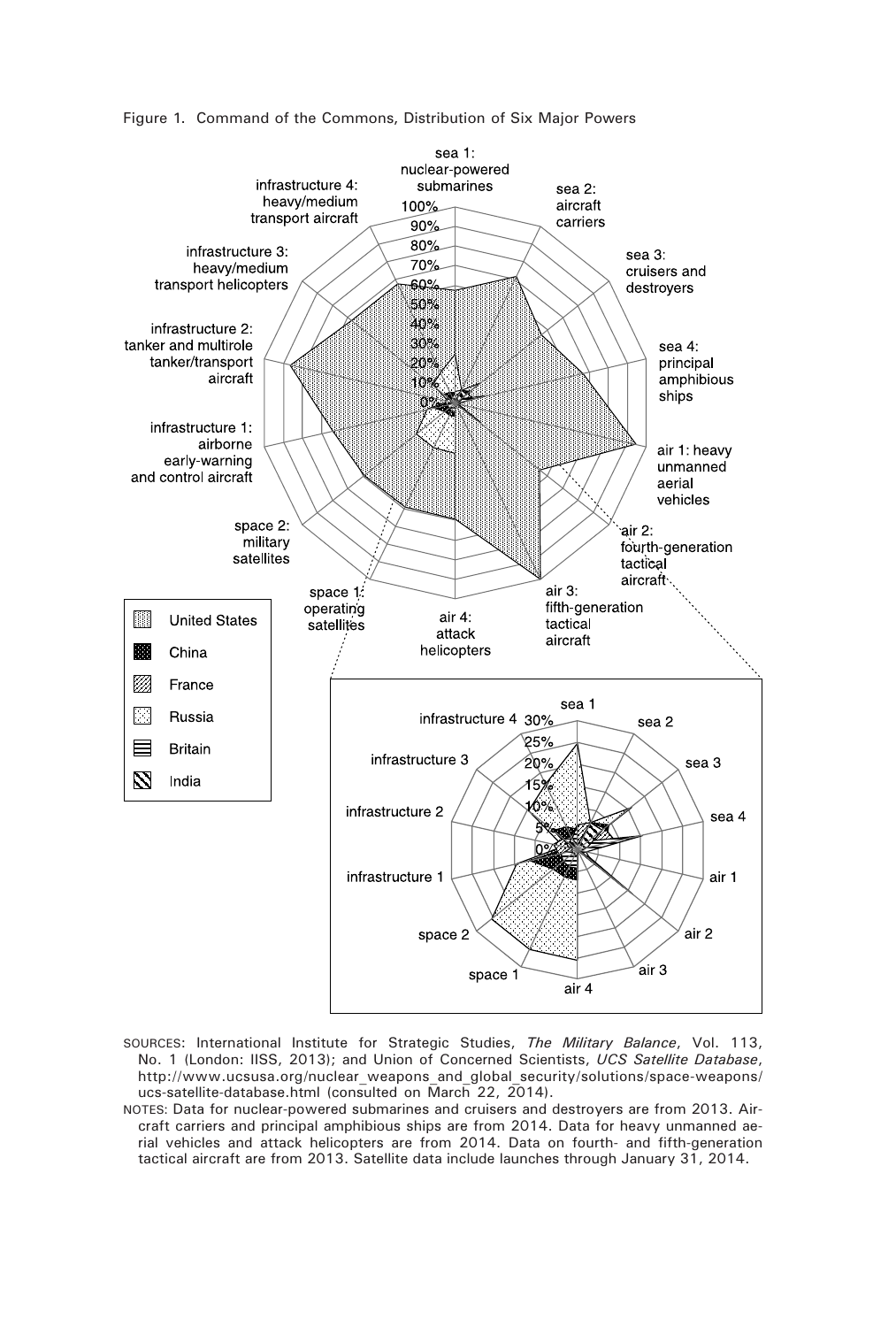

Figure 2. Command of the Commons, the United States and China as Percentages of Six Major Powers

NOTE: Calculated from data in Stephen G. Brooks and William C. Wohlforth, "The Rise and Fall of the Great Powers in the Twenty-first Century: China's Rise and the Fate of America's Global Position," International Security, Vol. 40, No. 3 (Winter 2015/16), p. 20, fig. 1.

building blocks of this infrastructure. The United States has a ramified network of military bases throughout the world and is peerless this regard. Figure 1 shows the extent of the gap between the United States and other countries for the other indicators.

The inset in figure 1 also shows the distribution for the  $X$  powers, suggesting how large Russia's military power would loom in a hypothetical world without the United States. Figure 2 then breaks out the U.S.-China comparison. Note that the raw counts in these figures account for neither the United States'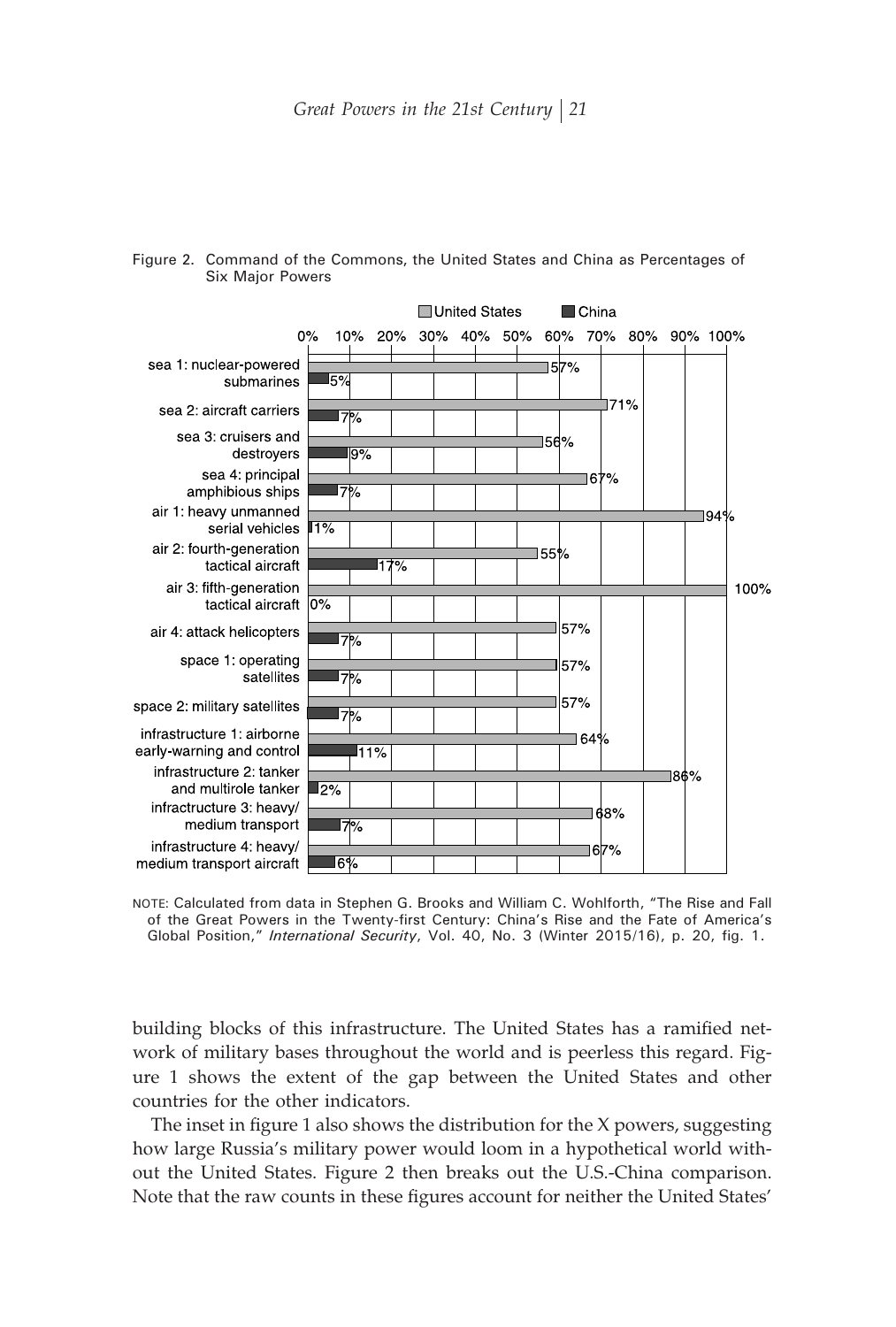overall qualitative advantage nor its qualitative and quantitative advantages in nuclear weaponry.<sup>37</sup>

The key takeaway is that compared to any previous era except the years between 1991 and the early 2000s, the overall gap in the military realm remains unprecedented in modern international relations. Defense spending figures make this look obvious, but scholars caution that they may exaggerate the significance of the gap because states with growing economies might decide to spend more to close it. Although Chinese military expenditures are rapidly increasing, our more finely grained measures show that, if anything, defense spending understates the global military gap.

#### technological capacity

Recent analyses by Michael Beckley and others have already undermined hyperbole about the significance of China's technological rise.<sup>38</sup> The implications of these analyses for the U.S.-China technological comparison are strengthened when we foreground the key distinction between inputs and output. Inputs can be thought of as a country's material investments in and infrastructure for technological development as well as its stock of human capital (which reflects the education, skills, tacit knowledge, and health of its populace<sup>39</sup>).

The first two columns of table 2 below show gross expenditures on research and development (R&D) and R&D as a share of gross domestic product  $(GDP).<sup>40</sup>$  The third column presents a broad information and communication technologies infrastructure index constructed by Cornell University, INSEAD, and the World Intellectual Property Organization (an agency of the United Nations). These numbers confirm the United States' unique combination of large-scale (massive gross expenditures) and highly developed infrastructure. China's annual spending on R&D) is increasing rapidly, however, rocketing

38. Beckley, "China's Century?" pp. 64–74.

<sup>37.</sup> A notable example in this regard concerns nuclear attack submarines (SSNs): Chinese SSNs are relatively noisy, whereas U.S. SSNs have "already reached absolute levels of silencing." See Owen R. Coté, "Assessing the Undersea Balance between the U.S. and China," working paper (Cambridge, Mass.: Security Studies Program, Massachusetts Institute of Technology, February 2011), p. 28, http://web.mit.edu/ssp/publications/working\_papers/Undersea%20Balance%20WP11-1 .pdf. See also the discussion in Ronald O'Rourke, "China Naval Modernization: Implications for U.S. Navy Capabilities—Background and Issues for Congress" (Washington, D.C.: Congressional Research Service, June 1, 2015), pp. 11–12.

<sup>39.</sup> United Nations University International Human Dimensions Programme on Global Environmental Change (UNU-IHDP) and United Nations Environment Programme (UNEP), *Inclusive Wealth Report 2012: Measuring Progress toward Sustainability* (Cambridge: Cambridge University Press, 2012), p. 16.

<sup>40.</sup> On the trade-offs among different R&D measures, see National Science Foundation, *Science and Engineering Indicators 2012* (Arlington, Va.: National Science Foundation, 2012), p. 3, http:// www.nsf.gov/statistics/seind12/c4/c4s8.htm.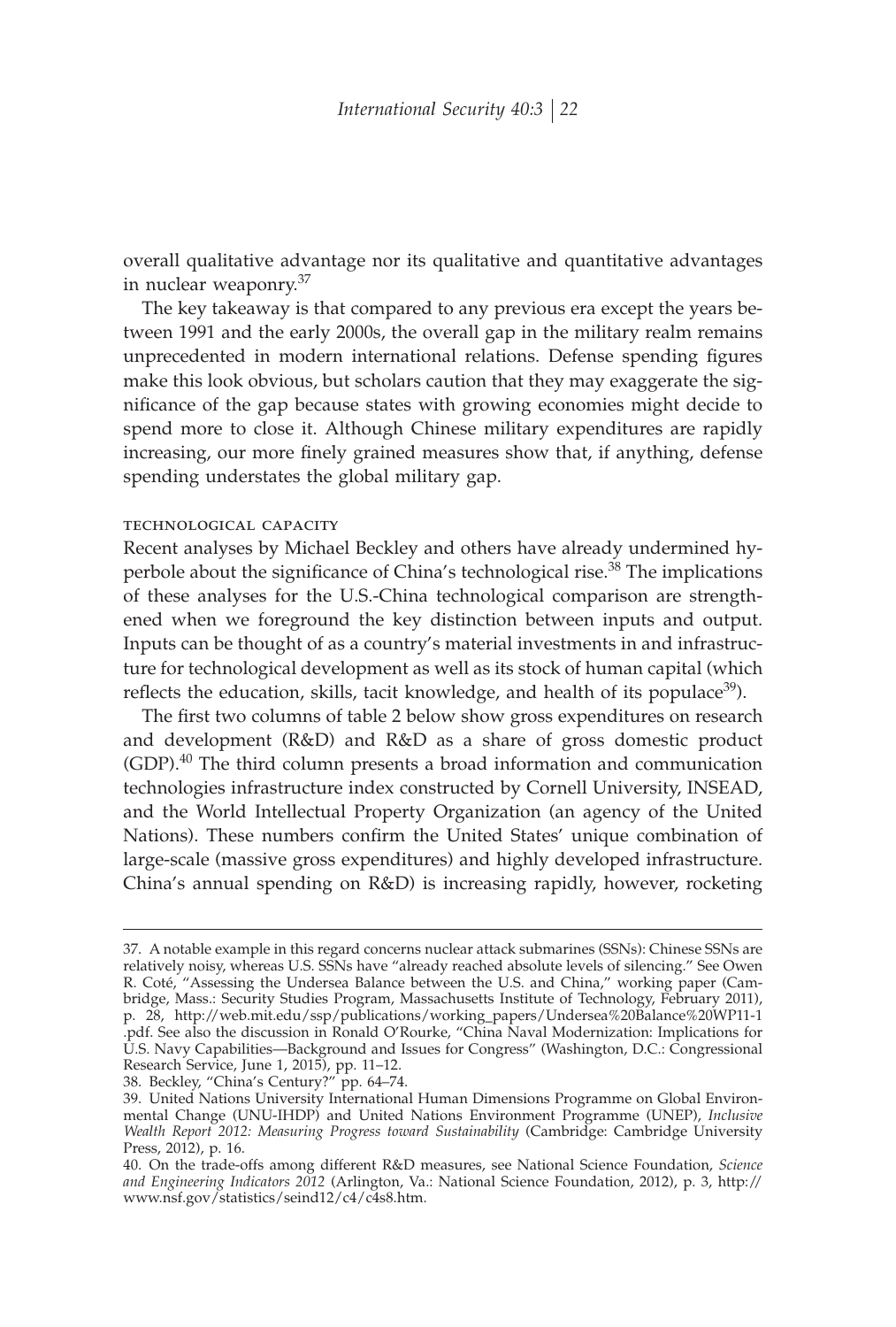|                      | Gross<br>Expenditure<br>on R&D as<br>a Share of<br>GDP(%) | Gross<br>Domestic<br>Expenditures<br>on R&D<br>(PPP, in<br>billions) | Cornell/<br>INSEAD/WIPO<br>Information &<br>Communication<br>Technologies<br>2014 Index<br>Score<br>(out of 100) | Number of<br>Scientific<br>and<br>Engineering<br>Doctoral<br>Degrees<br>Granted<br>per Year | 2010<br>Human<br>Capital<br>Level (in<br>billions of<br>constant<br>2005<br>U.S.S |
|----------------------|-----------------------------------------------------------|----------------------------------------------------------------------|------------------------------------------------------------------------------------------------------------------|---------------------------------------------------------------------------------------------|-----------------------------------------------------------------------------------|
| <b>United States</b> | 2.85                                                      | 429.1                                                                | 83.0                                                                                                             | 32,649                                                                                      | 99,641                                                                            |
| China                | 1.84                                                      | 208.2                                                                | 36.1                                                                                                             | 31,410                                                                                      | 13,447                                                                            |
| Japan                | 3.39                                                      | 146.5                                                                | 78.1                                                                                                             | 7,396                                                                                       | 33,645                                                                            |
| Germany              | 2.88                                                      | 93.1                                                                 | 74.3                                                                                                             | 11,989                                                                                      | 25,576                                                                            |
| Russia               | 1.09                                                      | 35.0                                                                 | 60.6                                                                                                             | 15,714                                                                                      | 6,391                                                                             |
| France               | 2.24                                                      | 51.9                                                                 | 72.7                                                                                                             | 8,220                                                                                       | 19,118                                                                            |
| <b>Britain</b>       | 1.77                                                      | 39.6                                                                 | 86.5                                                                                                             | 11,055                                                                                      | 19,079                                                                            |
| India                | 0.76                                                      | 24.3                                                                 | 25.9                                                                                                             | 7,982                                                                                       | 9,355                                                                             |
| <b>Brazil</b>        | 1.16                                                      | 25.3                                                                 | 51.6                                                                                                             | 5,470                                                                                       | 8,968                                                                             |

#### Table 2. Technological Inputs

SOURCES: National Science Board, *Science and Engineering Indicators, 2014* (Arlington, Va.: National Science Board, 2014), pp. 4–19; International Monetary Fund, *World Economic Outlook Database*, October 2013, http://www.imf.org/external/pubs/ft/weo/2013/02/ weodata/index.aspx; Cornell University, INSEAD, and the World Intellectual Property Organization (WIPO), *The Global Innovation Index, 2014: The Human Factor in Innovation* (Fontainebleau, Ithaca, and Geneva: Cornell University, INSEAD, and WIPO, 2014), pp. 135–282; and United Nations University—International Human Dimensions Program and United Nations Environment Program, *Inclusive Wealth Report, 2014: Measuring Progress toward Sustainability* (Cambridge: Cambridge University Press, 2014).

NOTES: GDP stands for gross domestic product. PPP stands for purchasing power parity. Gross expenditure on research and development (R&D) is for 2011, except for Brazil, which is for 2010.

from \$25 billion to more than \$200 billion between 2000 and 2011, while the United States' increased more gradually, from \$260 billion to \$425 billion.<sup>41</sup>

Beyond the magnitude of resources devoted to technological advancement, the skill levels of the people who use a country's resources and infrastructure to generate technological innovation is another key input.<sup>42</sup> The fourth column of table 2 shows China's eye-catching annual number of science and engineering doctoral degrees, a figure whose dramatic rise over the past decade has received much attention. At this point, however, China is still only at 13 percent

<sup>41.</sup> National Science Foundation, "National Patterns of R&D Resources: 2011–12 Data Update" (Arlington, Va.: National Science Foundation, December 2013), http://www.nsf.gov/statistics/ nsf14304/content.cfm?pub\_id-4326&id-2.

<sup>42.</sup> See, for example, Paul M. Romer, "Endogenous Technological Change," *Journal of Political Economy*, Vol. 94, No. 5 (1990), pp. 1002–1037.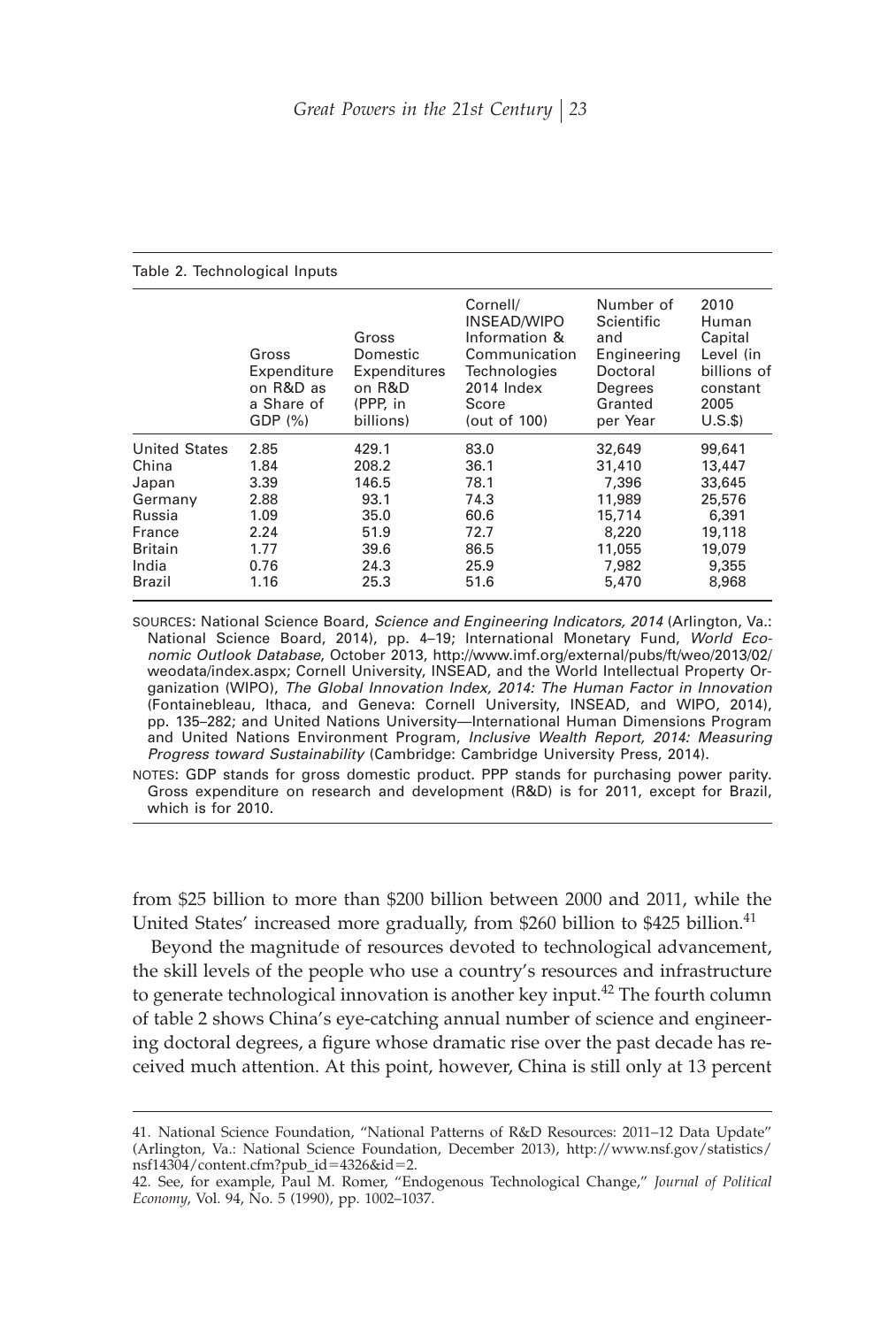of the U.S. overall level of human capital, as is shown in the last column of table 2 (which reports the UN's comprehensive human capital measure). $43$ 

As in the case of defense spending, the significance of any increase in technological inputs by China depends on the size of the existing overall technology gap and the speed with which increased inputs can be expected to yield sufficiently increased output to begin to place China in the same technology league as the United States. Where does China stand on technology output? "High-technology exports" are frequently mentioned in stories highlighting China's rise.44 As Beckley correctly underscores, China's technological capacity should not be measured using high-technology exports given the extent to which foreign companies drive Chinese exports.<sup>45</sup> Half of all Chinese exports currently consist of "processing trade" (in which parts are imported into China for assembly into finished products and are then exported); the vast majority of these exports  $(84$  percent in  $2010$ ) are not controlled by Chinese firms but by foreign companies (mostly affiliates of multinational corporations from highly developed countries).<sup>46</sup>

Figure 3 presents technological output and influence measures that are reliably national in origin for all the countries concerned. The number of triadic patent families (which measure a set of patents taken out in the United States, Europe, and Japan to protect an invention) is widely accepted as a measure of technological competitiveness. Even more probative are royalty and license fees, which show that China has barely begun to register as a source of innovative technologies. The recent geographic distribution of top-cited articles in science and engineering tells the same story, as does the recent distribution of Nobel Prizes in science.

Taken together, these indicators underscore the technological dominance of the United States. Of all the figures noted above, this reality is arguably best captured by royalty and license fee data, which reveal that the United States is by far the leading source of innovative technologies (its \$105 billion in receipts of royalty and license fees are four times higher than those of the next highest state, Japan), whereas China is a huge importer of these technologies and exports almost nothing (less than \$1 billion). As in the military realm, enough is

<sup>43.</sup> For a further discussion of the strategic significance of this large gap in human capital, see Michael Beckley, "The Unipolar Era: Why American Power Persists," book manuscript, Tufts University, September 2015, chap. 5.

<sup>44.</sup> See, for example, David Wertime, "It's Official: China Is Becoming a New Innovation Powerhouse," *Foreign Policy*, February 6, 2014, http://www.foreignpolicy.com/articles/2014/02/06/ its\_ofªcial\_china\_is\_becoming\_a\_new\_innovation\_powerhouse.

<sup>45.</sup> See the discussion in Beckley, "China's Century?" pp. 67–69.

<sup>46.</sup> Organization for Economic Cooperation and Development (OECD), *China in Focus: Lessons and Challenges* (Paris: OECD, 2012), p. 73.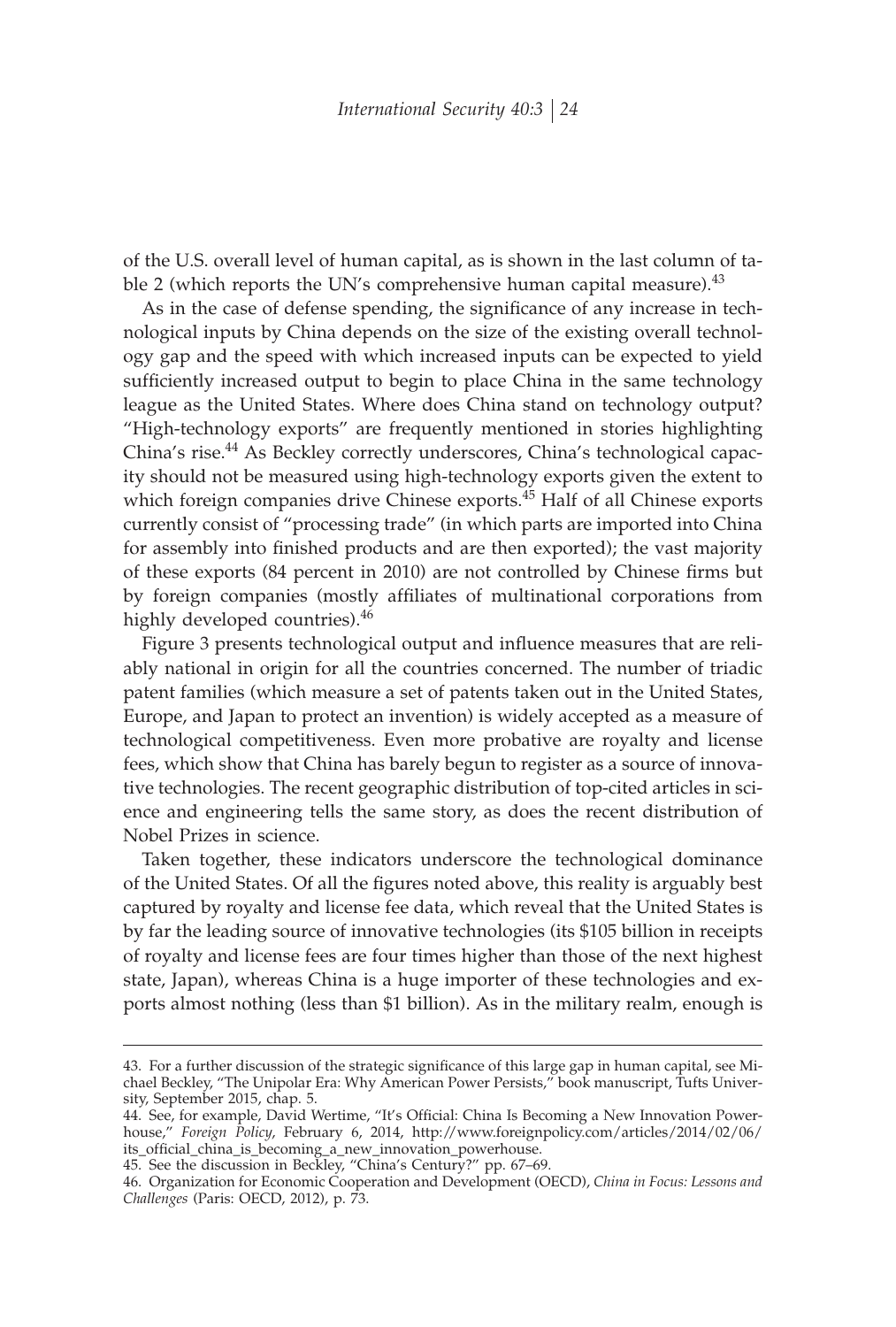#### Figure 3. Technological Output and Influence Indicators



- SOURCES: National Science Board, Science and Engineering Indicators (Arlington, Va.: National Science Foundation: 2014). Data for individual European Union countries supplied by the National Science Foundation; Russia data from Vladimir Pislyakov and Elena Shukshina, "Measuring Excellence in Russia: Highly Cited Papers, Leading Institutions, Patterns of National and International Collaboration," Journal of the Association for Information Science and Technology, Vol. 65, No. 11 (November 2014), pp. 2321–2330; and Organization for Co-operation and Economic Development; Nobel Media AB, Lists of Nobel Prizes and Laureates, http://www.nobelprize.org/nobel\_prizes/ (consulted on March 24, 2014).
- NOTES: Science Nobel Prizes are for those awarded in physics, chemistry, and physiology or medicine; European Union and Russia data for cited articles are from 2008; U.S. data are from 2012.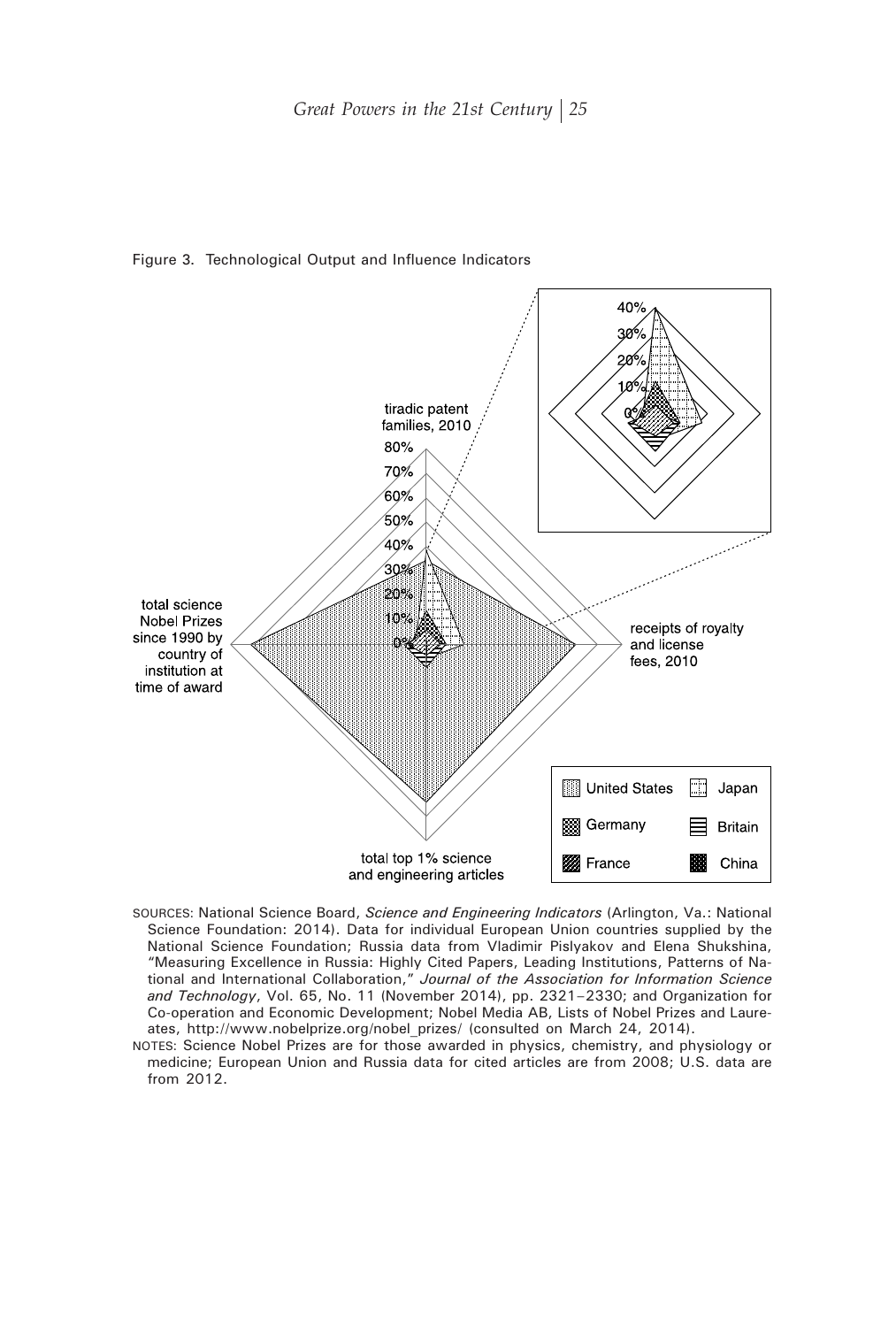changing to feed a narrative about China closing the technological gap. The key point, however, is that the core changes are on the input side—most notably, China's growing R&D expenditures—and not on the output side. Given that the overall technological gap between China and the United States is so massive, the process of closing it will be lengthy. The United States' unique combination of massive scale and technological prowess will be a long-term feature of the distribution of capabilities.

#### economic capacity

Converting economic output into military power and technological capacity is a complex and time-consuming process, but to emphasize that undeniable reality is not to gainsay the importance of raw economic heft in the measurement of state power. The United States retains the world's biggest, richest, and most productive economy, but China is rapidly approaching it in economic size by conventional measures and is entering the ranks of middle-income countries (see table 3). $47$  As figure 4 shows, China's share of global GDP has grown dramatically, from 4.5 percent in 2000 to 11.3 percent in 2014. Projecting economic growth is fraught with uncertainty, but analysts agree that China's remarkable sprint to middle-income status is actually the easy step; moving from middleincome to high-income status is a much bigger challenge. $48$  Beyond the fact that China now faces a wide range of pressing internal challenges—including its polluted environment, corruption, absence of a social safety net, inefficient state enterprises, rapidly aging population, and the rising demands of its middle class—the more general point is that most countries fail to escape the "middle-income trap," and even those that do so then begin to grow much more slowly. Hence, the debate concerns not whether but by how much China's growth rate will slow.<sup>49</sup>

<sup>47.</sup> Table 3 updates the chart in Brooks and Wohlforth, *World Out of Balance*, p. 29. On our choice of GDP estimators, see pp. 40–42.

<sup>48.</sup> See, for example, David Dollar, "China's Rebalancing: Lessons from East Asian Economic History," working paper (Washington, D.C.: Brookings Institution, October 2013), pp. 11–12, http:// www.brookings.edu/research/papers/2013/10/02-china-economic-lessons-dollar; Barry Eichengreen, Donghyun Park, and Kwanho Shin, "Growth Slowdowns Redux: New Evidence on the Middle-Income Trap," No. 18673 (Cambridge, Mass.: National Bureau of Economic Research [NBER], January 2013), http://www.nber.org/papers/w18673; Barry Eichengreen, Donghyun Park, and Kwanho Shin, "When Fast-Growing Economies Slow Down: International Evidence and Implications for China," *Asian Economic Papers*, Vol. 11, No. 1 (Winter/Spring 2012), pp. 42–87; and Homi Kharas and Harinder Kohli, "What Is the Middle Income Trap, Why Do Countries Fall into It, and How Can It Be Avoided?" *Global Journal of Emerging Market Economies*, Vol. 3, No. 3 (September 2011), pp. 281–289.

<sup>49.</sup> A recent World Bank forecast of 6 percent average growth over the next fifteen years probably captures the mean assessment. See World Bank and Development Research Center of the State Council, People's Republic of China, *China 2030: Building a Modern, Harmonious, and Creative Soci-*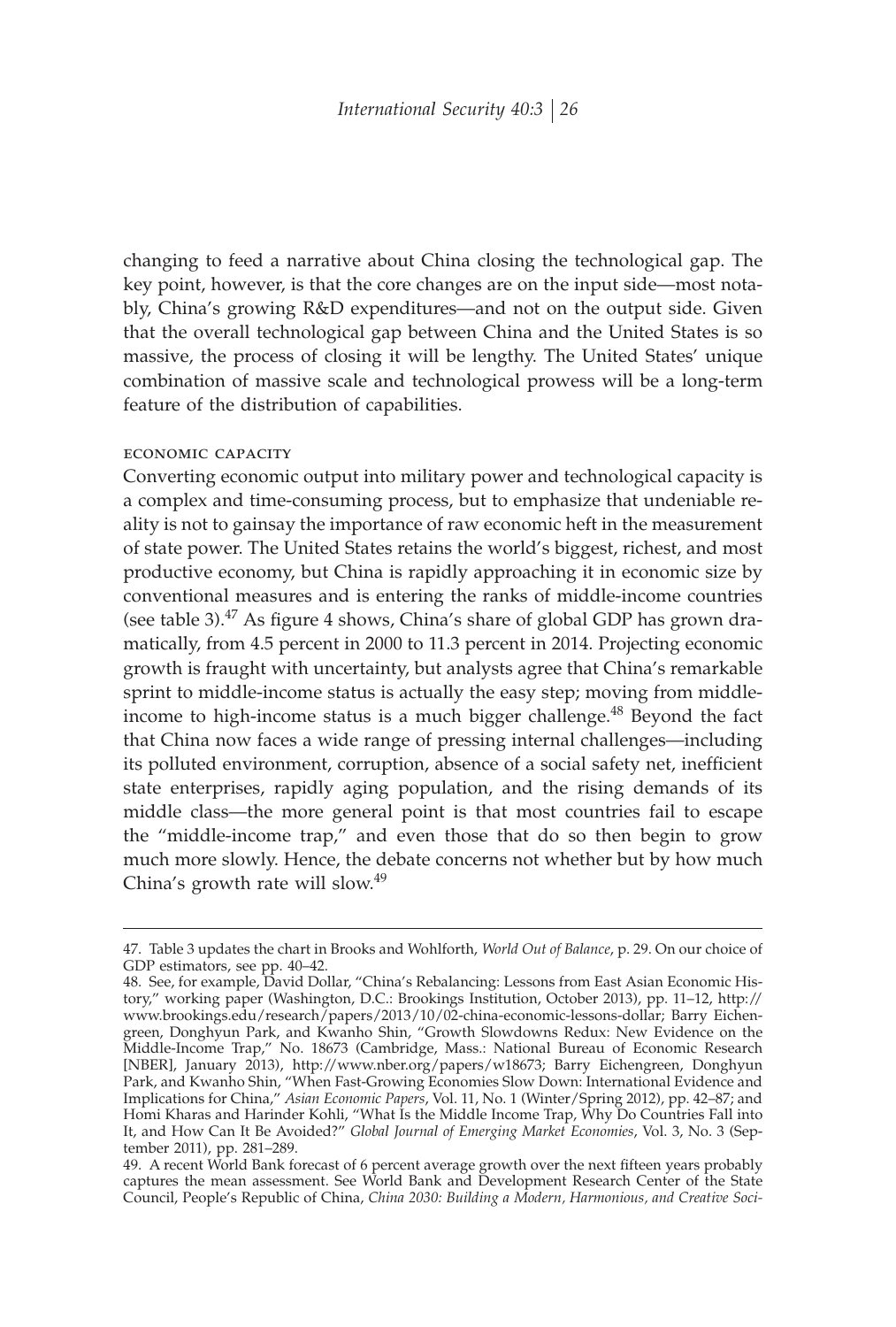|                      | GDP.<br>Current<br>Prices<br>(Sbillion) | % Great<br>Power<br>GDP.<br>Current<br>Prices | % World<br>GDP.<br>Current<br>Prices | GDP<br>Per<br>Capita,<br>Current Debt<br>Prices | Public<br>(% GDP) | Hours<br>Worked (per<br>person in<br>employment) | Productivity<br>(\$ GDP per<br>hour<br>worked) |
|----------------------|-----------------------------------------|-----------------------------------------------|--------------------------------------|-------------------------------------------------|-------------------|--------------------------------------------------|------------------------------------------------|
| <b>United States</b> | 17,418                                  | 36.0                                          | 22.5                                 | 54,596                                          | 71.2              | 1,789                                            | 67.4                                           |
| China                | 10,380                                  | 21.5                                          | 13.4                                 | 7,588                                           | 15.1              | n.a.                                             | n.a.                                           |
| Japan                | 4,616                                   | 9.6                                           | 6.0                                  | 36,331                                          | 231.9             | 1,729                                            | 41.5                                           |
| Germany              | 3,859                                   | 8.0                                           | 5.0                                  | 47,589                                          | 74.7              | 1,371                                            | 62.3                                           |
| Russia               | 1,857                                   | 3.8                                           | 2.4                                  | 12,925                                          | 13.4              | 1,985                                            | 25.9                                           |
| France               | 2,846                                   | 5.9                                           | 3.7                                  | 44,538                                          | 95.3              | 1,489                                            | 62.7                                           |
| <b>Britain</b>       | 2.945                                   | 6.1                                           | 3.8                                  | 45,653                                          | 79.1              | 1,677                                            | 50.5                                           |
| India                | 2.049                                   | 4.2                                           | 2.7                                  | 1,626                                           | 51.3              | n.a.                                             | n.a.                                           |
| <b>Brazil</b>        | 2,353                                   | 4.9                                           | 3.0                                  | 11,604                                          | 59.3              | n.a.                                             | n.a.                                           |

Table 3. Economic Indicators for the Major Powers, 2014

SOURCES: International Monetary Fund, *World Economic Outlook Database* (Washington, D.C.: International Monetary Fund, April 2015), http://www.imf.org/external/pubs/ft/weo/ 2015/01/weodata/index.aspx; Central Intelligence Agency, *CIA World Factbook*, https:// www.cia.gov/library/publications/the-world-factbook/ (consulted August 8, 2015); Organization for Co-operation and Economic Development, "OECD Employment Outlook, 2015, Statistical Annex" (Paris: OECD, 2015); and Organization for Co-operation and Economic Development, *Level of GDP Per Capita and Productivity*, http://stats.oecd.org/Index.aspx ?DataSetCode-PDB\_LV (consulted August 8, 2015).

NOTES: Gross domestic product (GDP) figures for China, Germany, and Russia are International Monetary Fund Staff staff estimates. GDP per capita figures for China, Germany, Russia, and India are International Monetary Fund staff estimates. Public debt is estimated for 2014. Hours worked are for total employment and are for 2014 except for France, which is for 2013. Productivity figures for the United States, Japan, Russia, and France are estimated.

What the existing literature has not yet done, however, is to adequately scrutinize the validity of using GDP to assess the China-U.S. power gap on the global stage. This exercise is crucial given the degree to which this one measure drives the narrative of China's rise. Yet as a way of gauging the role a country plays in the world economy—with all the implications for a state's power that follow—using GDP is becoming increasingly problematic. As Diane Coyle emphasizes, GDP "is a measure of the economy best suited to an earlier era."<sup>50</sup> Developed in and for the era of mass production, GDP, Coyle

ety (Washington, D.C.: World Bank, 2013), p. 9. For a noteworthy lower-bound forecast (4 percent), see Lant Pritchett and Lawrence H. Summers, "Asiaphoria Meets Regression to the Mean," No. 20573 (Cambridge, Mass.: NBER, October 2014), http://www.nber.org/papers/w20573. For a prominent example of the upper-bound forecast (7.5–8 percent), see Jamil Anderlini, "Justin Lin Criticizes China Growth Pessimists," *Financial Times*, July 29, 2013, http://www.ft.com/intl/cms/ s/0/3e62c9de-f83e-11e2-b4c4-00144feabdc0.html#axzz3MkxsfC7j.

<sup>50.</sup> Diane Coyle, *GDP: A Brief but Affectionate History* (Princeton, N.J.: Princeton University Press, 2014), p. 121.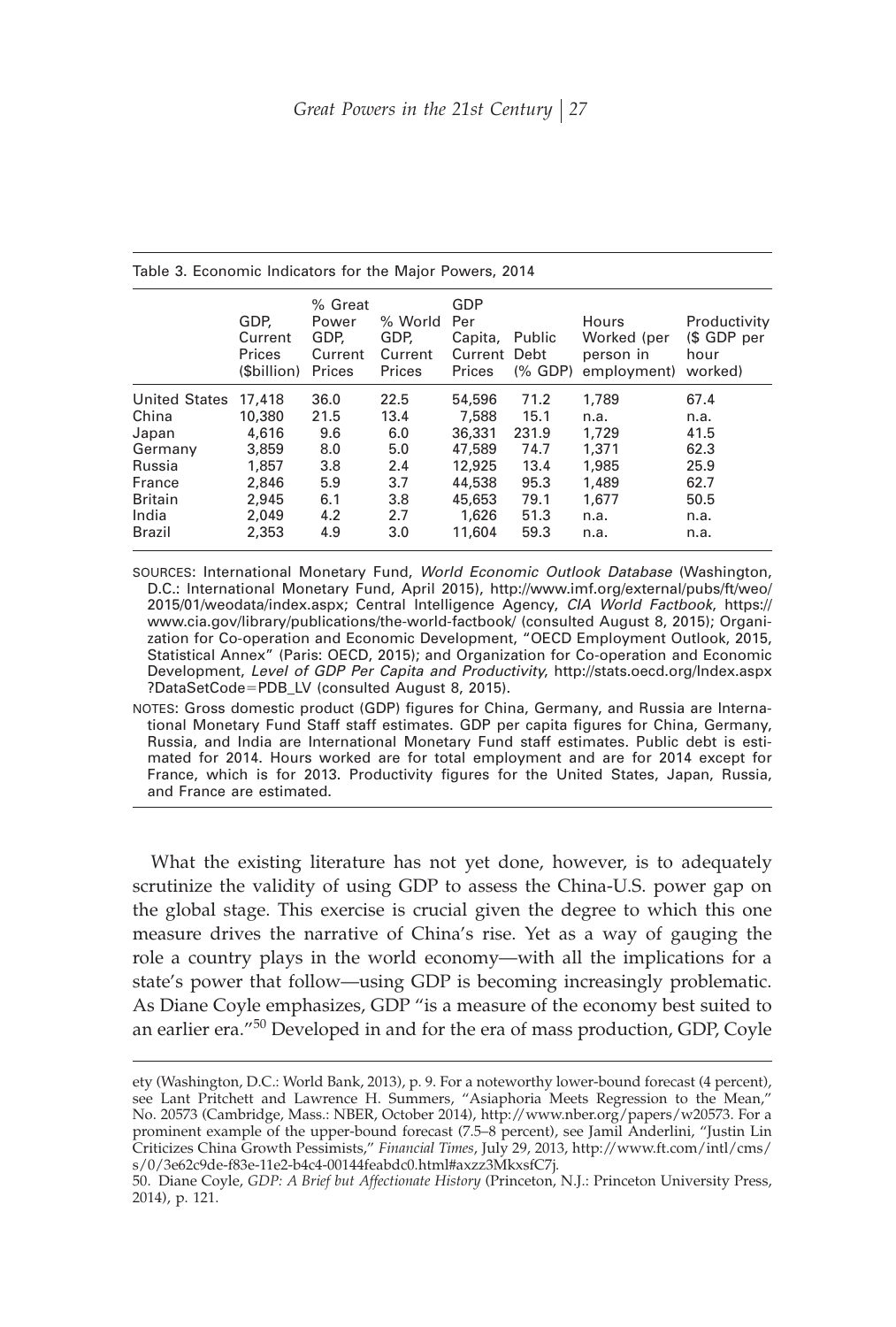

Figure 4. Real Historical Gross Domestic Product, 1969–2014

SOURCE: United States Department of Agriculture Economic Research Service, http://www .ers.usda.gov/data-products/international-macroeconomic-data-set.aspx.

argues, is increasingly misleading because it does not adequately capture the significance of information, sustainability, and economic globalization.<sup>51</sup> Coyle's general argument echoes those made recently by numerous other economists.<sup>52</sup>

Regarding information, Michael Mandel argues that "official economic statistics dramatically undercount the growth of data-driven activities."<sup>53</sup> The more knowledge based an economy is, the more that GDP underestimates its size. Mandel estimates that calculating GDP with information as a distinct category alongside goods and services would have added slightly more than 0.5 percent to real U.S. GDP growth in 2012.<sup>54</sup>

In turn, economic globalization creates a key statistical problem for GDP because so many goods are no longer made in a single country but instead are constructed using global supply chains. Estimating China's economic weight on the world stage is thus particularly difficult because, as stressed above, the

<sup>51.</sup> Ibid., p. 122.

<sup>52.</sup> See, for example, UNU-IHDP and UNEP, *Inclusive Wealth Report 2012*; and Joseph E. Stiglitz, Amartya Sen, and Jean-Paul Fitoussi, *Report by the Commission on the Measurement of Economic Performance and Social Progress, 2009* (Paris: Institut National de la Statistique et des Études Économiques, 2009), http://www.insee.fr/fr/publications-et-services/default.asp?page-dossiers \_web/stiglitz/documents-commission.htm.

<sup>53.</sup> Michael Mandel, "Beyond Goods and Services: The (Unmeasured) Rise of the Data-Driven Economy" (Washington, D.C.: Progressive Policy Institute, October 2012), p. 2, http://www .progressivepolicy.org/wp-content/uploads/2012/10/10.2012-Mandel\_Beyond-Goods-and-Services \_The-Unmeasured-Rise-of-the-Data-Driven-Economy.pdf. 54. Ibid.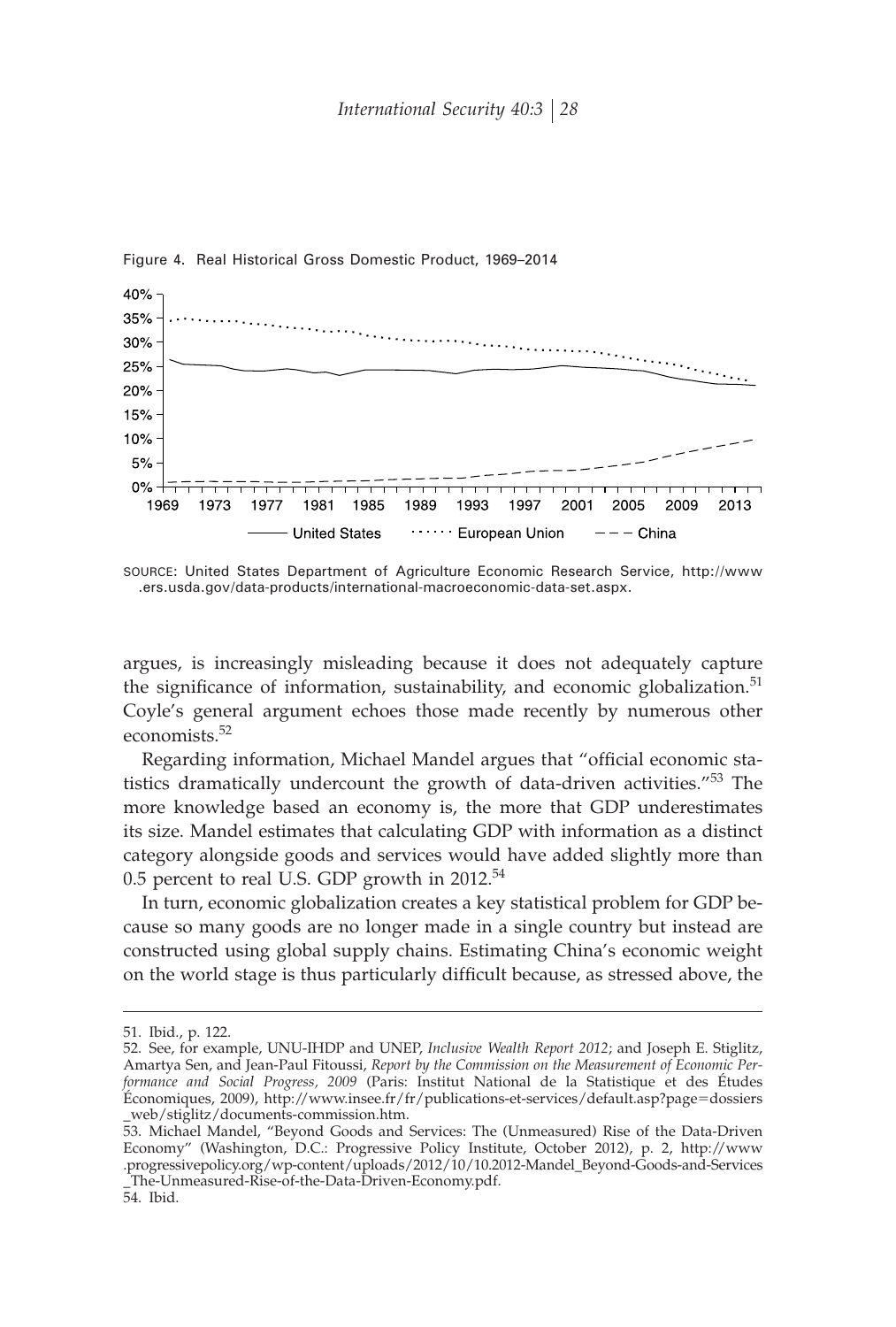huge presence of multinational corporations in China plays a significant role in how it engages with the global economy.<sup>55</sup> The more general point here is that there is a need to take into account the significance of globalization when analyzing the relative economic power of the world's most powerful countries.

The premise of Sean Starrs 2013 study is indeed that a fundamental limitation of recent discussions about the changing distribution of power "is not taking globalization seriously. . . . We cannot rely on national accounts to meaningfully assess power in the global political economy.<sup>"56</sup> Starrs shows that U.S. multinational corporations are at the forefront of geographically dispersing their production activities and that "American corporations account for by far the most dominant profit-shares across the most sectors than corporations for any other country, especially in sectors at the technological frontier. $157$  He notes further that these profit-share data significantly underestimate the extent of U.S. dominance in the global economy, because they are based on the assumption that U.S. investors only own U.S. firms. Yet he shows that U.S. investors also own considerable amounts of the shares of corporations in other countries; as Starrs underscores, the fact that "American firms combined own 46 percent of all publicly listed shares of the top 500 corporations in the world... signifies how globalized American economic power has become. Chinese capital, by contrast, is almost entirely nationally contained.... Chinese ownership of non-Chinese-domiciled firms in the top 500 is negli-

<sup>55.</sup> A telling, well-documented example in this regard is the value of Apple iPhone and iPad, both of which are assigned to China because they undergo final assembly there. In their careful analysis of the iPhone's and iPad's global supply chain, Kenneth L. Kraemer, Greg Linden, and Jason Dedrick conclude: "While these products, including most of their components, are manufactured in China, the primary benefits go to the U.S. economy as Apple continues to keep most of its product design, software development, product management, marketing and other high-wage functions in the U.S. China's role is much smaller than most casual observers would think. . . . Only \$10 or less in direct labor wages that go into an iPhone or iPad is paid to China workers. So although each unit sold in the United States adds from \$229 to \$275 to the U.S.-China trade deficit (the estimated factory costs of an iPhone or iPad), the portion retained in China's economy is a tiny fraction of that amount." See Kraemer, Linden, and Dedrick, "Capturing Value in Global Networks: Apple's iPad and iPhone," University of California, Irvine, University of California, Berkeley, and Syracuse University, July 2011, pp. 2, 6, http://pcic.merage.uci.edu/papers/2011/value\_ipad \_iphone.pdf.

<sup>56.</sup> Sean Starrs, "American Economic Power Hasn't Declined—It Globalized! Summoning the Data and Taking Globalization Seriously," *International Studies Quarterly*, Vol. 57, No. 4 (December 2013), p. 817, 825.

<sup>57.</sup> Ibid., p. 820. A recent report underscores how China is in a fundamentally different competitive position: "Although China has indigenous technological capabilities to produce competitive products in labour intensive sectors such as apparel, this capability is still limited in high technology sectors where it relies heavily on imported inputs. . . . China's competitiveness within GVCs [global value chains] is still concentrated in processing and assembling activities. Its role as the world's assembler, however, allows China to generate only limited value added compared to other countries engaging in more technology and knowledge intensive activities within GVCs." See OECD, *China in Focus*, pp. 76–77.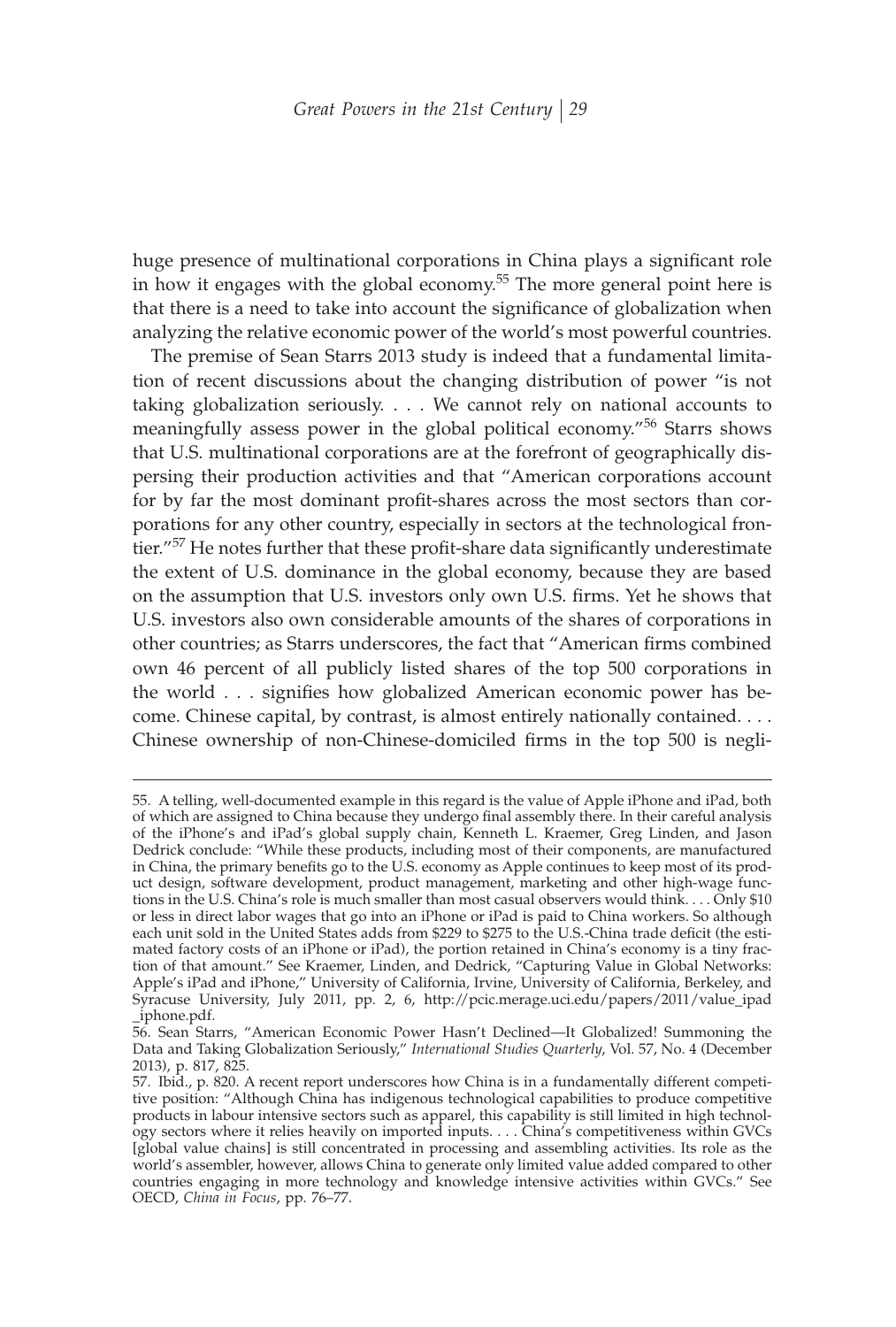gible."<sup>58</sup> In turn, he finds that not only are U.S. shareholders by far the top owners of U.S. corporations, but that Americans are also top owners of the twenty largest European firms.<sup>59</sup> Because American firms own such a large percentage of many of the world's top corporations, and because American citizens own the vast majority of the shares of American firms, Starrs finds that 41 percent of all global household assets are held by Americans—a fact that, he argues, further demonstrates the globalized nature of U.S. capital and economic power.<sup>60</sup>

Regarding sustainability, GDP statistics do not reliably reflect whether current economic growth occurs in ways that harm the environment and thereby comes at the expense of future growth. Although GDP does count the depreciation of man-made objects such as machines and roads, it does not count the depreciation of the physical environment. Decades ago, developed countries such as Japan and the United States were sufficiently prosperous to begin to address issues such as clean air, clean water, and the prevention of toxic waste dumping as the need became pressing. China is in a different situation: it "is more like a teenage smoker with emphysema. The costs of pollution have mounted well before it is ready to curtail economic development."<sup>61</sup> That China does far less to protect its local environment than more developed countries is well acknowledged.<sup>62</sup> What is less well acknowledged is that this lack of environmental protection leads to an overestimation of China's economic growth rate.

By how much would Chinese economic growth have to be adjusted downward if GDP better accounted for environmental damage? The Chinese government itself answered with a "conservative" estimate in the mid-2000s, when it created a "Green GDP" measure that recalculated GDP to reflect the cost of pollution: "[The] first report estimated that pollution in 2004 cost just over 3 percent of the gross domestic product, meaning that the pollutionadjusted growth rate that year would drop to about 7 percent from 10 percent."63 Other estimates are much less conservative. In 2006 Zhu Guangyao, deputy chief of China's State Environmental Protection Agency (SEPA), stated

<sup>58.</sup> Starrs, "American Economic Power Hasn't Declined," p. 824.

<sup>59.</sup> Ibid.

<sup>60.</sup> Ibid., p. 825.

<sup>61.</sup> Joseph Kahn and Jim Yardley, "As China Roars, Pollution Reaches Deadly Extremes," *New York Times*, August 26, 2007, http://www.nytimes.com/2007/08/26/world/asia/26china.html ?pagewanted=all&\_r=0.

<sup>62.</sup> China ranks 118th (out of 178 countries) on the comprehensive Environmental Performance Index and 176th on air quality. See "Country Rankings," *Environmental Performance Index* (New Haven, Conn.: Yale University, 2014), www.epi.yale.edu/epi/country-rankings.

<sup>63.</sup> Kahn and Yardley, "As China Roars, Pollution Reaches Deadly Extremes."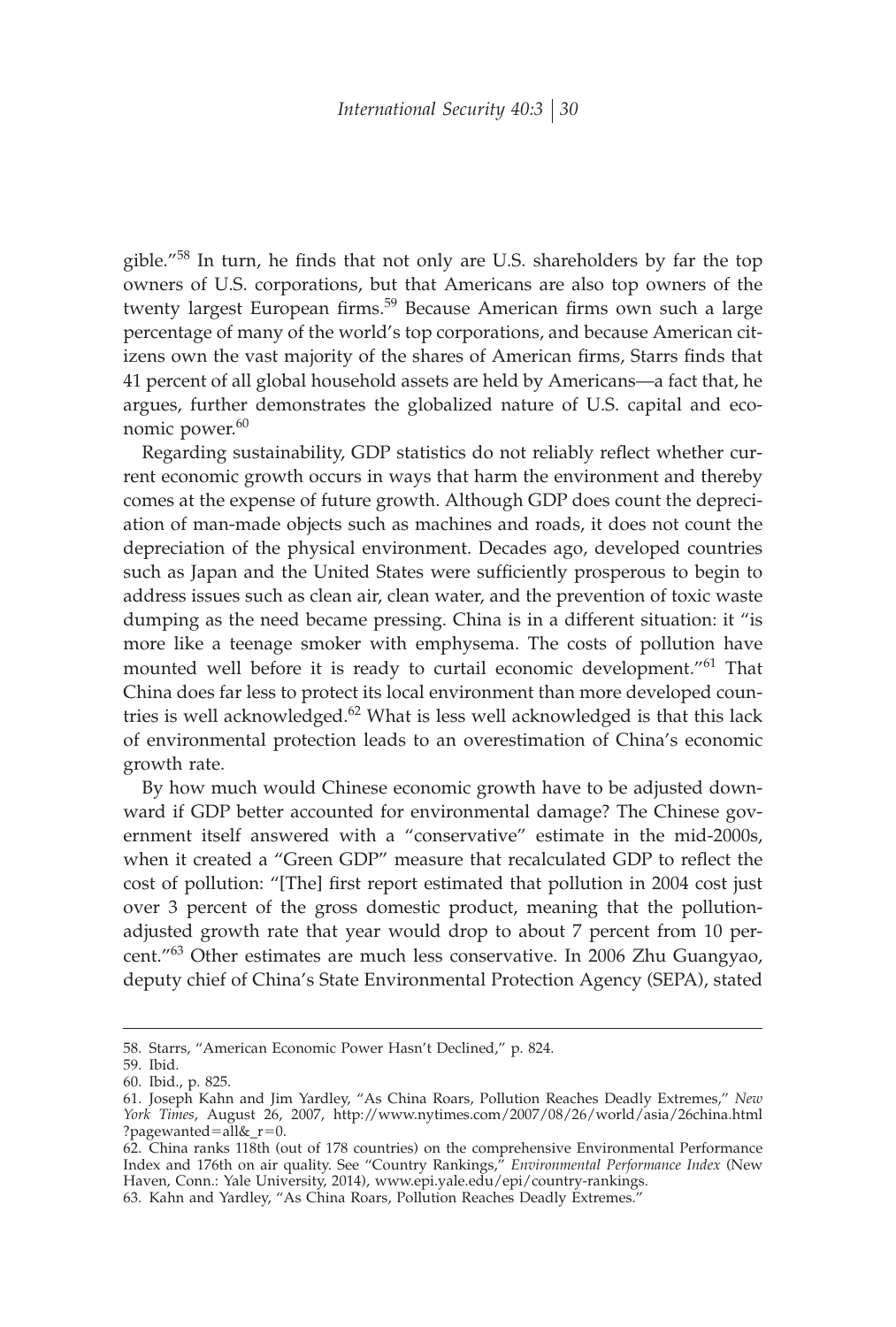that environmental damage was "roughly 10 percent of the country's gross domestic product."<sup>64</sup> A 2001 World Bank study found that "pollution is costing China an annual  $8-12\%$  of its . . . GDP in direct damage, such as the impact on crops of acid rain, medical bills, lost work from illness, money spent on disaster relief following floods and the implied costs of resource depletion."<sup>65</sup> And a 2007 study produced by the World Bank and SEPA found that the total cost of just two forms of pollution—air and water pollution—by themselves amounted to 5.8 percent of China's GDP.<sup>66</sup> Ultimately, China's long-term significance on the world stage will not be as great as its current GDP growth statistics would seem to indicate because they do not properly account for the economic costs of its present method of environmentally harmful growth and the extent to which current growth comes at the expense of the country's long-term economic growth potential.

Thus, although China's economic rise is important, measuring it with GDP underestimates the economic gap between the United States and China. This is partly because the costs of environmental damage are not properly factored into GDP. In turn, the more knowledge based and globalized a country's production is, the more GDP underestimates its size; the more an economy resembles the mid-twentieth-century manufacturing model for which the GDP measure was originally developed, the fewer such distortions GDP entails. China's economy is clearly of the latter type, while the U.S. economy is among the world's most knowledge based and globalized.<sup>67</sup>

Given the significance of these distortions associated with GDP, there would ideally be an alternative measure that could be used for making more appropriate comparisons between states that are as divergent as the United States and China. A promising potential candidate that at least partially avoids some of these distortions is the UN's newly inaugurated "inclusive wealth" measure. Although not without its flaws, this measure represents economists' most systematic effort to date to create a rigorous and transparent measure of a state's stock of wealth. Inclusive wealth measures a country's stock of assets in three areas: "(1) manufactured capital (roads, buildings, machines, equip-

<sup>64. &</sup>quot;Pollution Costs Equal 10% of China's GDP," *China Daily*, June 6, 2006, http://www .chinadaily.com.cn/china/2006-06/06/content\_609350.htm.

<sup>65. &</sup>quot;A Great Wall of Waste," *Economist*, August 19, 2004, http://www.economist.com/node/ 3104453.

<sup>66.</sup> World Bank and State Environmental Protection Administration of China, *Cost of Pollution in China: Economic Estimates of Physical Damages* (Washington, D.C.: World Bank, 2007), p. xvii, http://siteresources.worldbank.org/INTEAPREGTOPENVIRONMENT/Resources/China\_Cost\_of \_Pollution.pdf.

<sup>67.</sup> We develop additional arguments for why U.S. power on the world stage is augmented by its position in the global economy in Brooks and Wohlforth, *America Abroad*, chaps. 9–10.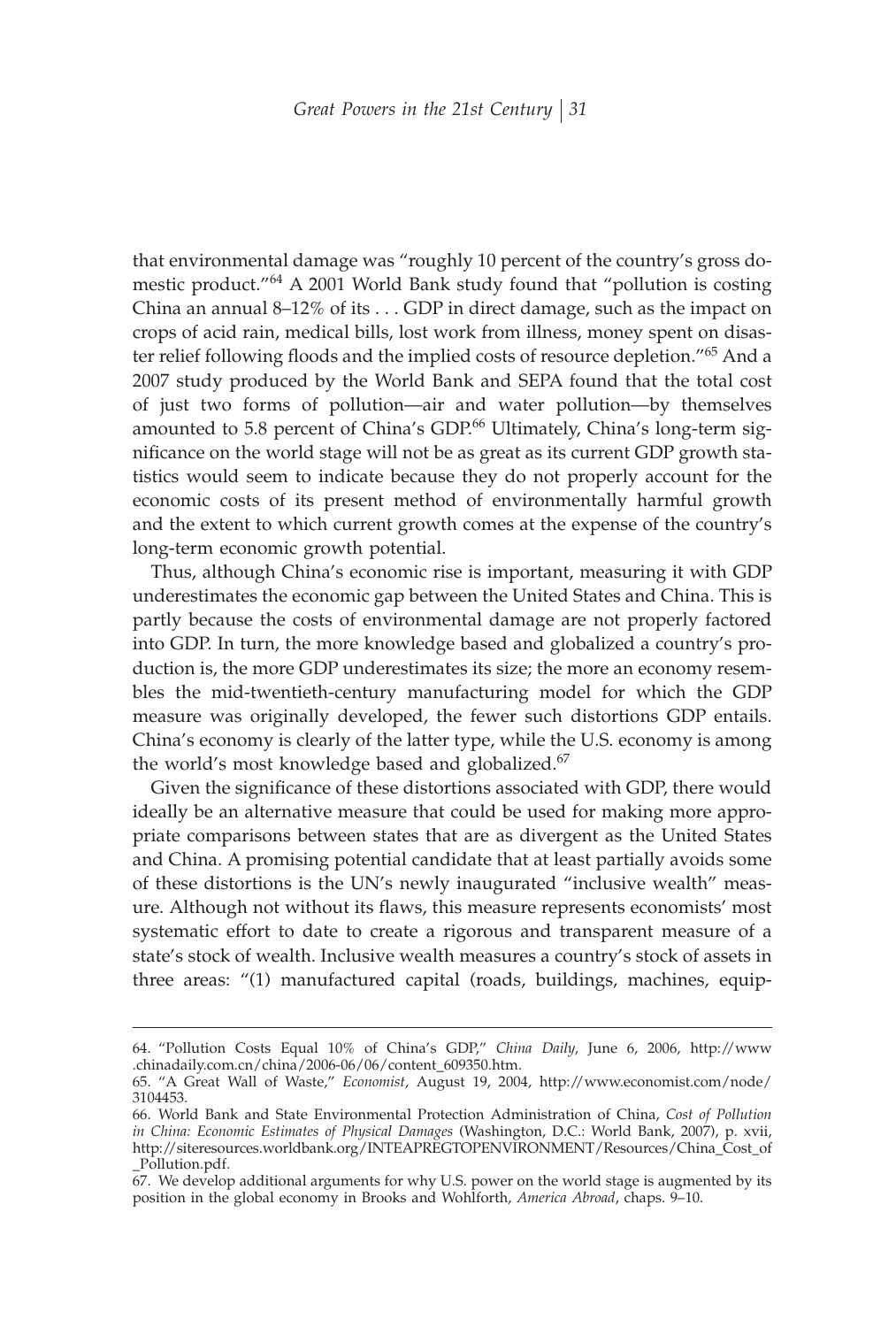ment), (2) human capital (skills, education, health), and (3) natural capital (sub-soil resources, ecosystems, the atmosphere)."<sup>68</sup> Unlike GDP, which is a measure of the flow of goods and services for a specified time period (typically a short one), inclusive wealth aims to provide information on the state of a country's capital stock for generating wealth over the long term: "Inspecting the stocks of produced capital, natural capital and human capital, it shows how much wealth a country can potentially create, not just how much is being made right now.  $\dots$  The index's transition from measuring flows to accounting stocks provides an intergenerational understanding of well-being and wealth."<sup>69</sup> Based on this inclusive measure, the United States' wealth amounted to almost \$144 trillion in 2010—a level 4.5 times higher than China's level of inclusive wealth in 2010 (\$32 trillion).<sup>70</sup> Although economists did not create this inclusive wealth measure to capture what international relations scholars call "latent power"—that is, the key resources that exist within a state that a government can draw upon to build up military power and otherwise compete with other states geopolitically—it clearly captures this construct much better than GDP does.<sup>71</sup>

## *Why It Will Long Be a One-Superpower World*

Analysts are right to herald China's rapid economic ascent as a harbinger of the country's changing position in the international system. Superpowers are extremely uncommon, and only an exceedingly improbable combination of large-scale and rapid growth can put a state in a position such as China's: moving in the direction of having the latent material capacity to match the superpower. There is no other candidate today. Indeed, after China the most

<sup>68.</sup> UNU-IHDP and UNEP, *Inclusive Wealth Report 2014: Measuring Progress toward Sustainability* (Cambridge: Cambridge University Press, 2014), p. 15.

<sup>69.</sup> This quotation is drawn from a description of the merits of the inclusive wealth measure presented in Inclusive Wealth Project, "The Better Indicator" (Bonn: International Human Dimensions Programme on Global Environmental Change, n.d.), http://inclusivewealthindex.org/inclusivewealth/#the-better-indicator. See also UNU-IHDP and UNEP, *Inclusive Wealth Report 2014*, p. xx. In discussing the inauguration of the inclusive wealth measure, the *Economist* usefully underscores in this regard that GDP "is a measure of income, not wealth. It values a flow of goods and services, not a stock of assets. Gauging an economy by its GDP is like judging a company by its quarterly profits, without ever peeking at its balance-sheet. Happily, the United Nations this month published balance-sheets for 20 nations [that] included... [the] stock of natural, human, and physical assets. . . . By putting a dollar value on everything from bauxite to brainpower, the UN's exercise makes all three kinds of capital comparable and commensurable." See "The Real Wealth of Nations: A New Report Comes Up with a Better Way to Size Up Wealth," *Economist*, June 30, 2012, http://www.economist.com/node/21557732.

<sup>70.</sup> UNU-IHDP and UNEP, *Inclusive Wealth Report 2014*, pp. 220, 226.

<sup>71.</sup> We thank Jonathan Markowitz for a series of helpful conversations on this issue.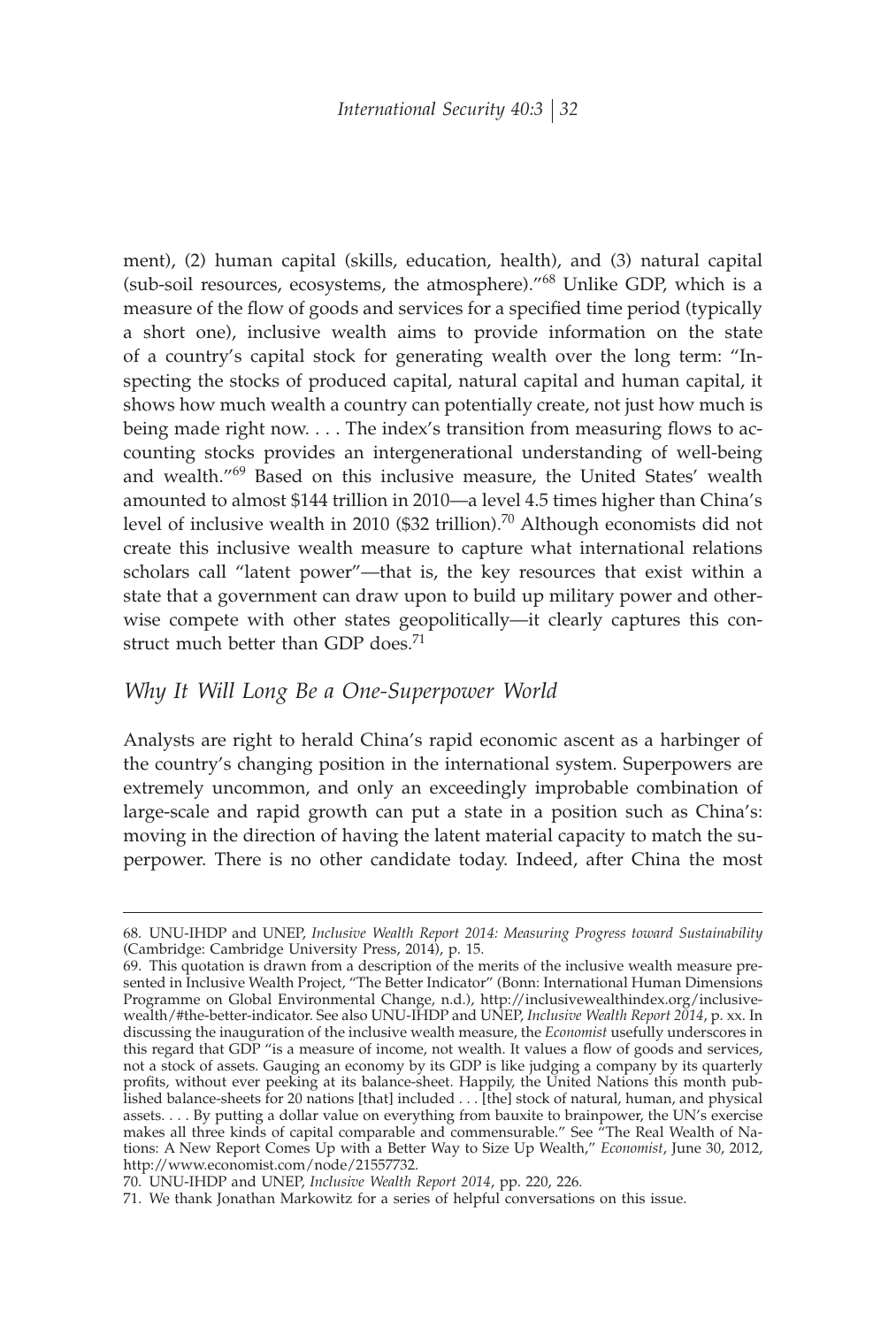plausible candidate would be the European Union, but it is far from being a state and its integration trajectory has stalled; moreover, its economic trajectory (like Japan's and Russia's) is moving in the wrong direction. At the same time, however, moving toward having the latent material capacity to match the superpower and actually attaining this status are two different things. Whereas one might presume that approaching the economic size of the United States would position China to be able to seek superpower status, we conclude that the gap between economic parity and a credible bid for superpower status should be measured over many decades.<sup>72</sup> If the scales are to level out such that there are two or more roughly comparable states at the top—as was the norm for centuries—we thus expect it will be a long time coming.

Determining the precise economic and technological levels that a state must attain to have sufficient latent material capacity to bid for superpower status is not a straightforward process. If a rising state's economy and its technological level match the leading state's, then it will obviously be in a position to bid for superpower status. What if, however, the rising state is not equal to the leading state in one or both dimensions? If the rising state is comparable to the leading state technologically but is around half of the latter's economic size, then history would suggest that it could be in a position to bid for superpower status; this was basically the situation regarding the Soviet Union during the first half of the Cold War (though Moscow required a totalitarian state to distill the needed resources and also challenged the United States in a very different military technological environment than the current one). We have shown, however, that the relevant question today is: What if the rising state has attained a significant level of economic size relative to the leading state but is at a fundamentally lower level technologically?

There is no modern historical precedent to help answer this question: the recent rising states of note—namely, the United States in the nineteenth and early twentieth centuries, Germany in the early twentieth century, and the Soviet Union in the middle of the twentieth century—were not at dramatically different technological levels from that of the leading state. As a result, in assessments of the relative power of Germany or the United States vis-àvis the United Kingdom and the Soviet Union vis-à-vis the United States, technology essentially faded into the background: the crucial issues became the

<sup>72.</sup> Two prominent recent studies of the U.S.-China power relationship that also analyze multiple components of power reach overall assessments generally consistent with this conclusion. See Thomas J. Christensen, *The China Challenge: Shaping the Choices of a Rising Power* (New York: W.W. Norton, 2014); and David Shambaugh, *China Goes Global: The Partial Power* (Oxford: Oxford University Press, 2013).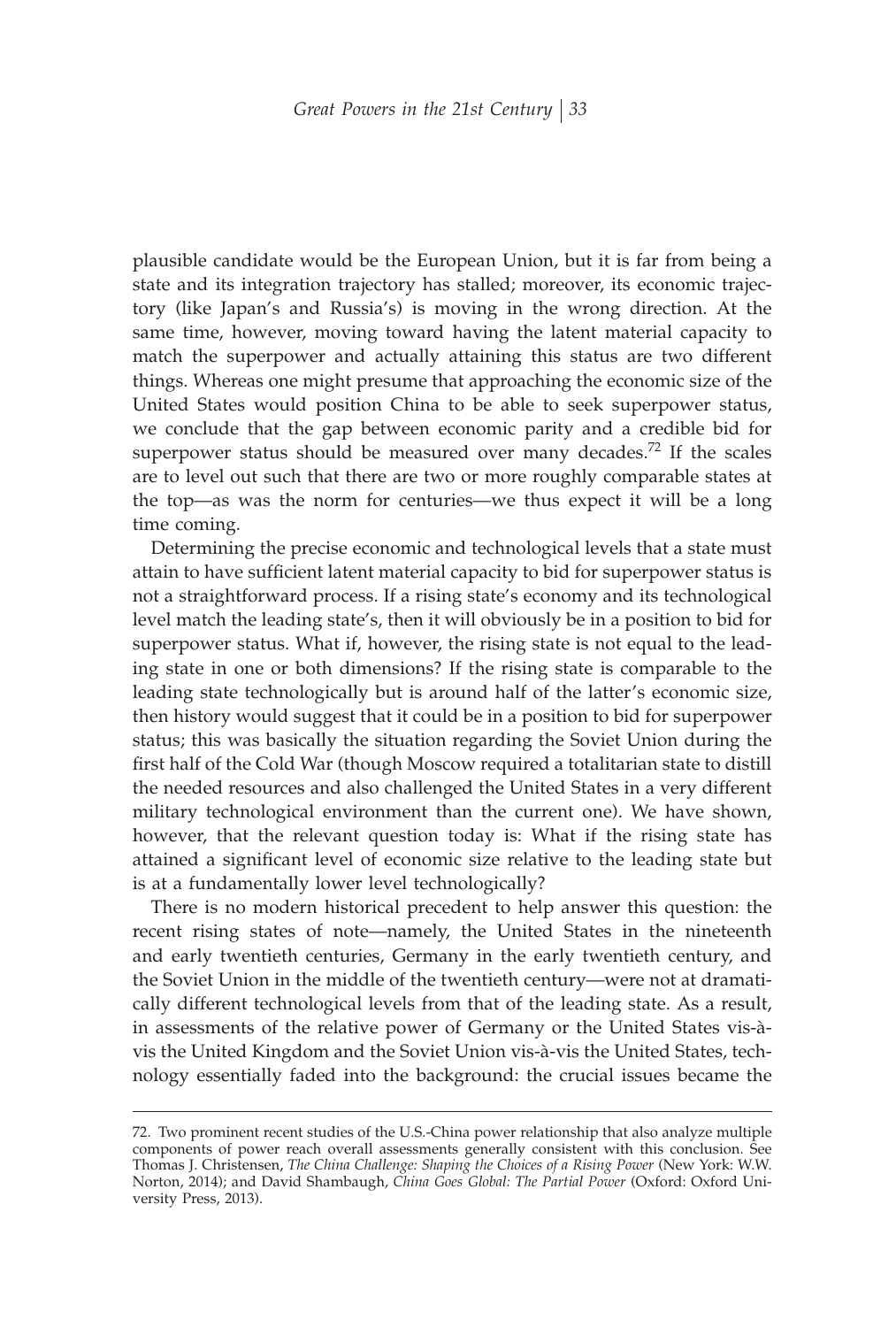size of the economies of these rising states and how much they tried to distill their wealth into military power. But when the leading and rising states diverge technologically to a dramatic degree, as is the case today, a critical question is whether the latter has the technological capacity to produce and field a defense force that can effectively match up with the former's. This question is relevant regardless of the era under examination; but for reasons that we discuss below, it is especially relevant now given the extraordinarily complicated nature of much modern weaponry. In this respect, Tai Ming Cheung underscores that China faces "an enormous task of remaking a defense establishment that is still more suited to fighting a Vietnam-era conflict than a 21st century engagement."<sup>73</sup>

Posen's analysis of the command of the commons again helps frame our assessment of the gap between China's economic rise and its potential to attain the capabilities of a superpower. In his examination of the unique set of assets that the United States has developed to sustain this commanding position, he points to four central attributes:  $(1)$  a large scientific and industrial base;  $(2)$  the specific mix of military systems accumulated over the past few decades of procurement; (3) the ability acquired over decades to coordinate the production of needed weapons systems; and (4) the particular skills and associated technological infrastructure the United States has painstakingly developed to be able to effectively employ these weapons in a coordinated manner.<sup>74</sup>

#### SCIENTIFIC AND INDUSTRIAL BASE

Posen stresses that the development of the "specific weapons needed to secure and exploit command of the commons  $\dots$  depend[s] on a huge scientific and industrial base." Having a much larger scientific and industrial base than any other state has enabled the United States to "undertake larger projects than any other military in the world."<sup>75</sup> There is no reason to think that China will soon be able to develop anything comparable, mainly because it is at a fundamentally different technological level from that of the United States. Although China is rapidly enhancing its technological inputs, it faces significant limits on its ability to quickly translate them into a dramatic improvement in its overall technological capacity. Educating many more science and engineering students, for example, requires increasing the number of institutions that can provide appropriate and useful training far beyond the level that China has

<sup>73.</sup> Tai Ming Cheung, "Modernizing the People's Liberation Army: Aims and Implications," in Shaun Breslin, ed., *Handbook of China's International Relations* (London: Routledge, 2010), p. 115. 74. Posen, "Command of the Commons," p. 10. 75. Ibid.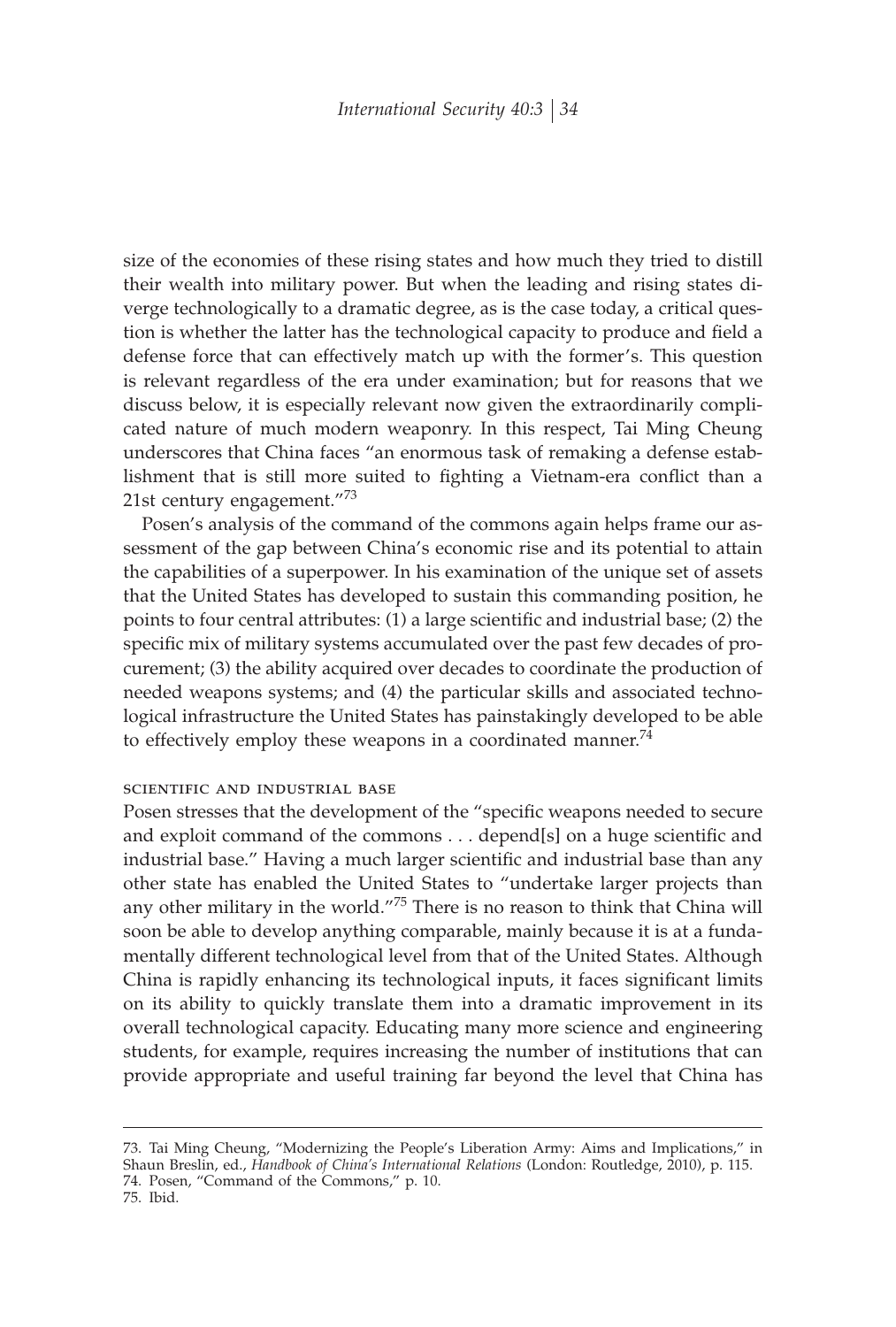now. On this issue, the World Bank and Development Research Center of the State Council of China conclude bluntly that China's "massive expansion of enrollment . . . has strained instructional capacity" and that "the quality of the training is weak, and many graduates are having difficulty finding employment."<sup>76</sup> In turn, rapidly augmenting spending on R&D is unlikely to produce dramatically improved technological capacity if it is not embedded within an institutional structure that fosters innovation—something that China is very far from having. As the World Bank and Development Research Center of the State Council of China report, "China has seen a sharp rise in scientific patents and published papers, but few have commercial relevance and even fewer have translated into new products or exports.... A better innovation policy in China will begin with a redefinition of government's role in the national innovation system, shifting away from targeted attempts at developing specific new technologies and moving toward institutional development and an enabling environment that supports economy-wide innovation efforts."77

#### mix of weapons accumulated through decades of procurement

The particular mix of weapons the United States has accumulated to sustain command of the commons has taken a long time to develop and procure. The main reason is that the ever-growing complexity of many top-end weapon systems has greatly increased their development time. For example, as the number of parts and lines of code associated with the production of aerospace vehicles increased, the development time of these weapons concomitantly increased—from roughly 5 years in the 1960s to around 10 years in the 1990s. Today, "combat aircraft projects take between 15 and 20 years from research to production," while "the current development cycle for military and intelligence satellites from the initiation of basic research to field deployment is approximately twenty years."<sup>78</sup>

As a result, even if another state has the scientific and industrial base and the skills needed to produce these military systems, it will necessarily be a very long time before it possesses them given the time they take to produce. Consider that it is projected to take up to seventeen years for the United Kingdom to develop a nuclear submarine successor to its current Trident system. And the United Kingdom has some significant advantages over China:

<sup>76.</sup> World Bank and Development Research Center of the State Council of China, *China 2030*, p. 176.

<sup>77.</sup> Ibid., pp. 35–36.

<sup>78.</sup> Tai Min Cheung, "Conclusions," in Cheung, ed., *Forging China's Military Might*, p. 276; and Tai Ming Cheung, *Fortifying China: The Struggle to Build a Modern Defense Economy* (Ithaca, N.Y.: Cornell University Press, 2009), p. 249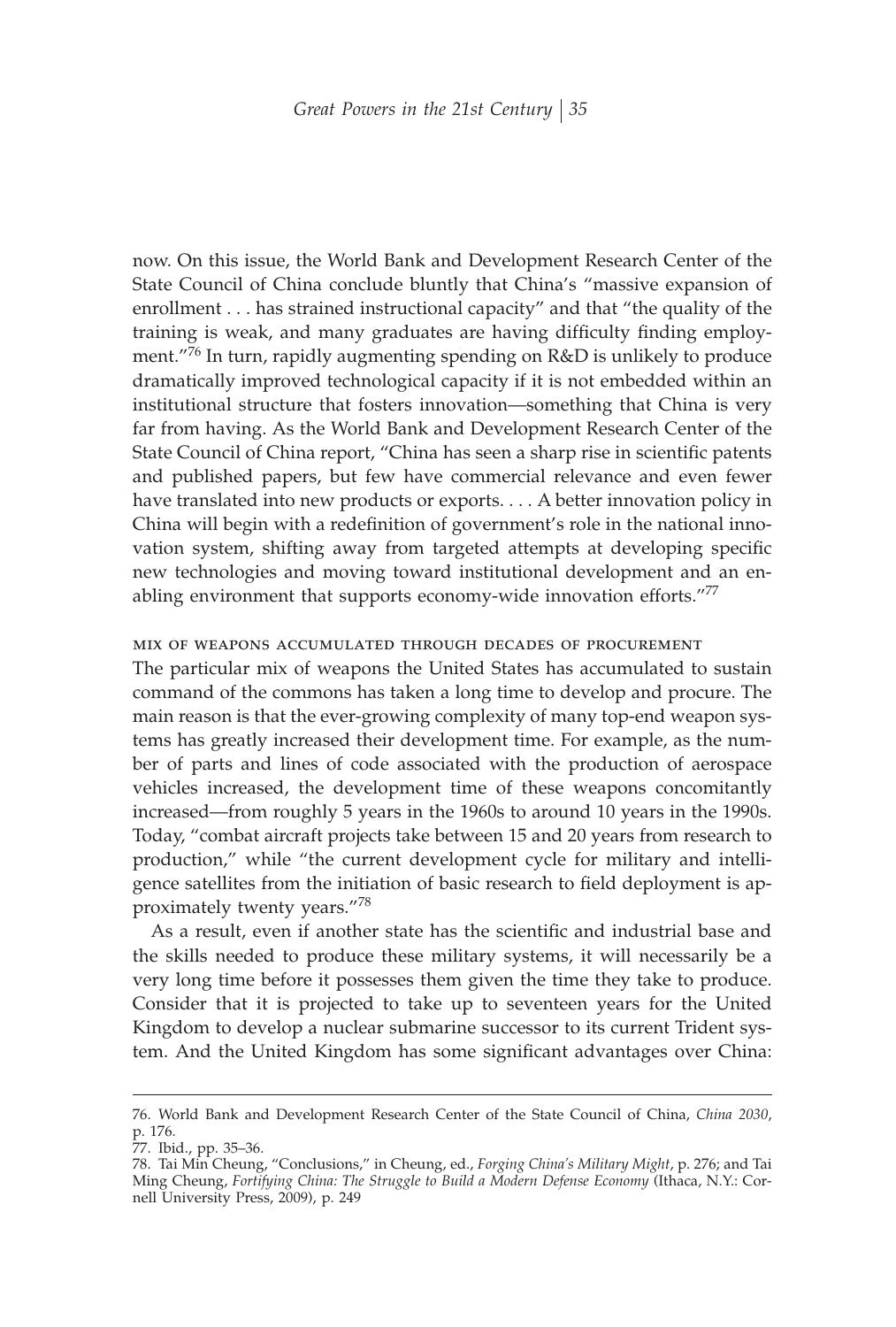most notably, it has had a longer range of experience producing advanced systems and it receives extensive, direct assistance from the United States in weapons production. In areas where China is far behind the United States in military technology and where the systems in question take a long time to develop, even if all goes well China will need many years of cumulative effort to be in a position to potentially close the gap created by the United States' own cumulative effort over many decades. Nuclear attack submarines (SSNs) are a particularly telling case in point. China is now capable of producing SSNs that are roughly comparable to the kinds of SSNs the United States built in the 1950s; since then, however, the United States has invested hundreds of billions of dollars and six decades of effort to put itself in a position to design and manufacture its current generation of Virginia-class submarines, which have achieved absolute levels of silencing.<sup>79</sup>

"systems integration" in weapons systems' design and production The third attribute Posen highlights is that the ability to supervise the production of the kinds of military systems that give the United States command of the commons requires "significant skills in systems integration and the management of large-scale industrial projects."<sup>80</sup> Many top-end weapon systems today demand an extraordinarily high level of precision in the design and production process—a requirement that has eluded China in many areas. As Richard Bitzinger and his colleagues conclude, "Aside from a few pockets of excellence, such as ballistic missiles, the Chinese military-industrial complex has appeared to demonstrate few capacities for designing and producing relatively advanced conventional weapons systems. Especially when it comes to combat aircraft, surface combatants, and ground equipment, the Chinese generally have confronted considerable difficulties in moving prototypes into production, which has resulted in long development phases, heavy program delays, and low production runs."<sup>81</sup>

China's successes in military modernization attract much more attention

<sup>79.</sup> Authors' interview with William Murray, U.S. Naval War College, Newport, Rhode Island, July 9, 2015. For a thorough assessment of the large qualitative gap between U.S. and Chinese SSNs, see Coté, "Assessing the Undersea Balance between the U.S. and China." See also the chart in O'Rourke, "China Naval Modernization" that systematically compares the acoustic quietness of current Chinese and Russian SSNs

<sup>80.</sup> Posen, "Command of the Commons," p. 10.

<sup>81.</sup> Bitzinger et al., "Locating China's Place in the Global Defense Economy," p. 172. See also Tai Ming Cheung's recent review of China's defense production capacity, which concludes that "the Chinese defense industry presently lacks the necessary scientific and technological capabilities" to be able to "develop sophisticated ... weapons that are able to match those of the United States and other advanced rivals." See Cheung, "Conclusions," in Cheung, *Forging China's Military Might*, p. 277.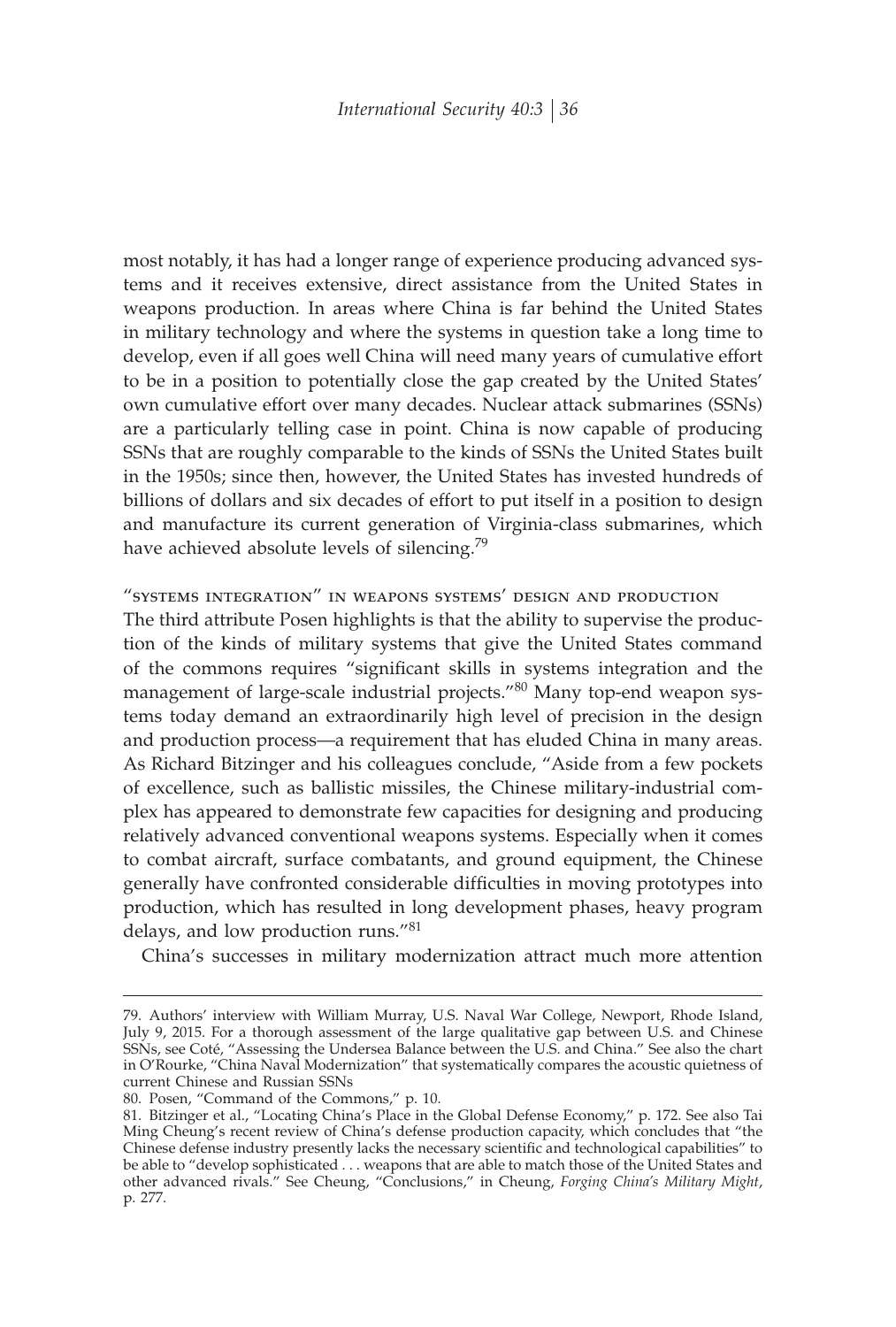than its failures—or its decisions not to attempt to compete. As a result, analysts underestimate the difficulty of gaining the kind of system integration skill for managing the design and production of the range of top-end systems needed to project significant military power globally. The actors involved in U.S. defense production decisions have painstakingly accumulated this kind of systems integration skill over decades.<sup>82</sup> Just being "very good" in the production and/or design of many top-end systems will not be sufficient—at least in a conflict with a technologically superior competitor.<sup>83</sup> Fighter jets provide a telling example. Christina Larson underscores that the "problem with Chineseand Russian-construction stealth fighters is that if there's a bolt out of place, it shows up on a radar signature. Russian and Chinese construction is typically much looser" than U.S. stealth fighter construction.<sup>84</sup> Notably, excellence in production and design must be achieved in all elements of a fighter. China's advanced aircraft program has attained many successes, but the significance of these accomplishments is greatly undermined by China's lack of ability to produce a capable engine. Robert Farley stresses that "the problem with Chinese engines is that they've been remarkably unreliable. Engines require extremely tight tolerances in construction; even small errors can lead to the engine burning out."<sup>85</sup> Regarding China's fifth-generation fighter program, Jesse Sloman and Lauren Dickey underscore that "engines are a critically important component of any fighter aircraft.... [W]ithout a reliable, high-performance turbofan engine to power them," the fifth-generation fighter program "will be crippled."<sup>86</sup> Because of deficiencies in engine power, China's fourth-generation fighter, the J-15, can have only a partial fuel load or only a very low missileload when it takes off from an aircraft carrier.<sup>87</sup> As Gabe Collins and Andrew Erickson note, China's "inability to domestically mass-produce modern high-

<sup>82.</sup> See Peter Dombrowski and Eugene Gholz, *Buying Military Transformation: Technological Innovation in the Defense Industry* (New York: Columbia University Press, 2006), pp. 111–135; Harvey M. Sapolsky, "Inventing Systems Integration," in Andrea Prencipe, Andrew Davies, and Michael Hobday, eds., *The Business of Systems Integration* (New York: Oxford University Press, 2003), pp. 15–34; and Eugene Gholz, "Globalization, Systems Integration, and the Future of Great Power War," *Security Studies*, Vol. 16, No. 4 (October/December, 2007), pp. 615–636.

<sup>83.</sup> A well-documented illustration of this dynamic comes from the 1991 Gulf War: various technological advantages of U.S. M1 tanks meant that they were in a position to "detect and destroy Iraqi vehicles from outside the Iraqis' maximum range." See Daryl G. Press, "Lessons from Ground Combat in the Gulf: The Impact of Training and Technology," *International Security*, Vol. 22, No. 2 (Fall 1997), p. 139.

<sup>84.</sup> As quoted in Christina Larson, "With a Stealth Fighter, China Points to Advances in Its Arms Industry," *New York Times*, November 11, 2014.

<sup>85.</sup> As quoted in ibid.

<sup>86.</sup> Jesse Sloman and Lauren Dickey, "Why China's Air Force Needs Russia's SU-35," *Diplomat*, June 1, 2015, http://thediplomat.com/2015/06/why-chinas-air-force-needs-the-su-35.

<sup>87.</sup> Wendell Minnick, "Chinese Media Takes Aim at J-15 Fighter," *Defense News*, September 28, 2013.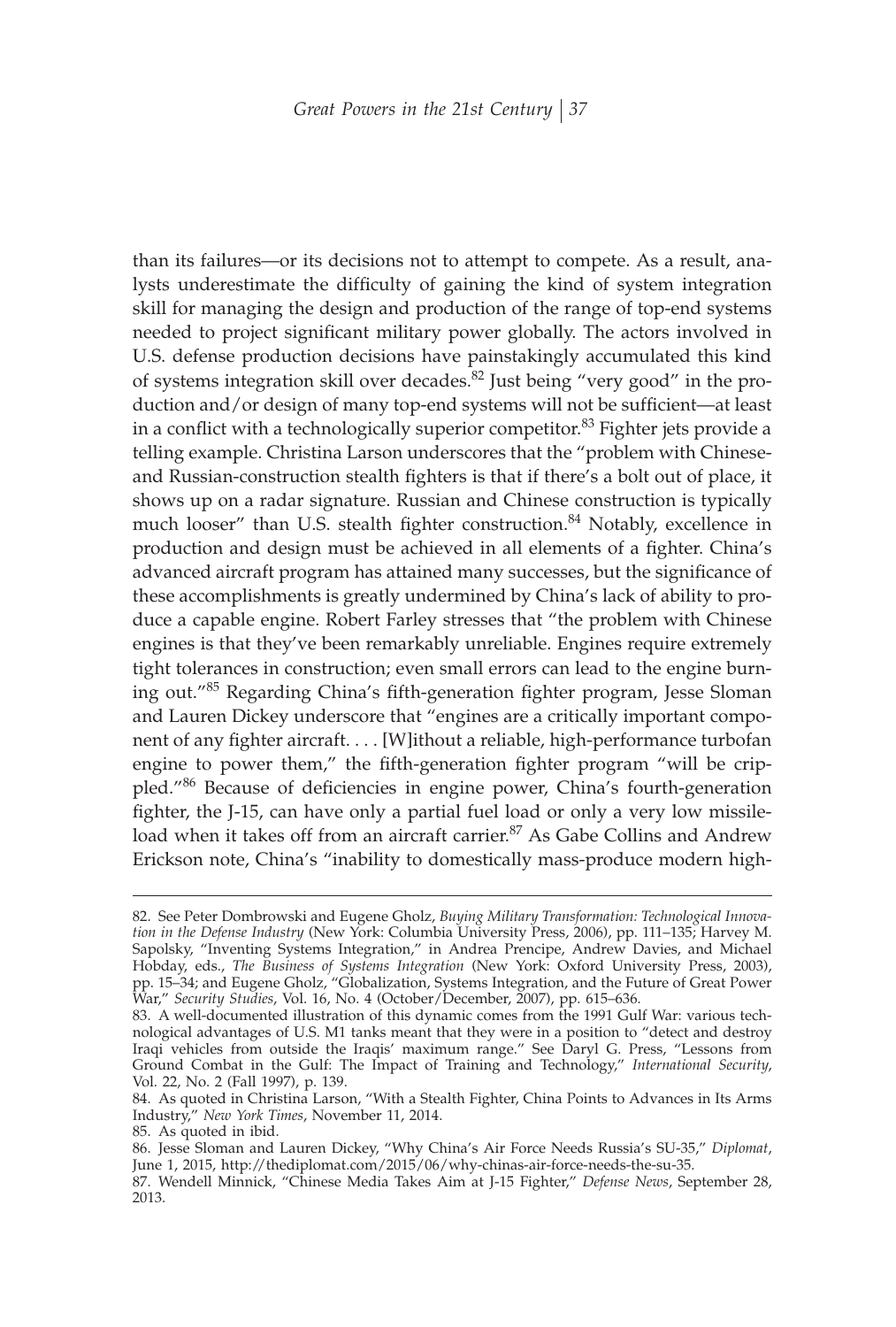performance jet engines" means that the Chinese must continue to use Russian-made engines in its tactical aircraft; and yet, Russian jet engine producers are "a distant second in quality" to the "top jet engine producers [which] are all located in the U.S. and Western Europe."88

Ultimately, there is a big difference between China's ability to make improvements in select areas where it was already in a strong position to become very capable and its ability to effectively design and produce systems across the range of key systems needed for global power projection; achieveing the latter goal will be very hard, and even if China succeeds, it will take an extremely long time.<sup>89</sup> A fundamental reason why is that attaining the necessary knowledge and experience to produce these kinds of top-end systems is "largely a product of a costly and time-consuming process of trial and error." $90$ In general, China has most consistently made rapid advances in those kinds of weapons systems—such as missiles—in which the learning curve is relatively small. In a number of other areas that are more complicated and require much greater skill in design and production—such as aircraft engines—even extremely high levels of effort and resources have so far not given China the capability to mass-produce effective systems that are comparable even to the kinds that the United States and the Soviet Union began fielding three decades ago in the final phase of the Cold War.<sup>91</sup> And in many other areas, perhaps most notably SSNs and antisubmarine warfare, Chinese decisionmakers appear to have recognized that they are nowhere close to being in a position to manage the production of top-end systems and so have decided not to devote a significant level of effort.<sup>92</sup>

As one of us has stressed previously, a related consideration is that having the requisite design skills and domestic production for modern weaponry must also be complemented by an ability to tap into global production net-

<sup>88.</sup> Gabe Collins and Andrew Erickson, "Is China about to Get Its Military Jet Engine Program Off the Ground?" *China Wall Street Journal*, May 14, 2012, http://blogs.wsj.com/chinarealtime/2012/ 05/14/is-china-about-to-get-its-military-jet-engine-program-off-the-ground. As Jesse Sloman and Lauren Dickey emphasize, the Russian engines that China relies on "are no longer cutting edge. The designs of these fighter engines date back more than thirty years and they were intended to be used in aircraft that are much lighter than the new models being tested today." See Sloman and Dickey, "Why China's Air Force Needs Russia's SU-35."

<sup>89.</sup> We thank Tai Ming Cheung, Daryl Press, and Riqiang Wu for helpful conversations on this issue.

<sup>90.</sup> Brooks, *Producing Security*, pp. 121–122, 235. For a discussion of why stealing via cyber espionage will not allow China to sidestep this painstaking process, see the discussion in Mauro Gilli, "The Struggle for Military-Technological Superiority: Complexity Systems Integration and the Technological Challenges of Imitation," Ph.D. dissertation, Northwestern University, 2015; and Brooks and Wohlforth, *America Abroad*, chap. 3.

<sup>91.</sup> Collins and Erickson, "Is China about to Get Its Military Jet Engine Program Off the Ground?" 92. We thank Riqiang Wu for a series of very helpful conversations on the issues raised in the previous three sentences.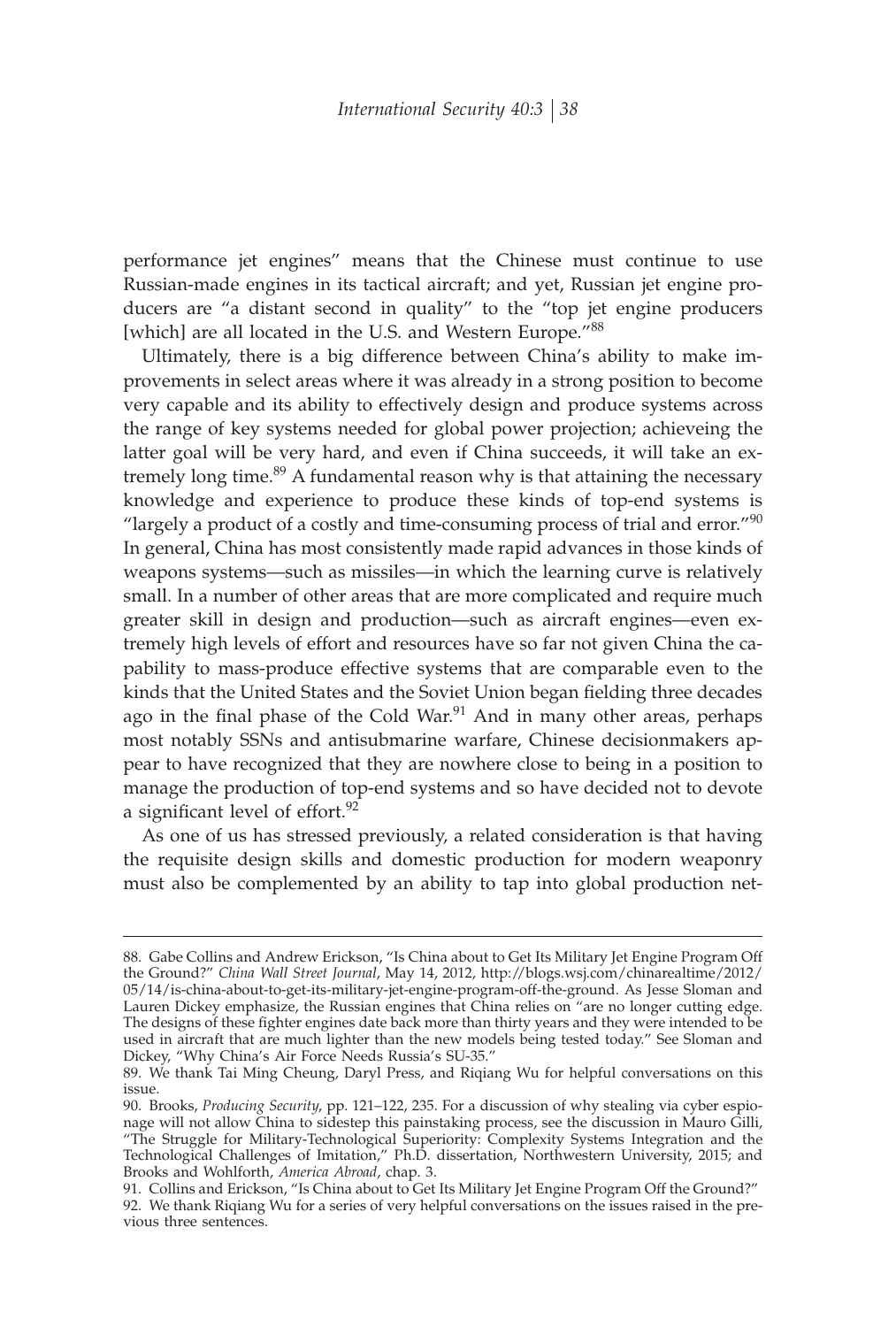works in key dual technologies. States unable or unwilling to pursue globalization in weapons-related production will not be on the leading edge in military technology given the complexity of much modern weaponry, whose production now generally demands access to a global supply base.<sup>93</sup> In part because of restrictions on access to key technologies from Western countries, Chinese defense firms have thus far made only tentative steps toward pursuing globalization in weapons-related production. $94$  But even if Chinese defense firms had full access to needed inputs from Western firms and sought them out, it is highly doubtful that many of them would be able to fully exploit such linkages anytime soon: it is extremely difficult, and thus requires a very long time, for firms to gain the requisite experience and capacity to manage the complex global supply chains associated with today's leading-edge weapons, given that they typically involve a mind-bogglingly large number of subcontractors and technological partners.<sup>95</sup>

skills and infrastructure for effectively using advanced weaponry Finally, Posen highlights the particular set of personnel skills and technological infrastructure needed to effectively use weapons systems in the coordinated manner that gives the United States command of the commons. As he stresses, the "development of new weapons and tactics depends on decades of expensively accumulated technological and tactical experience embodied in the institutional memory of public and private military research and development organizations."<sup>96</sup> More specifically, Posen notes that the United States' ability to use these kinds of weapons systems depends vitally on the "military exploitation of information technology," and "the military personnel needed to run these systems are among the most highly skilled and highly trained in the world."<sup>97</sup> In the assessment of Chinese military analyst Ren Xiao, "because of the comparatively weak foundation and low starting point for modernization and the incomplete condition of mechanization, the process of informatization in the PLA [People's Liberation Army] remains at an initial stage, and the modernization level still lags substantially behind that of the world's military powers."98

Using the kind of advanced weapons the United States has is so daunting in

<sup>93.</sup> Brooks, *Producing Security*, pp. 76–78, 80–128.

<sup>94.</sup> See Bitzinger et al., "Locating China's Place in the Global Defense Economy"; and Cheung, *Fortifying China*, especially pp. 245–246.

<sup>95.</sup> See Brooks, *Producing Security*, p. 78.

<sup>96.</sup> Posen, "Command of the Commons," p. 10.

<sup>97.</sup> Ibid.

<sup>98.</sup> As quoted in Andrew S. Erickson and Michael S. Chase, "Informatization and the Chinese People's Liberation Army Navy," in Phillip C. Saunders et al., eds., *The Chinese Navy: Expanding Capabilities, Evolving Roles* (Washington, D.C.: National Defense University Press, 2011), p. 263.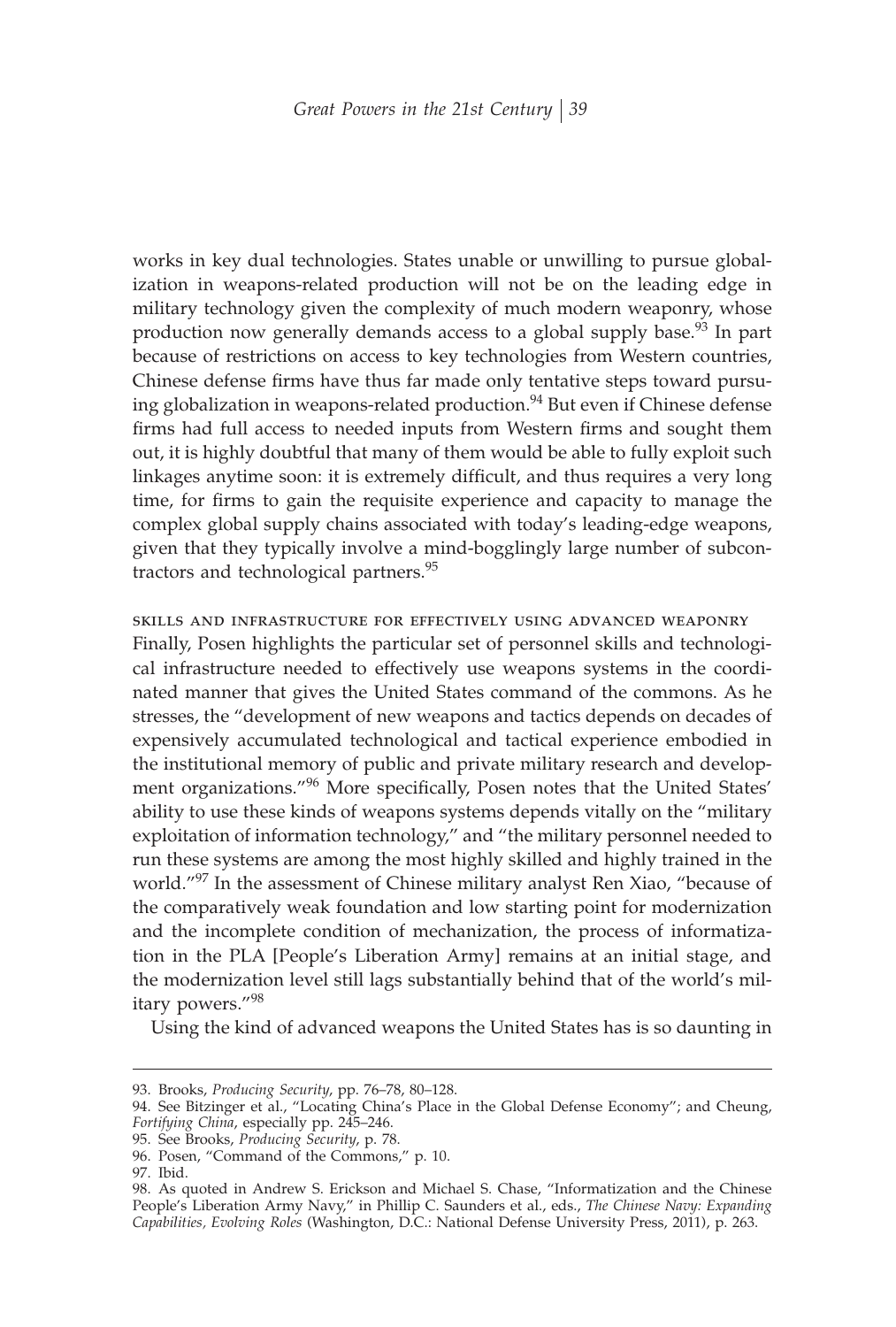part because the individual systems are so complex. But more important, these systems need to be used as part of a cohesive package, which places a premium not just on information gathering but also on coordination and delegation. Whether China can develop an ability to employ advanced systems in a way that would allow its forces to effectively match up with U.S. forces is unclear. Any effort to do so, however, would involve a long-term process that would be hampered by the highly centralized, hierarchical structures of China's military, which does not emphasize either delegation or flexibility and thus impairs the ability of lower-level actors to make decisions.<sup>99</sup> Moreover, China's lack of warfighting experience, in combination with deficiencies in the training of Chinese military personnel, greatly impedes the military's progress toward developing an ability to effectively coordinate during operations.<sup>100</sup>

#### tracking china's trajectory

We have argued that observers in the latter Cold War would have been on sounder analytical ground had they moved beyond bipolarity toward a finergrained analysis of the distribution of capabilities and the challenges the Soviet Union faced in keeping up with the United States. The analysis here puts us in a position to move today's debate beyond the confines of the unipolarity concept by highlighting the three structural barriers that will make China's path to peer status with the United States steeper and longer than those faced by rising states of the past. We already highlighted that China's technological level is comparatively lower vis-à-vis the system's leading state than were those of previous rising states.

The second structural barrier is the technological environment in which China is ascending: the level of difficulty and complexity of both developing and using top-end military equipment is higher than it was in previous eras; consequently it is now much harder to convert economic capacity into military capacity.<sup>101</sup> Compare today's situation to that of the 1930s, when Germany was in a position in a few short years to shift from being a largely disarmed power

<sup>99.</sup> Andrew S. Erickson and Michael S. Chase, "Information Technology and China's Naval Modernization" *Joint Forces Quarterly*, Vol. 50, No. 3 (2008), pp. 24–30. See also the discussion of the critical importance of delegation and flexibility for using advanced systems in Dombrowski and Gholz, *Buying Military Transformation*, pp. 17–18.

<sup>100.</sup> In this regard, a recent assessment by the People's Liberation Army Navy concludes: "At present, the simulation devices used by naval units in their military training on the whole cannot satisfy the actual military training needs and still lag behind the development of armaments. The insufficiency of simulation training devices has become a major 'bottleneck' that restrains efforts to build fighting capacity in naval units." Quoted in Erickson and Chase, "Informatization and the Chinese People's Liberation Army Navy," p. 263.

<sup>101.</sup> This barrier is discussed in Brooks, *Producing Security*, especially pp. 234–240; and Brooks and Wohlforth, "Power, Globalization, and the End of the Cold War," especially pp. 36–37.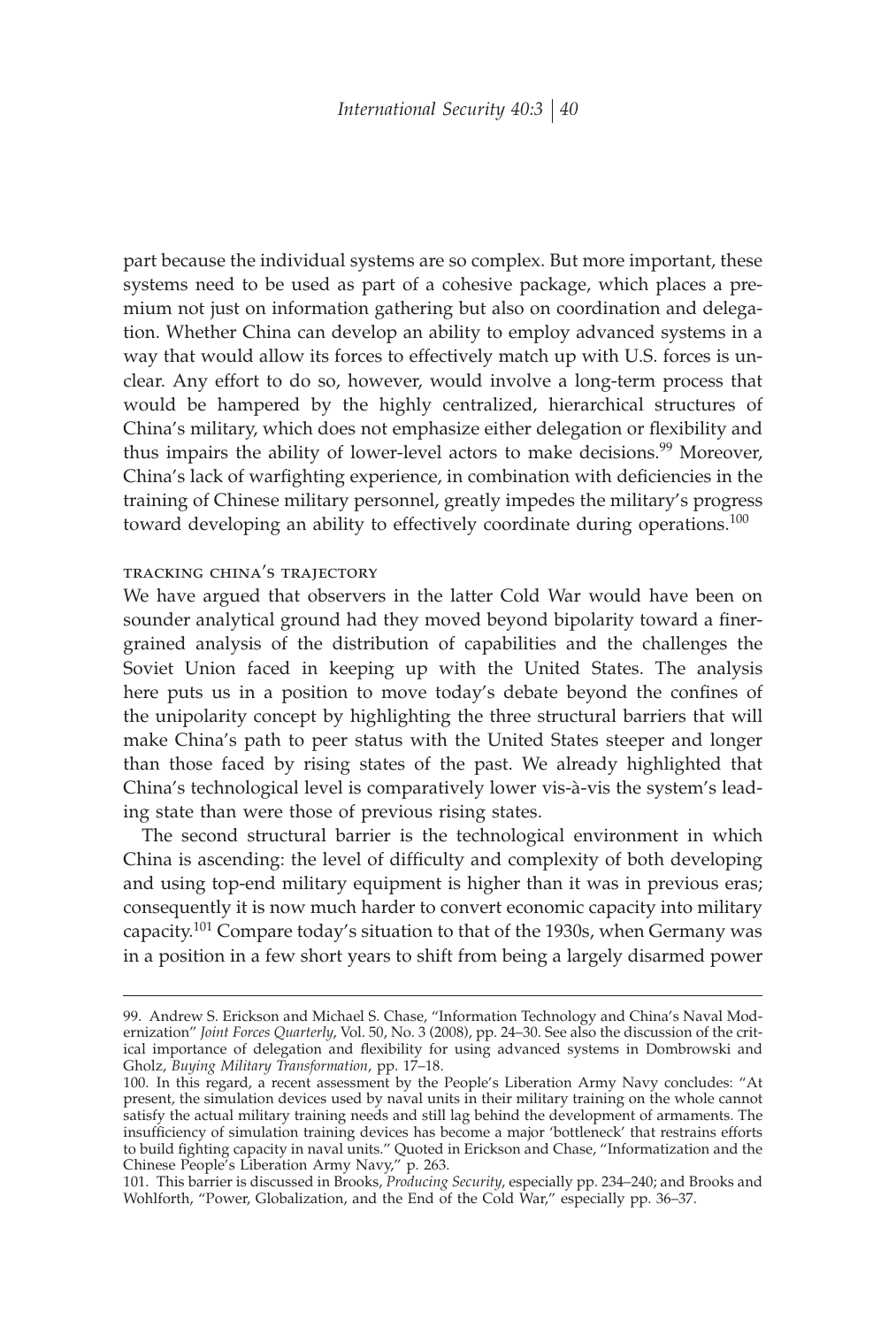to a state that was militarily capable of single-handedly conquering Europe and nearly subduing the Soviet Union. Today such rapid progress is possible in some select areas, and these are the kinds of areas in which China has concentrated much of its effort. But in other domains—including those containing many of the kinds of systems needed to develop global power projection capacity—military expansion requires capacities that must be painstakingly developed and nurtured; even then, their acquisition cannot be taken for granted. And if China does someday develop these attributes and seeks to become a military peer of the United States, the long lead times for many of the systems that we have discussed mean that the results would not come to fruition for a long time, even if all goes well. Chinese defense planners clearly recognize this reality. As Tai Min Cheung writes, "While China's leaders urge the PLA and defense economy to catch up with the world's advanced military powers as quickly as possible, military planners are more cautious and do not envisage developing the mix of capabilities required to be an advanced military information power until at least the middle of the 21st century at the earliest." $102$ 

The third structural barrier in China's path to superpower status is that the gap separating its military capabilities from those of United States is much bigger than analogous gaps were in previous eras.<sup>103</sup> As Yan Xuetong underscores, although China's "economy has found global impacts.... [t]he components of Chinese national strength are imbalanced.  $\dots$  It is far more difficult for Chinese comprehensive national strength to catch up with that of U.S. than for its economy to do so. . . . Its military capabilities, the weakest link in terms of national power, have hardly gone beyond perimeter defense."<sup>104</sup> The United States is the only state that has for decades made the investment in military capacity that allows it to produce and effectively use the full range of weapons systems and associated infrastructure needed for global power projection. Particularly in today's technological environment, the choices the United States has made over long spans of time regarding the development of its military capacity have created a structural goalpost that will not be easy for China to reach, especially given that many of the kinds of systems in which China lags take so long to produce.<sup>105</sup> In combination with the current nature

<sup>102.</sup> Cheung, "Modernizing the People's Liberation Army," p. 124.

<sup>103.</sup> This was previously documented in Wohlforth, "Stability of a Unipolar World;" and Brooks and Wohlforth, *World Out of Balance*, pp. 22–59.

<sup>104.</sup> Yan Xuetong, "A Bipolar World Is More Likely Than a Unipolar or Multipolar One," *China Focus* (online), April 20, 2015, http://www.chinausfocus.com/foreign-policy/a-bipolar-world-ismore-likely-than-a-unipolar-or-multipolar-one/#sthash.A4ZC7TiS.dpuf.

<sup>105.</sup> Notwithstanding the fact that much U.S. military spending does not go toward the accumulation of a larger stock of weapons or the infrastructure for using them, the numbers do convey a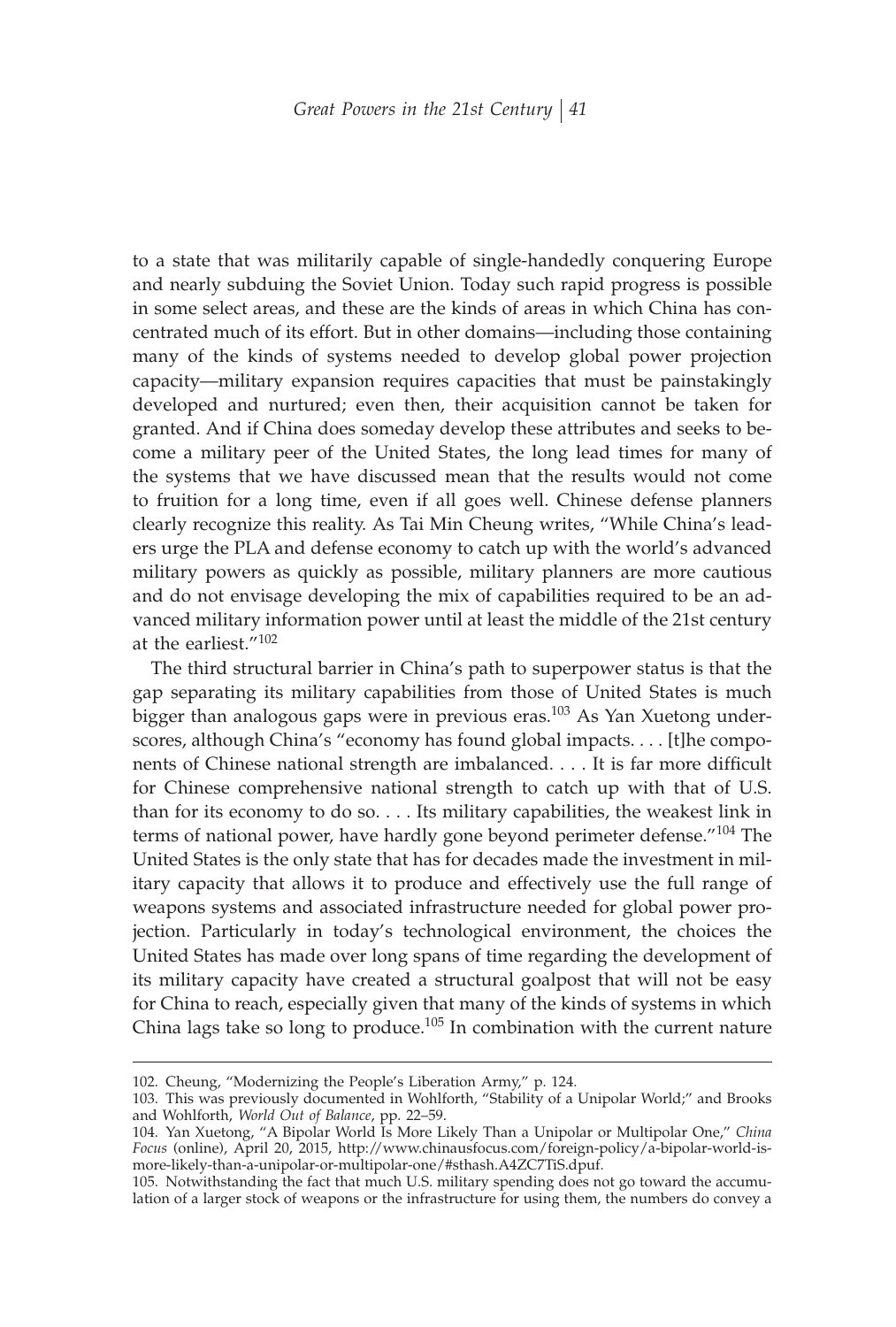of military technology, decades of massive U.S. investments in key military capabilities now present formidable barriers to entry.<sup>106</sup> This would be true even if China were not chasing a moving target, but in reality "the technological goalposts of weapons development are constantly moving; as certain nations, particularly the United States, advance the state of the art in defense technology, they create new metrics for defining what is meant by 'advanced' military systems."<sup>107</sup> That China has to chase a moving target represents a very significant constraint on its quest for military competitiveness. Regarding naval capabilities, for example, Bitzinger et al. conclude that "based on the current trajectory, it seems unlikely that China can catch up with the established naval [science and technology (S&T)] leaders unless the latters' defense S&T capabilities erode over time under financial constraints."<sup>108</sup>

This analysis yields three benchmarks between where China is now and when it will be in a position to emerge as something like a peer of the United States on the global stage. The first benchmark is when it has enough economic resources to try to displace the United States as the sole superpower. With roughly 60 percent of U.S. GDP, China appears to have met or to be in range of meeting this benchmark, although our analysis of the biases inherent in that measure as well as the huge gap in inclusive wealth between China and the United States are cautionary notes.<sup>109</sup> And in any case, achieving this benchmark is not as significant as it was for past rising states. Without sufficient technological capacity, a large pool of economic resources alone will not enable China to bring the one-superpower world to an end.

Thus, the second benchmark is when China has enough economic resources and technological capacity to be in a position to attempt to match or negate U.S. global power. China has very far to go to reach this benchmark, and an

sense of this gap: during the 2000–14 period, the United States cumulatively spent \$8.7 trillion on defense, whereas China spent \$1.5 trillion in constant 2011 U.S. dollars. See Stockholm International Peace Research Institute (SIPRI), "Military Expenditure Database" (Stockholm: SIPRI, 2015), http://www.sipri.org/research/armaments/milex.

<sup>106.</sup> We underscored the significance of this point in Brooks and Wohlforth, *World Out of Balance*, p. 38.

<sup>107.</sup> Bitzinget et al., "Locating China's Place in the Global Defense Economy," p. 172 108. Ibid., p. 184

<sup>109.</sup> Even the Soviet Union, which used totalitarianism to compensate for relative backwardness through ruthless extraction of resources from its populace, was richer vis-à-vis the United States during the peak of the Cold War than China is today. By Angus Maddison's estimates, in 1960 the Soviet Union's per capita GDP was 35 percent of the U.S. figure; today the International Monetary Fund (IMF) puts China's per capita GDP at 13 percent of that of the United States in exchange-rate conversion and 22 percent by purchasing power parity (PPP) conversion. See Maddison Project (2013 version), http://www.ggdc.net/maddison/maddison-project/home.htm; and IMF World Outlook Database April 2015, http://www.imf.org/external/pubs/ft/weo/2015/01/weodata/ index.aspx.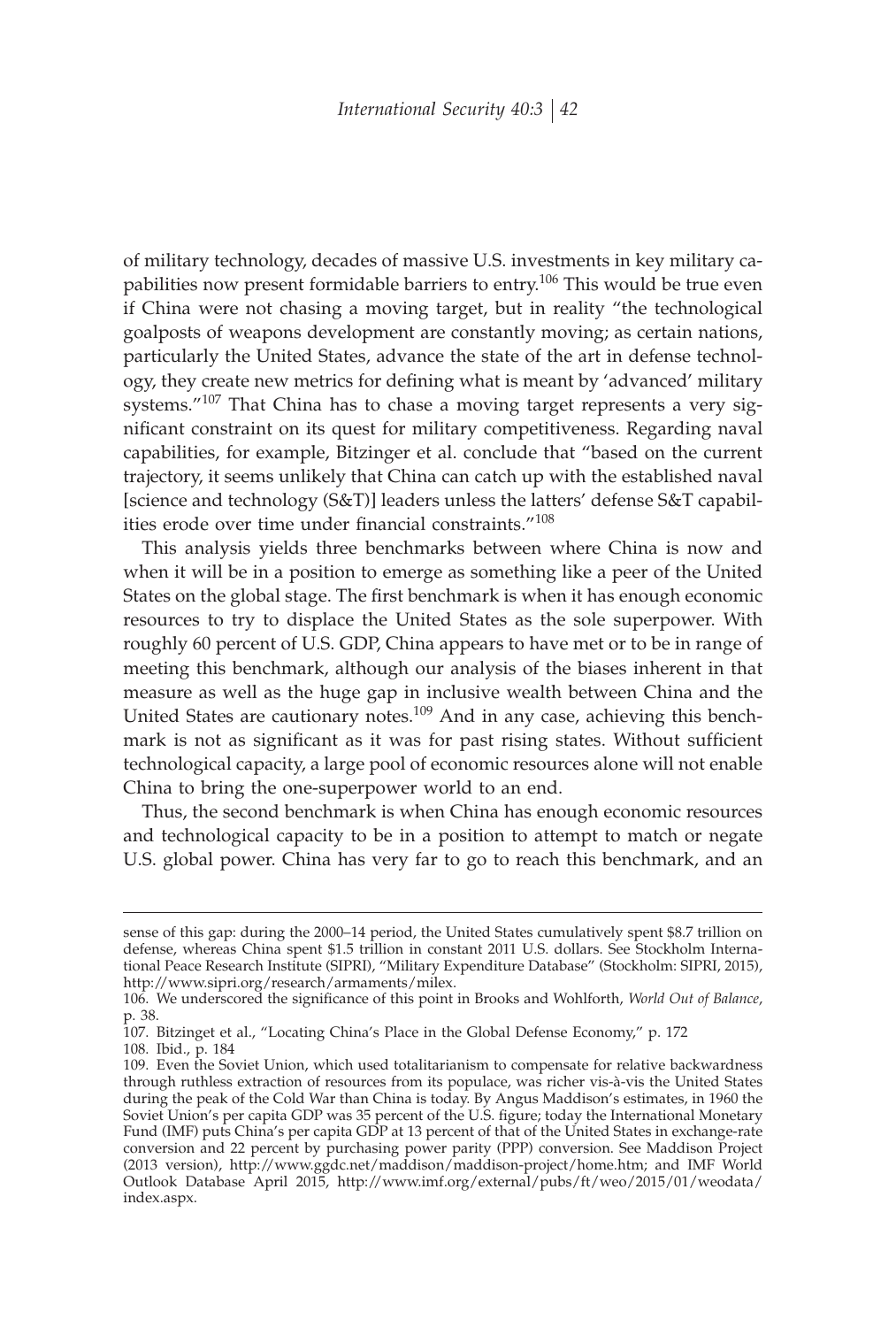ongoing task will be to carefully monitor its technological progression. Such an effort will involve both quantitative measures of the kind surveyed in the previous section as well as qualitative assessments. An especially important indicator will be whether China can build effective, replicable prototypes of the core military systems that it would need to be able to project power globally. Within the context of two of the examples discussed above, it would be revealing if China gains the capacity to mass-produce capable jet engines and produce SSNs that are relatively quiet.

The third benchmark is when China does not merely have the latent economic and technological capacity to develop the full range of systems needed for global power projection, but has procured these systems and has also learned how to use them effectively in a coordinated manner. This capability would require not just the needed weapons systems but also the information architecture that is now a requisite for effective battlefield management.

Conceptually, therefore, the gap between China and the United States can essentially be disaggregated as follows:

> great power  $\rightarrow$  emerging potential superpower  $\rightarrow$ potential superpower  $\rightarrow$  superpower

In the 1990s and early 2000s, there was little need to differentiate China from the other great powers, such as Russia. But with its dramatic economic ascent, China has risen to the second level—what we term the "emerging potential superpower" level—in which it either has or is on track to have enough economic capacity to be able to bid for superpower status but does not yet have the technological capacity to do so. If China can ascend technologically to the point where it has both the requisite economic and technological capacity to be capable of mounting a broad challenge to the United States in the military realm, it would then reach the third level, or the "potential superpower" level. At this level, China would have sufficient latent material capacity to match the superpower. For the reasons discussed above, any effort by China to rise still further and reach a comparable level to the United States—the superpower level—will be fraught with difficulty and will require a lengthy amount of time.

China has risen from the position that it held in the 1990s, a change that eludes the unipolarity concept. In the terminology we borrowed from Barry Buzan, the system has shifted from 1 superpower plus X great powers to  $1+1+X$ , with China occupying a middle category as an emerging potential superpower. Our more finely grained analysis of this distribution of capabilities has shown that the past experience of rising powers is a poor guide for as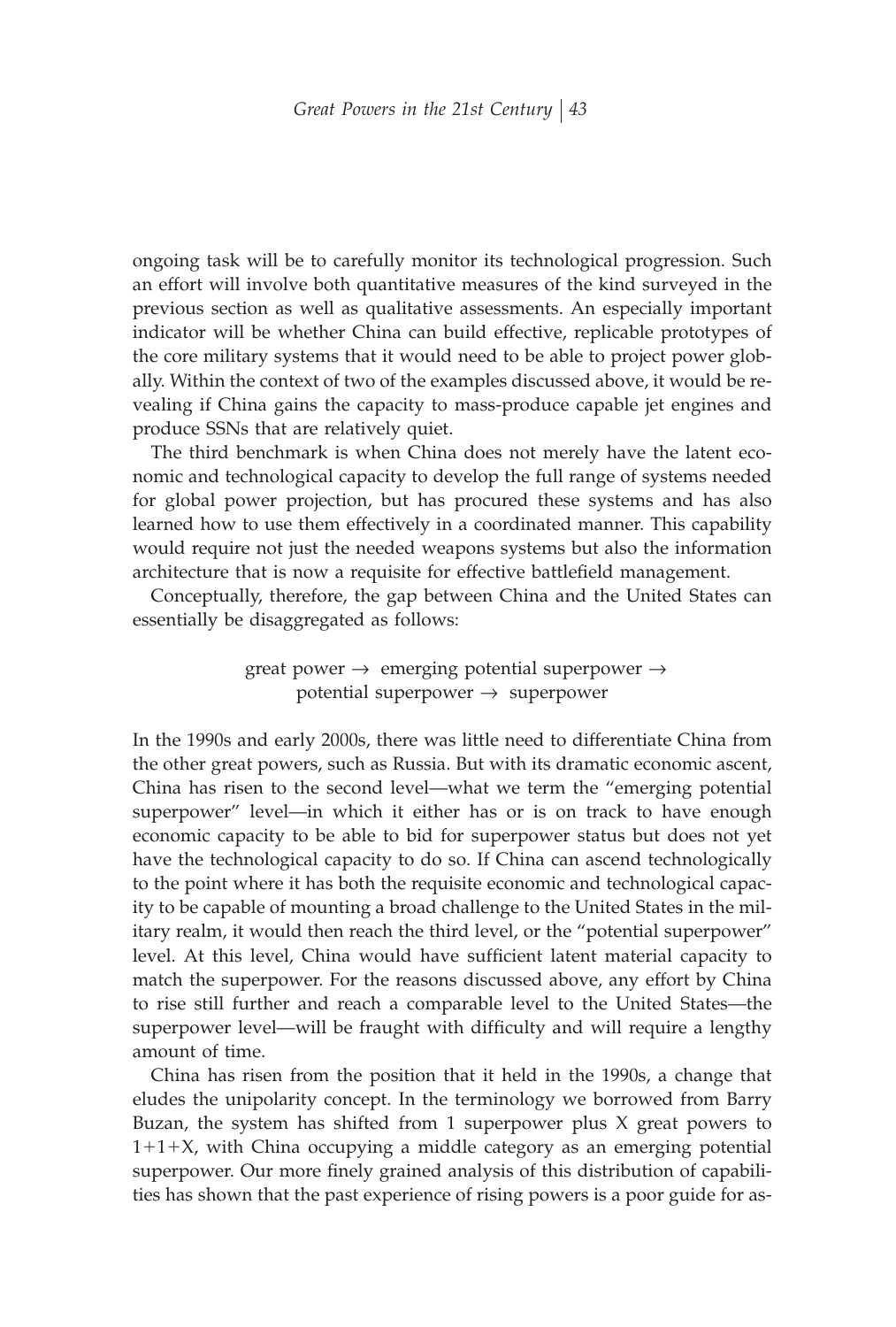sessing the longevity of this situation. For decades, the one-superpower character of the system will not be vulnerable to a decision by China to seek a superpower's capabilities.

## *Implications for Theory, Grand Strategy, and the U.S. Military Posture*

Does it matter all that much if the world has moved from  $1+X$  to  $1+1+X$ , with China in a class by itself as the one state that might someday emerge as a potential superpower? To answer this question, we derive key implications of China's rise from great power to emerging potential superpower for international relations theory, grand strategy, and the military posture of the United States.

#### BALANCE OF POWER THEORY IN A  $1+1+x$  world

Arguably the oldest theoretical proposition about international politics, the balance of power has been central to debates about the functioning of a onesuperpower world almost from its inception. The initial claim that uniplolarity was especially unstable because it would invoke particularly strong balancing reactions was ultimately largely supplanted by the opposite view: that by making systemic counterbalancing prohibitively costly, the post-1991 distribution of capabilities renders balance of power theory essentially inoperative.<sup>110</sup> This proposition rests on two key systemic features: the historically unprecedented power gap between the United States and the X powers, and the fact that the former is located in North America while the latter are all clustered in and around Eurasia.<sup>111</sup>

How does China's rise affect this claim? Geography obviously remains constant, but if the aggregate power gap is conceptualized and measured in the standard way the polarity concept invites, then it might appear to be closing sufficiently to invalidate the argument that balance of power theory no longer applies. We have shown that the critical "all else equal" assumptions that approach requires are untenable. Unlike past rising powers, China is at a

<sup>110.</sup> For the initial argument, see Christopher Layne, "The Unipolar Illusion: Why New Great Powers Will Rise," *International Security*, Vol. 17, No. 4 (Spring 1993), pp. 5–51; and Kenneth N. Waltz, "The Emerging Structure of International Politics," *International Security*, Vol. 18, No. 2 (Fall 1994), pp. 44–79. For the latter claim, see Wohlforth, "The Stability of a Unipolar World"; Brooks and Wohlforth, *World Out of Balance*; and Kier A. Lieber and Gerard Alexander, "Waiting for Balancing: Why the World Is Not Pushing Back," *International Security*, Vol. 30, No. 1 (Summer 2005), pp. 109–139.

<sup>111.</sup> See Wohlforth, "The Stability of a Unipolar World." Wohlforth stresses that because threat is a function of distance, efforts by other powers to generate capabilities to match those of the United States or to negate its ability to act as a superpower will elicit regional counterbalancing.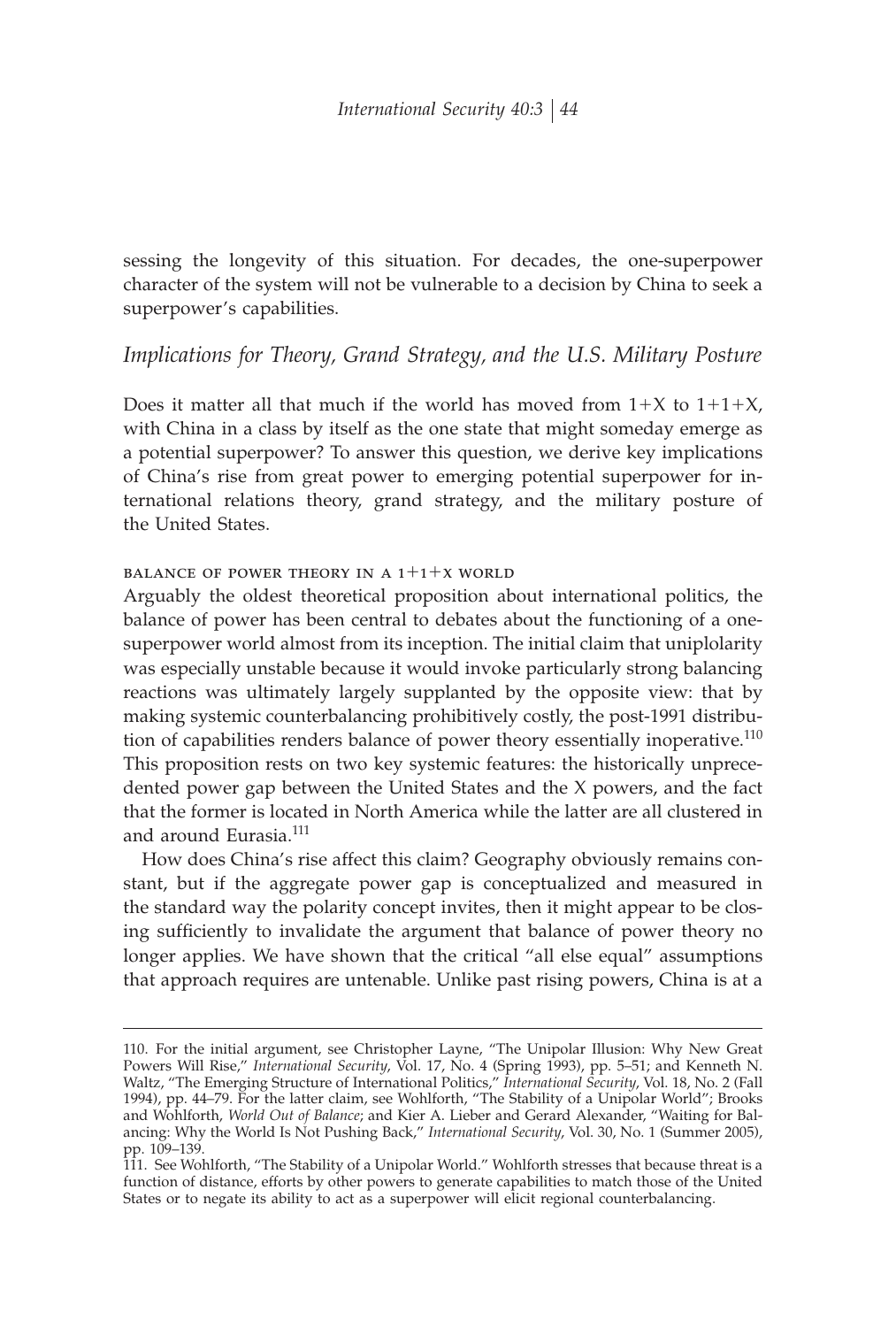much lower technological level than the leading state, and thus its ability to distill raw economic resources into top-end military capabilities is much more constrained. In addition, the nature of technology itself has changed to make it even harder for new entrants to match the military capabilities of the leading state.<sup>112</sup> Ultimately, the military and technological hurdles to internal balancing by China will remain formidably high for decades. Our analysis thus confirms that true counterhegemonic balancing—creating an equipoise in the system by either matching or negating the United States' superpower capabilities—will long remain effectively out of reach for China, which alone among states has the scale and raw economic heft to make counterbalancing even a notional option. Moreover, the absence of such global balancing matters: it enables freedom of action for the United States and dramatically constrains choices for all others.<sup>113</sup> U.S. security policy remains essentially unconstrained by a significant Chinese ability to "channel a rivalry away from [Chinese] territory and challenge [the United States] in far-flung locations,"<sup>114</sup> while China and all the X powers must concentrate their resources on navigating a local security environment shaped by U.S. power.<sup>115</sup>

These barriers to balancing via internal efforts leave external balancing alliances—as the only potential route back to global equilibrium anytime soon. Our move away from standard comparative statics measurements, however, illustrates how improbable that option remains. If capabilities are presented as simple aggregates such as GDP or military spending that can be added up as states combine in alliances, it might seem easy to shift the polarity of the system. If we look instead at the number of superpowers and the underlying capabilities needed to produce them, however, a very different picture emerges. The kinds of capabilities and investments needed to be a twenty-first-century superpower require the politically and organizationally integrated setting only

<sup>112.</sup> To be sure, technological and organizational barriers to generating some kinds of capabilities were still formidable in the nineteenth and twentieth centuries, requiring up to a generation of concerted effort. See, for example, James R. Holmes and Toshi Yoshihara, "Hardly the First Time," *U.S. Naval Institute Proceedings*, Vol. 139, No. 4 (April 2013), pp. 22–27; and Michael C. Horowitz, *The Diffusion of Military Power: Causes and Consequences for International Politics* (Princeton, N.J.: Princeton University Press, 2010).

<sup>113. &</sup>quot;Global balancing" is the term Evan Braden Montgomery uses to denote systemwide balancing, which he contrasts with what he calls "local balancing"—that is, balancing within a particular region. See Montgomery, "Contested Primacy in the Western Pacific: China's Rise and the Future of U.S. Power Projection," *International Security*, Vol. 38, No. 4 (Spring 2014), p. 125. 114. Ibid.

<sup>115.</sup> Among other implications, this means the United States is still able to impose a "distant" blockade on China. See the helpful discussion in Llewelyn Hughes and Austin Long, "Is There an Oil Weapon? Security Implications of Changes in the Structure of the International Oil Market," *International Security*, Vol. 39, No. 3 (Winter 2014/15), pp. 178–180.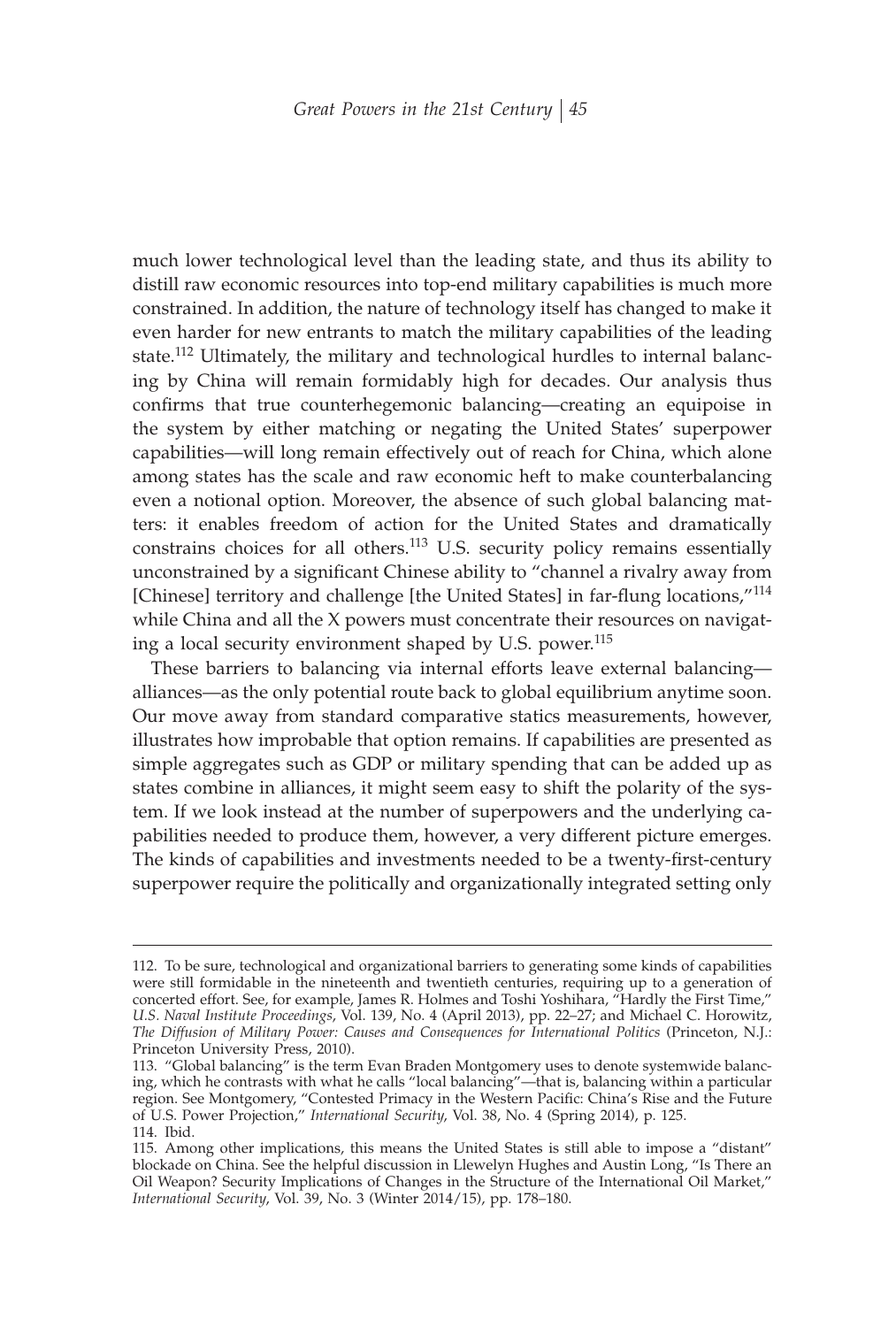a state can foster. It remains exceedingly unlikely that any alliance of great powers could replicate that kind of setting.

To say that balance of power theory is inoperative does not mean that there are no other forces pushing the international system back toward balance or that so-called local balancing is somehow precluded. The growth of China's economy has nothing to do with balance of power theory, but it is pushing in the direction of balance. And as China has grown, so has its ability to defend itself—not only territorially but also against some kinds of potential intimidation by the United States. The claim that the United States is unconstrained by global balancing means, in practice, that the barriers to balancing are so high for China and the X powers that Washington would have to go to improbable lengths to cause those states to seek to try overcome them. It follows that a deep asymmetry in the system remains: the United States does not face, in practice, a systemic balancing constraint, whereas the other powers do.

In contrast to the unipolarity concept, however, the stages that bridge the great power–superpower gap presented here suggest that the balancing constraint is not an either/or proposition. As an X power traverses the gap, its costs of balancing decline and the constraint on the reigning superpower comes gradually into play. To be sure, a level-2 power—an emerging potential superpower—lacks a realistic global balancing option vis-à-vis the system's sole superpower. As it acquires both the technological and economic requisites and ascends to level 3—a potential superpower—it incrementally begins to be in a position to choose whether to build counterbalancing capacity. And even in level 2, at some stage balance of power theory may come—notionally, at least—into play, as the rising state's efforts to advance its military capacity in its own region may help create the preconditions that hasten the day when true global balancing becomes feasible. Whether such local balancing speeds or slows a power's journey from level 2 to 3 remains an open question: resources devoted to countering a superpower locally cannot be used immediately for countering its global power, yet they may lay the groundwork for future global capacity. Moving beyond unipolarity thus opens a new research agenda on the ways in which and degree to which balance of power theory comes back into play as X powers rise.

The main implication of our analysis of the distribution of capabilities, however, is that a massive lag exists between any systemic incentive to balance the United States and the realistic ability of other powers to do so. In contrast to the current setting, the classical European systems in which balance of power theory developed featured much smaller aggregate capabilities gaps between leading states and challengers, technology that allowed for comparatively swift transformation of resources into top-end military capability, con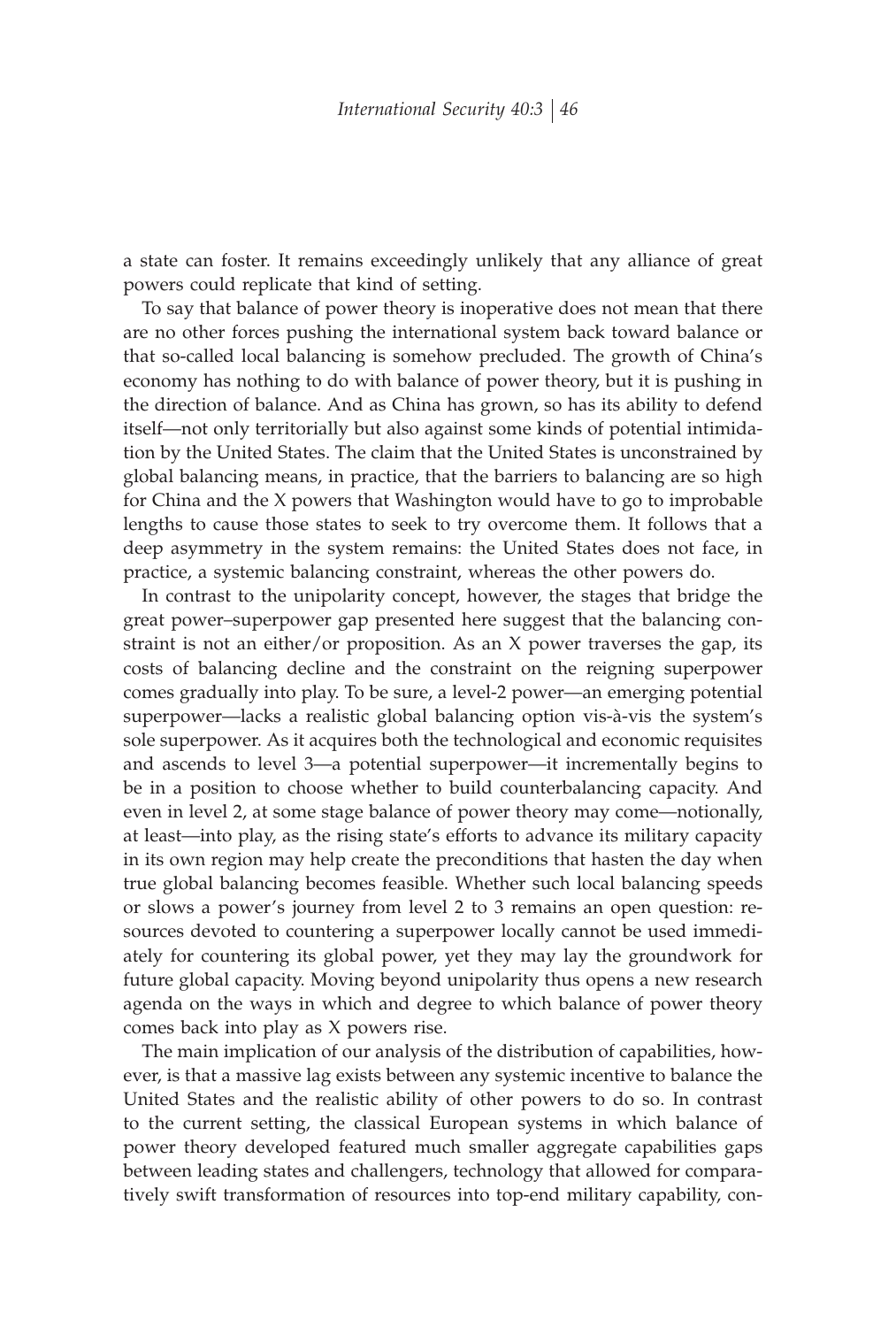tending states at roughly the same technological level, and geography that placed contenders in close proximity and thus vitiated the distinction between local and global balancing. In such systems a leading state was often on tenterhooks, sensing that its position was inherently unstable and easily matched by others. That was the kind of world in which balance of power dynamics could quickly emerge against a leading state as an immediate, dangerous, and powerful constraint. The contrast to today's world is stark.

#### U.S. GRAND STRATEGY IN A  $1+1+x$  world

As the global landscape shifts, so does the debate on U.S. grand strategy. Scholars used to weigh "alternatives from neo-isolationism at one extreme to neo-imperialism on the other," Evan Montgomery observes, but now "there is little support for a retreat from the world and little appetite for remaking foreign nations. As a result, the mainstream grand strategy debate has come down to a pair of options: deep engagement or offshore balancing."<sup>116</sup> Indeed, our analysis suggests further refinement. The reining in of ambitions that Montgomery detects is consistent with our assessment of the shift in the distribution of capabilities over the last two decades, which is altering in ways that incentivize a focus by the United States on its existing core of defensive commitments that undergird the current international system. Deep engagement's academic defenders have confused matters, however, by conflating a focus on these core commitments with the strategy the United States has actually followed for the past quarter century. In our work with John Ikenberry, for example, we repeatedly refer to the "current grand strategy of deep engagement," but go on to describe the many virtues of a foreign policy stance that is considerably more limited than Washington's actual post–Cold War agenda: shoring up the traditional alliances to defend core national security interests and buttressing the institutional and economic order.<sup>117</sup> Those essentially defensive missions of securing allies and sustaining the favorable institutional and economic order—have often taken a back seat in favor of a broader set of aims that includes preventing humanitarian crises and spreading liberal values: a stance that might be called "deep engagement plus." Hence the grand strategic debate is not two-sided, but instead has three distinct options: a pullback from existing commitments, a focus on deep engagement, and deep engagement plus.118

<sup>116.</sup> Montgomery, "Contested Primacy in the Western Pacific," p. 118.

<sup>117.</sup> Stephen G. Brooks, G. John Ikenberry, and William C. Wohlforth, "Don't Come Home, America: The Case against Retrenchment," *International Security*, Vol. 37, No. 3 (Winter 2012/13), pp. 7– 51.

<sup>118.</sup> Brooks and Wohlforth, *America Abroad*, chap. 6, outlines this distinction in greater detail.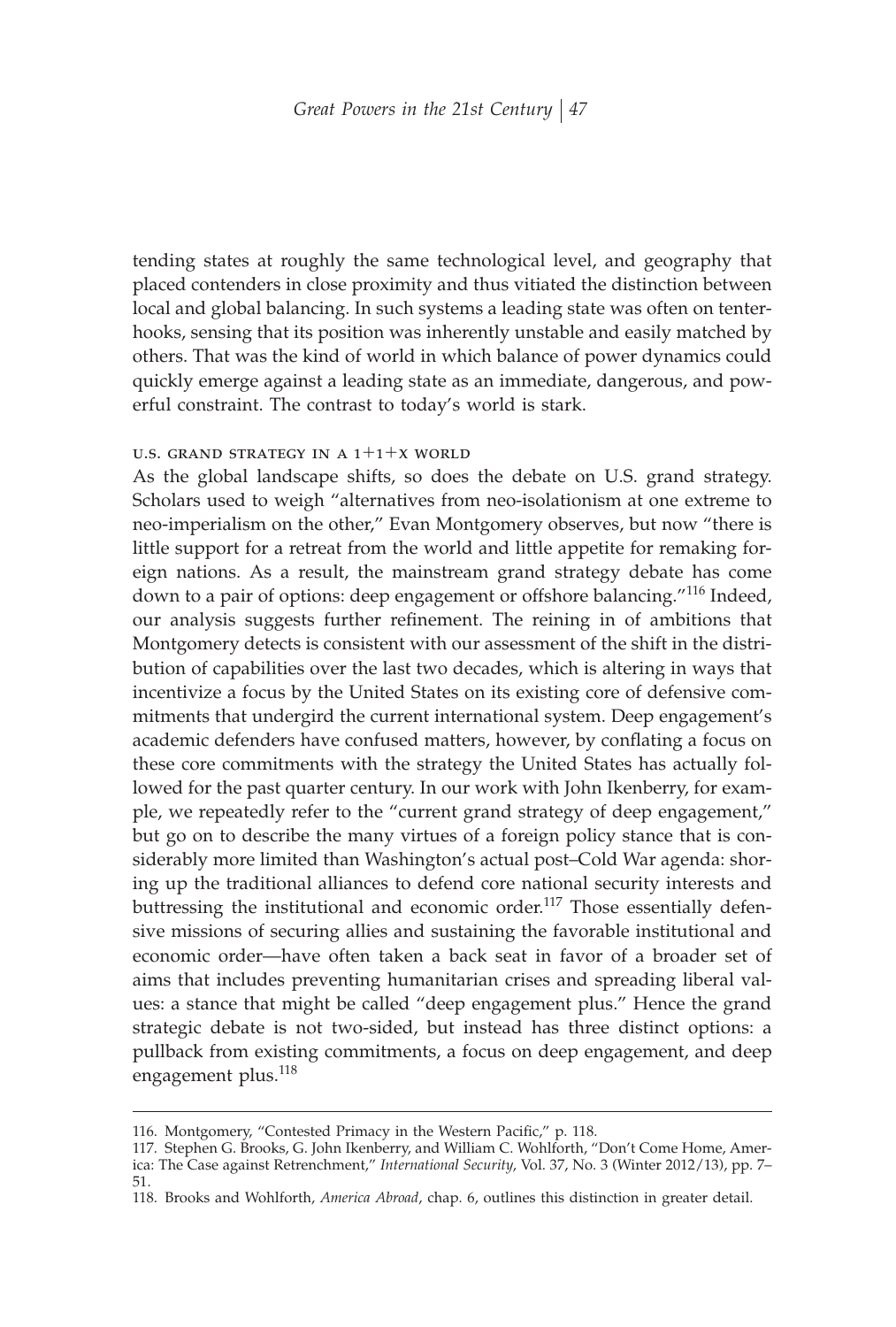A systemic analysis such as ours cannot fully resolve such debates, but it does yield implications. When we assess the distribution of capabilities through the  $1+X$  lens, it becomes clear that the United States is and will long remain the only state that can pursue a grand strategy of deep engagement, which requires the capacity to sustain credible security guarantees with allies across oceans. China's rise to the emerging potential superpower level does not alter this structural reality. And the United States' unique position is a profoundly important background feature of the international system; the United States currently has defense pacts with sixty-eight countries—a security network that spans five continents, contains a quarter of the earth's population, and accounts for nearly three-quarters of global economic output.<sup>119</sup> Were another state able to sustain a comparable network of alliances, or were the United States unable to do so, the world's security setting would be dramatically altered. The unipolarity-is-ending narrative misses the fact that change of that order is not likely for decades.

Change of a subtler kind has occurred, however. China's rise to an emerging potential superpower does not render deep engagement impossible, as the unipolarity-is-ending narrative would suggest. At the same time, the counterclaim that unipolarity is not ending misses the fact that China's rise presents the United States with trade-offs that did not exist in the 1990s. In particular, as maintaining the core commitments gets more challenging, the tradeoffs between focusing on deep engagement versus a more expansive deep engagement–plus stance become more severe. As Richard Betts argues, "For a quarter century, Washington had the luxury of concentrating on second- and third-order challenges: rogue states, medium-sized wars, terrorists, peacekeeping operations, and humanitarian relief. But the time has come to focus again on first-order dangers. Russia is back, and China is coming."<sup>120</sup> The changing scales of global power do not make a more expansive deep engagement–plus stance impossible, and the United States may decide that its security or values require it, but they do raise the relative salience of sustaining the core commitments. The result is to put the spotlight on the debate over whether the United States can and should sustain those commitments or seek to extricate itself from all or most of them, as advocates of retrenchment advise.<sup>121</sup>

This article cannot resolve the "should" question, but it does ratify Betts's answer to the "can" question.<sup>122</sup> If, as Betts argues, the "United States' top pri-

121. See, for example, Posen, *Restraint*.

<sup>119.</sup> Michael Beckley, "The Myth of Entangling Alliances: Reassessing the Risks of U.S. Defense Pacts," *International Security*, Vol. 39, No. 4 (Spring 2015), p. 7.

<sup>120.</sup> Richard K. Betts, "Pick Your Battles: Ending America's Era of Permanent War," *Foreign Affairs*, Vol. 93, No. 6 (November/December 2014), p. 23.

<sup>122.</sup> We develop a systematic answer to the "should" question in Brooks and Wohlforth, *America*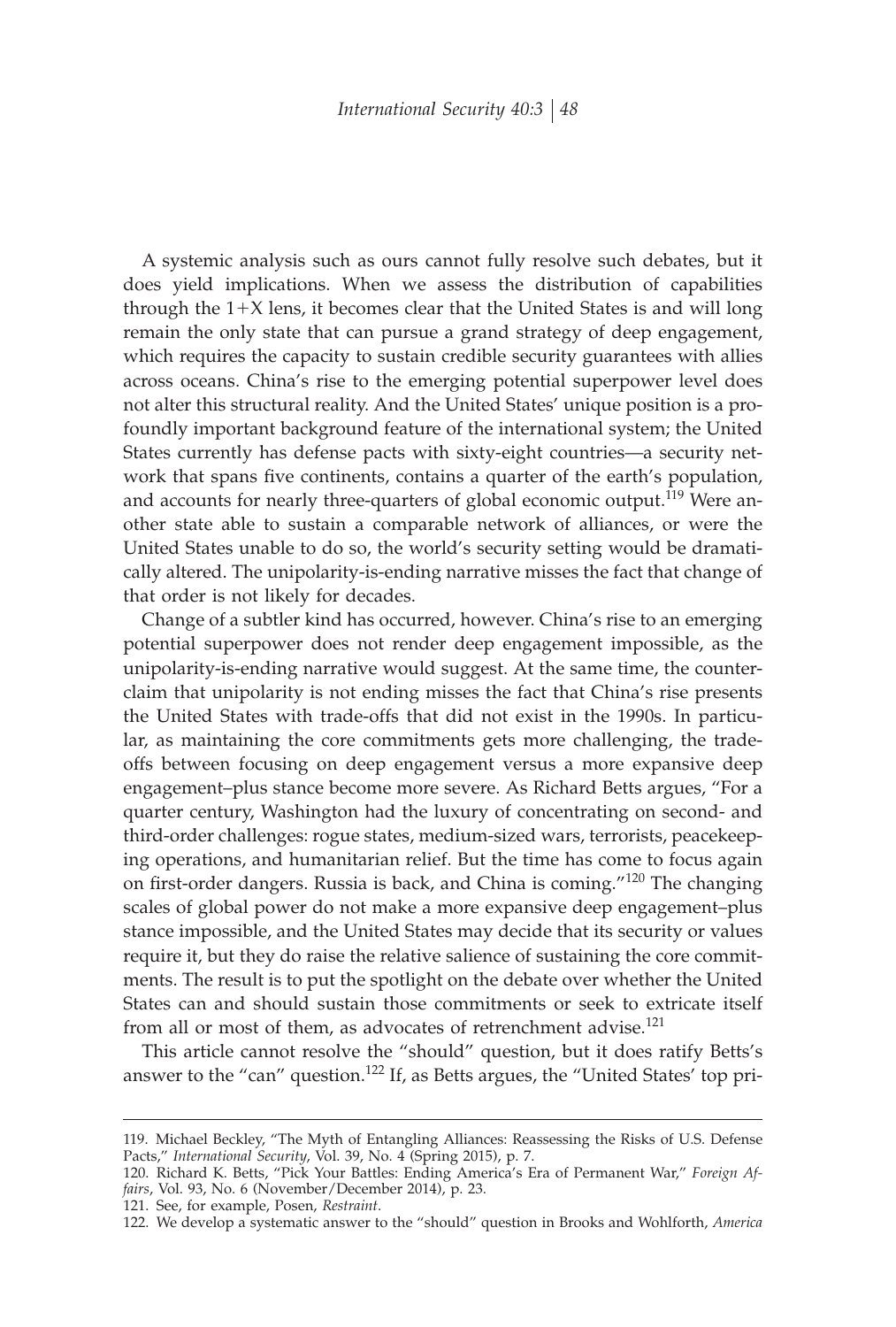ority should be the defense of long-standing allies in Europe and Asia," then our analysis of the commanding U.S. power position supports his claim that "[g]lobal primacy still gives the United States more room for maneuver than it had during the Cold War."<sup>123</sup>

#### U.S. MILITARY POSTURE IN A  $1+1+x$  WORLD

Military requirements that might seem daunting for deep engagement plus become far more modest if the aim is to pursue the defensive goals of deep engagement. The term "unipolarity" came into widespread use at a time of extraordinary U.S. military dominance, entailing not only command of the commons, but also immense freedom of action in which the United States could contemplate a wide array of military strategies against potential major power adversaries. As we have discussed, this once unparalleled freedom of action is now declining, especially in China's near abroad. China's rapid augmentation of its antiaccess and area-denial (A2/AD) capabilities has greatly raised the United States' costs and risks of operating its aircraft and surface ships (but not its submarines) in China's near seas,<sup>124</sup> foreclosing some military options Washington retained in the past.<sup>125</sup>

The challenge that China's newfound local military capability presents to the United States depends on its strategic goals. If the United States' aim is to regain all military options that it enjoyed in the 1990s, then the challenge can appear daunting, demanding potentially expensive and/or risky U.S. counteraction. With its emphasis on a "disrupt, destroy, and defeat approach," the much debated AirSea Battle Concept reflects this mentality.<sup>126</sup> Yet if the United States focuses on reinforcing deep engagement, the military aim would be defensive: securing regional allies and preserving the favorable institutional

*Abroad*, chaps. 5–10. Our initial answer to this question is provided in Brooks, Ikenberry, and Wohlforth, "Don't Come Home, America."

<sup>123.</sup> Betts, "Pick Your Battles," pp. 22, 24.

<sup>124.</sup> As Coté notes, quiet U.S. submarines can still "operate freely in Chinese coastal waters." Given the inherent difficulty of antisubmarine warfare (ASW) in shallow waters combined with China's very poor ASW capacity—as well as the lengthy amount of time required to upgrade this capacity and the challenges that China would face in doing so—this situation is unlikely to change for many years. See Coté, "Assessing the Undersea Balance between the U.S. and China," p. 3. 125. An excellent recent analysis is Montgomery, "Contested Primacy in the Western Pacific."

<sup>126.</sup> Sam LaGrone and Dave Majumdar, "The Future of Air Sea Battle," *USNI News*, October 30, 2013, http://news.usni.org/2013/10/30/future-air-sea-battle. On escalation risks, see especially Avery Goldstein, "First Things First: The Pressing Danger of Crisis Instability in U.S.-China Relations," *International Security*, Vol. 37, No. 4 (Spring 2013), pp. 49–89. See also the analysis of the AirSea Battle strategy and alternatives to it in Aaron L. Friedberg, *Beyond AirSea Battle: The Debate over U.S. Military Strategy in Asia* (New York: Routledge, 2014). Note that the AirSea Battle concept did not initially include a role for the Army and that the Pentagon has now incorporated it within the strategy and relabeled the strategy Joint Concept for Access and Maneuver in the Global Commons (JAM-GC).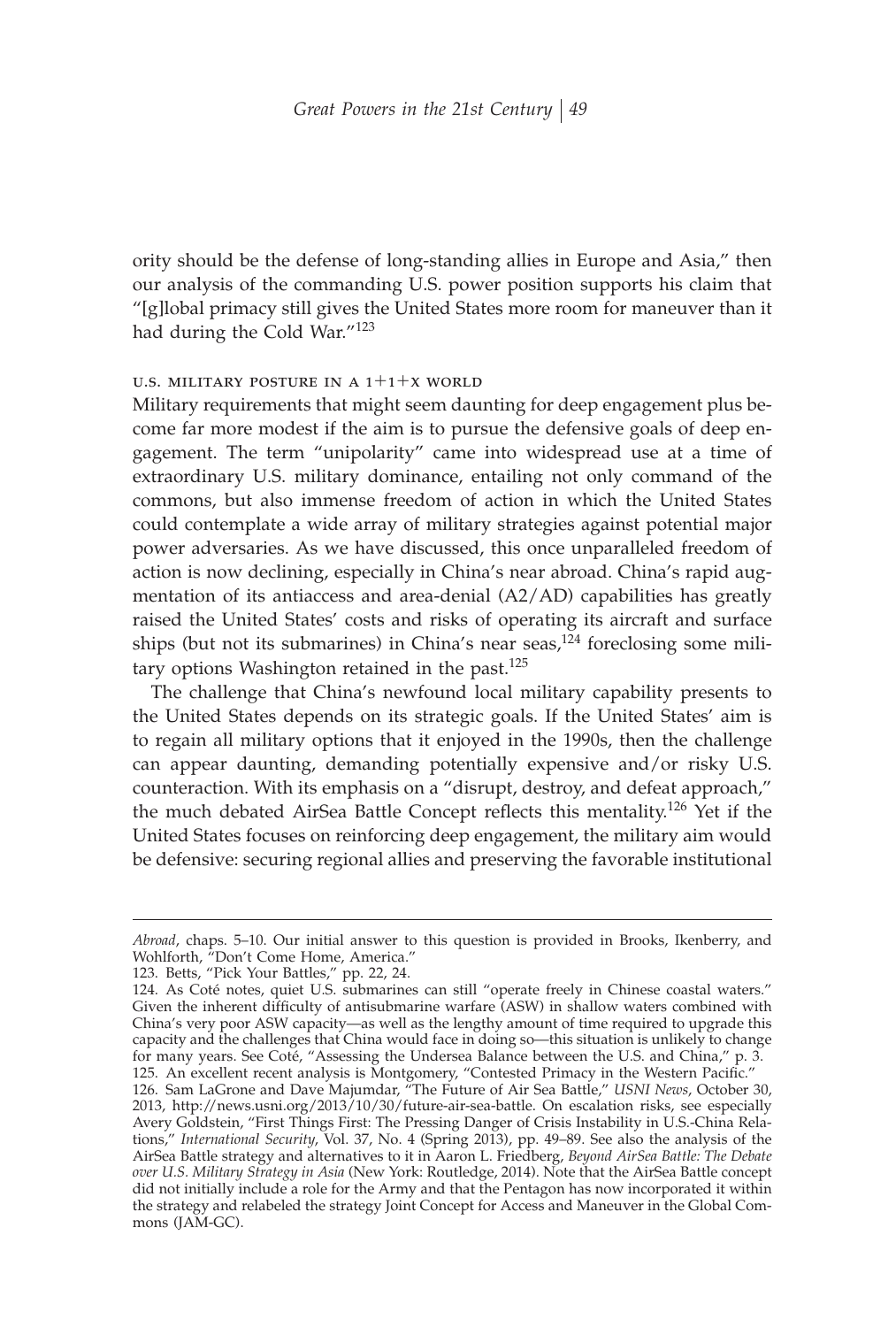and economic order. The requirements for continuing such a defensive stance appear, by all accounts, to be manageable and sustainable.

Reflecting the changed military reality owing to China's rise—in particular, its rapidly augmented capacity to strike targets with accurate missiles—a growing number of analysts argue that the United States' core defensive goals of deterrence and security provision can be well served by a denial strategy. Using terms such as "mutual denial," "sea denial," "maritime denial," and the "mutually denied battlespace strategy," analysts posit that the United States can and should develop strategies and postures to avoid the need to undertake potentially escalatory strikes on the Chinese mainland of the type purportedly envisioned in AirSea Battle. They posit that the United States should take advantage of maritime geography to "deter Chinese land or maritime aggression and, failing that, deny China the use of the sea inside the first island chain (a conceptual line from Japan to Taiwan and the Philippines) during hostilities."<sup>127</sup>

A central notion undergirding the approach is A2/AD in reverse: to curtail the ability of China's military to operate within the first island chain during a conflict (and thereby prevent the Chinese from prevailing in scenarios such as an attack on Taiwan or an effort to close or control key strategic waterways) by employing the same basic strategy and mix of capabilities—mines, mobile antiship missiles, and so on—that China itself has used to effectively push U.S. surface ships and aircraft away from its coast.<sup>128</sup> These analysts also empha-

<sup>127.</sup> Jeffrey E. Kline and Wayne P. Hughes Jr., "Between Peace and the Air-Sea Battle: A War at Sea Strategy," *Naval War College Review*, Vol. 65, No. 4 (Autumn 2012), pp. 35–41. Of key strategic significance is that these islands are relatively closely grouped together and are all in friendly hands. See, for example, James Holmes, "Defend the First Island Chain," *Proceedings*, April 2014, http://www.usni.org/magazines/proceedings/2014-04/defend-first-island-chain. As Coté stresses, "The maritime geography in question is at least as favorable as that which the U.S. successfully exploited during the Cold War." See Coté, "Assessing the Undersea Balance between the U.S. and China," p. 12.

<sup>128.</sup> On using a reverse A2/AD approach regarding China, see, for example, Holmes, "Defend the First Island Chain"; Toshi Yoshihara and James R. Holmes, "Asymmetric Warfare, American Style," *Proceedings*, April 2012, http://www.usni.org/magazines/proceedings/2012-04/ asymmetric-warfare-american-style; Toshi Yoshihara, "Going Anti-Access at Sea: How Japan Can Turn the Tables on China" (Washington, D.C.: Center for a New American Security, September 2014), http://www.cnas.org/sites/default/files/publications-pdf/CNAS%20Maritime2 \_Yoshihara.pdf; James R. Holmes, "Strategic Features of the South China Sea: A Tough Neighborhood for Hegemons," *Naval War College Review*, Vol. 67, No. 2 (Spring 2014), pp. 30–51; William S. Murray, "Revisiting Taiwan's Defense Strategy," *Naval War College Review*, Vol. 61, No. 3 (Summer 2008), pp. 13–38; James Holmes and Toshi Yoshihara, *Defending the Strait: Taiwan's Naval Strategy in the 21st Century* (Washington, D.C.: Jamestown Foundation, 2011); Jim Thomas, "Why the U.S. Army Needs Missiles: A New Mission to Save the Service," *Foreign Affairs*, Vol. 92, No. 3 (May/ June 2013), https://www.foreignaffairs.com/articles/united-states/2013-04-03/why-us-armyneeds-missiles; Terrence Kelly et al., "Employing Land-Based Anti-Ship Missiles in the Western Pacific" (Santa Monica, Calif.: RAND Corporation, 2013), http://www.rand.org/pubs/ technical\_reports/TR1321.html; and Michael D. Swaine, "Beyond American Predominance in the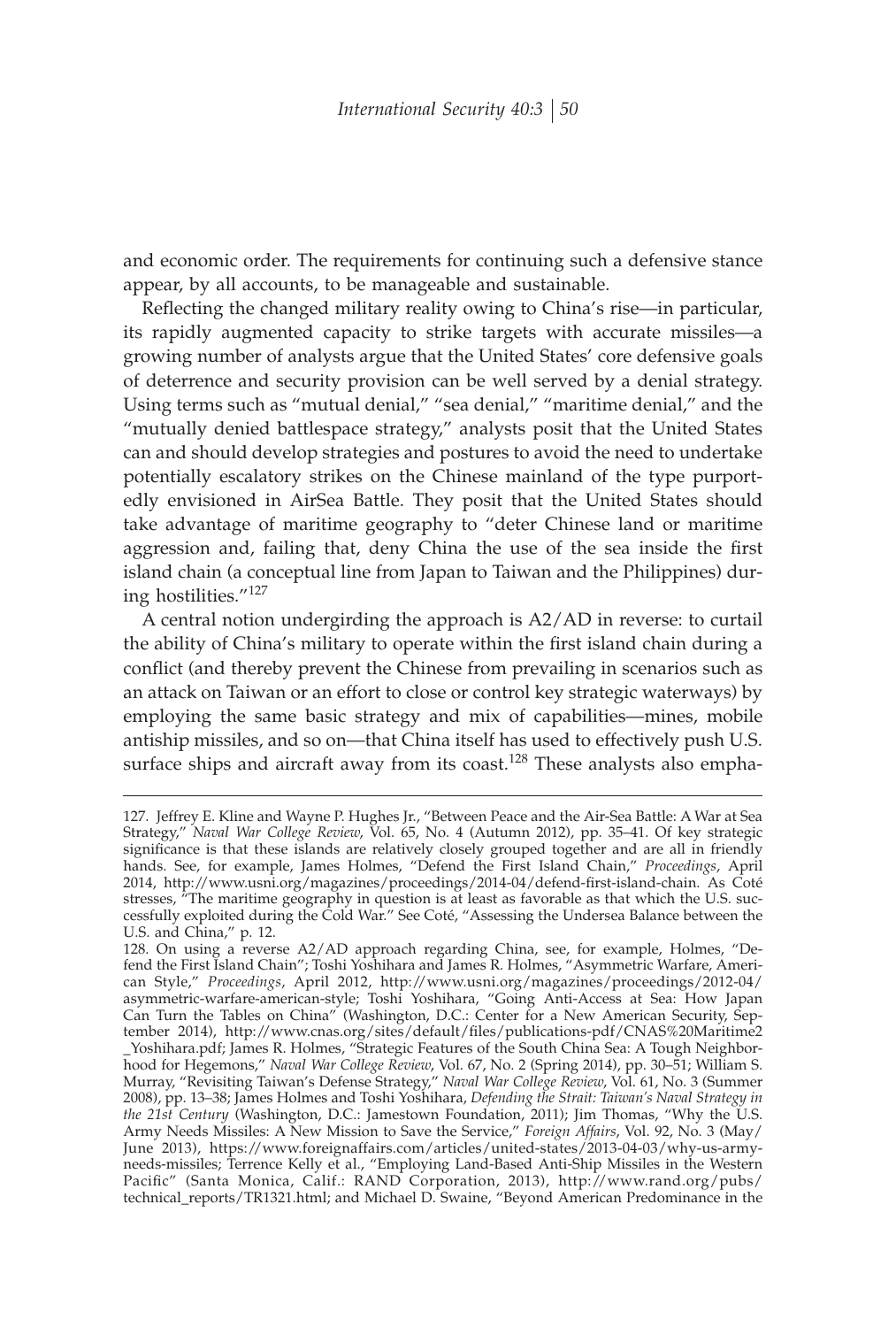size the need to turn the tables and focus on exploiting areas of Chinese relative vulnerability—most notably, by leveraging U.S. undersea dominance that is poorly countered by China's weak antisubmarine warfare capacity.<sup>129</sup>

Ultimately, the premise of the denial strategy is that even if China is able to effectively deny U.S. surface ships and aircraft access to the area close to its coast, it can be prevented from using this geographic space as a launching pad for projecting military power in a conflict. In this view, the geographic area close to China's coast is not poised to flip from being a potential launching pad for the United States to use surface ships and aircraft to project power against China in a conflict to being a potential launching pad for China itself use these military assets to project power. Instead, the zone close to China's coast is poised to turn into a "no man's land" (or "no man's sea") in which neither state can effectively use surface ships or aircraft for force projection during a conflict.<sup>130</sup> This change is notable but needs to be kept in perspective. The 1990s baseline had China, a putative great power, incapable of preventing the globe's leading military power from having essentially unfettered access to its airspace and ocean surface right up to its territorial border. That China has begun to reverse this unusual vulnerability after spending tens of billions of dollars over decades is hardly surprising.<sup>131</sup>

Given its proximity and importance to China, Taiwan might create the greatest challenge to a denial strategy, especially given that the United States faces limits on what kind of capabilities it can share with Taipei. Yet, William Murray convincingly shows that there is a range of technologically feasible, affordable steps that Taiwan can take on its own to turn itself into a "porcupine" that would "offer Taiwan a way to resist PRC [Chinese] military coercion for weeks or months without presuming immediate U.S. intervention."<sup>132</sup> For different reasons, Japan would also create a potential challenge: if it were to increase its self-imposed limit of 1 percent of GDP for defense spending, its already highly strained diplomatic relationship

Western Pacific: The Need for a Stable U.S.-China Balance of Power" (Washington, D.C.: Carnegie Endowment for International Peace, April 20, 2015), http://carnegieendowment.org/2015/04/20/ beyond-american-predominance-in-western-pacific-need-for-stable-u.s.-china-balance-of-power. It should be noted that pursuing reverse  $A\dot{2}/AD$  has utility for any approach that the United States takes in the region, including AirSea Battle.

<sup>129.</sup> A systematic analysis of the U.S. advantage in the undersea balance is Coté, "Assessing the Undersea Balance between the U.S. and China." See also Lyle Goldstein, "Beijing Confronts Long-Standing Weaknesses in Anti-Submarine Warfare," *China Brief*, July 29, 2011, http://www .jamestown.org/single/?tx\_ttnews%5Btt\_news%5D-38252&no\_cache-1#.ViaO\_36rS71.

<sup>130.</sup> The authors thank Eugene Gholz for helpful conversations on these issues. 131. The authors thank Owen Coté for a helpful conversation on this issue.

<sup>132.</sup> See Murray, "Revisiting Taiwan's Defense Strategy," pp. 15–16. A complement to the porcupine approach for Taiwan is the maritime strategy outlined in Holmes and Yoshihara, *Defending the Strait*.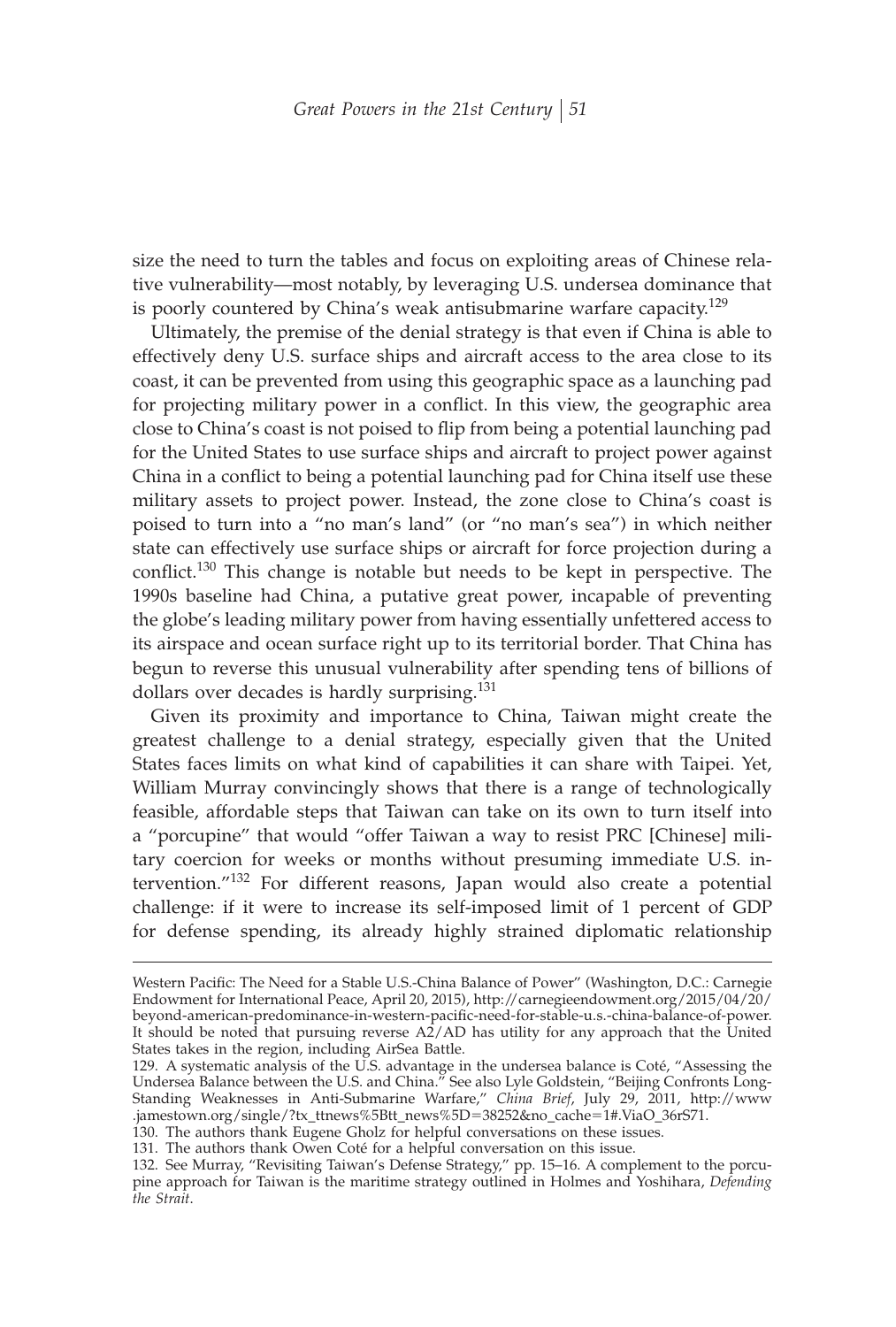with China could degenerate into a dangerous spiral. Yet as Toshi Yoshihara underscores, Japan can adopt a range of affordable and defensively oriented measures to create "an anti-access strategy of its own.... Japan is wellpositioned and -equipped to draw lines on the map beyond which Chinese anti-access/area-denial forces can expect to encounter stiff, deadly resistance. Access and area denial works both ways."<sup>133</sup>

Needless to say, there are other potential challenges that might call for tough choices, especially surrounding maritime disputes. The main takeaway from the burgeoning literature on denial strategies is to reinforce Betts's point that the United States' sole superpower position gives the U.S. government room to maneuver. China's military rise can elicit strategic as well as military responses from the United States and its allies. Thomas Christensen has argued that China can "pose problems without catching up."<sup>134</sup> The United States' position of global primacy gives it options to address those problems other than by decisively countering each new Chinese military capability. As strategic thinkers from B.H. Liddell-Hart to Thomas Schelling remind us, using military power to challenge a settled status quo is very hard to do. China's military rise may push the United States to recognize these old truths and exploit the advantages of standing on the defensive.

## *Conclusion*

The concept of polarity helps scholars understand some consequential differences in how historical international systems function, and the unipolarity concept has productively shaped research on comparisons between the current system and its predecessors. The concept, however, is more often used to inform debates about changes in the current one-superpower system and the speed with which it might evolve into another kind of system. Pundits, government analysts, and policymakers nearly always use the term in this way, but scholars, too, have tended to follow suit. We have shown that the polarity concept is inherently ill suited to address how today's system is changing. It pushes a minority of analysts to downplay consequential changes and a majority to exaggerate change. Notwithstanding China's dramatic economic growth in the past few decades, the scope, significance, and pace of its global ascent must be kept in perspective. Historical precedent and standard measurement approaches are not especially helpful for understanding the pace and sig-

<sup>133.</sup> Yoshihara, "Going Anti-Access at Sea," pp. 4, 10.

<sup>134.</sup> Thomas J. Christensen, "Posing Problems without Catching Up: China's Rise and Challenges for U.S. Security Policy," *International Security*, Vol. 25, No. 4 (Spring 2001), pp. 5–40.